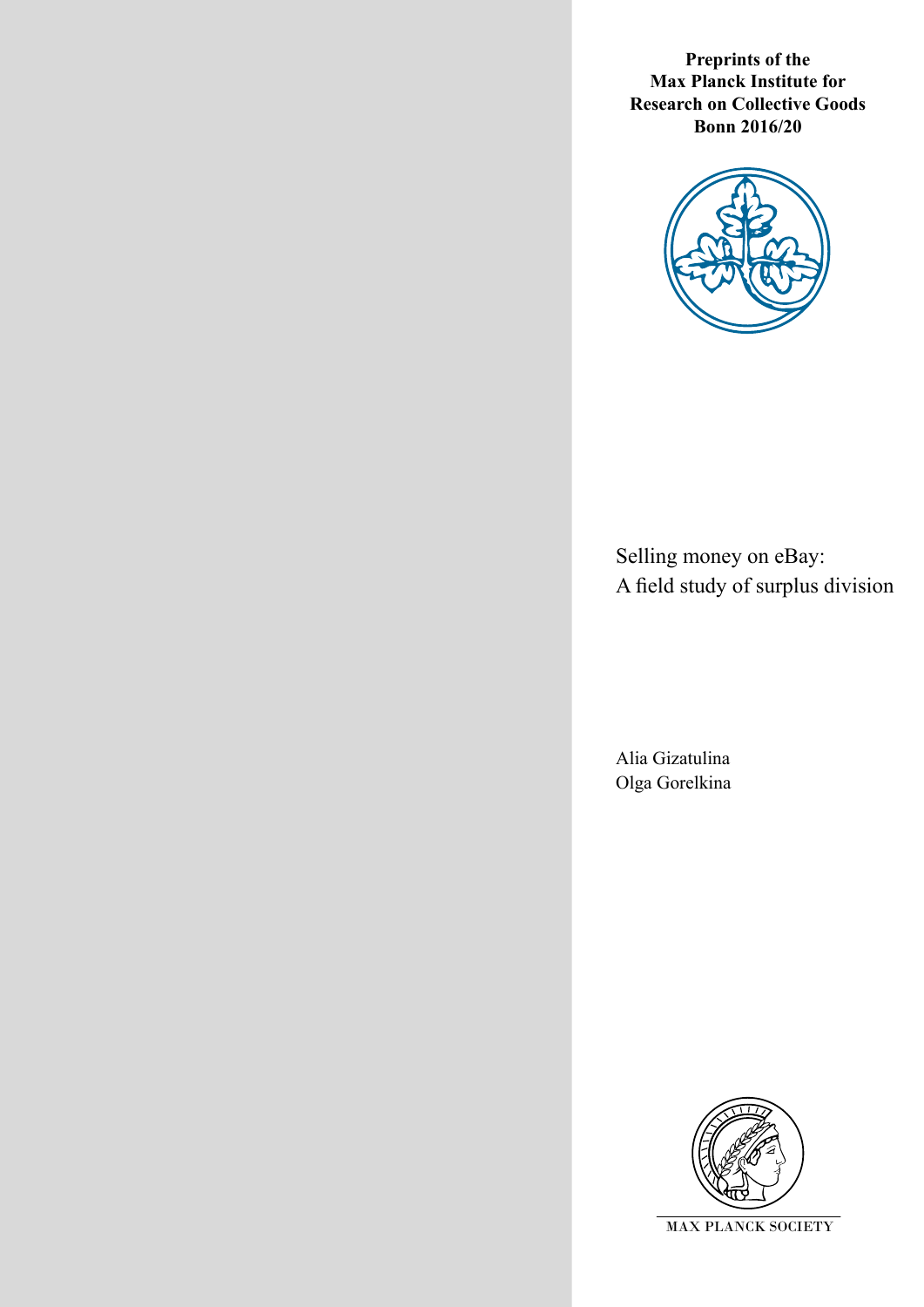

# **Selling money on eBay: A field study of surplus division**

Alia Gizatulina / Olga Gorelkina

December 2016

Max Planck Institute for Research on Collective Goods, Kurt-Schumacher-Str. 10, D-53113 Bonn http://www.coll.mpg.de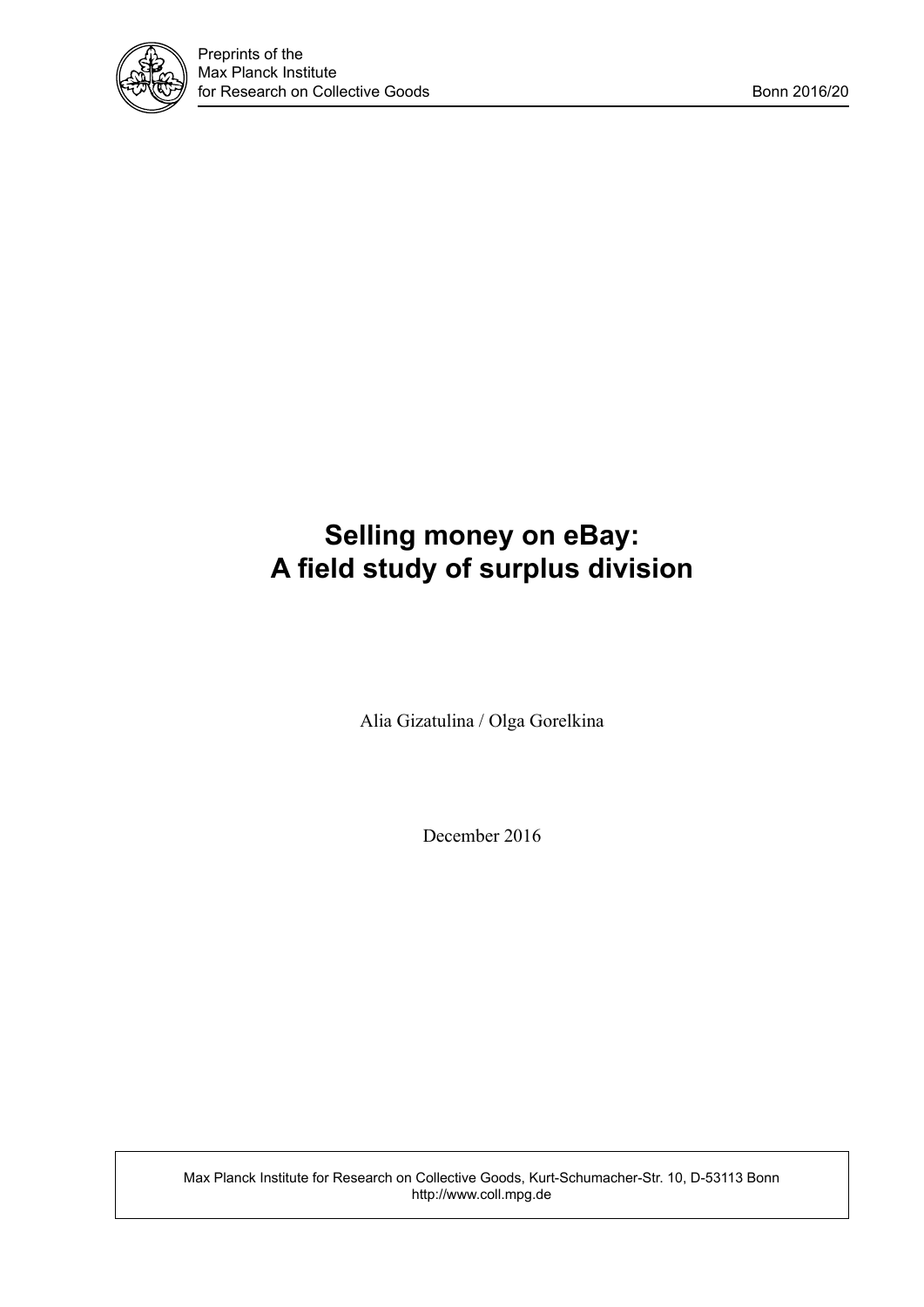# SELLING MONEY ON EBAY: A FIELD STUDY OF SURPLUS DIVISION \*

Alia Gizatulina† and Olga Gorelkina‡

December 10, 2016

#### **Abstract**

We study the division of trade surplus in a competitive market environment by conducting a natural field experiment on German eBay. Acting as a seller, we offer Amazon gift cards with face values of up to 500 Euro. Randomly arriving buyers, the subjects of our experiment, make price offers according to eBay rules. Using a novel decomposition method, we infer offered shares of trade surplus and find that the average share proposed to the seller amounts to 29%. Additionally, we document: (i) insignificant effects of stake size; (ii) poor use of strategically relevant public information; and (iii) behavioural differences between East and West German subjects.

**Keywords:** *Field experiment, ultimatum game, surplus division, bargaining, Internet trade, eBay.*

**JEL codes:** *C72, C93, C57.*

<sup>\*</sup>We are grateful to Anna Petukhova for the excellent research assistance. This paper has benefited enormously from our discussions with Brian Cooper, Christoph Engel, Thomas Epper, Alexandra Fedorets, Susann Fiedler, Dominik Grafenhofer, Ioanna Grypari, Werner Güth, Martin Hellwig, Oliver Himmler, Roland Hodler, Johannes Hörner, Guillaume Hollard, Laurent Lamy, Rida Laraki, John List, Ulrike Malmendier, Daniel Martin, Wanda Mimra, Humberto Moreira, Maryam Naghsh-Nejad, Aniko Oery, Nikita Roketskiy, Alvin Roth, Larry Samuelson, Franziska Tausch, and Shmuel Zamir. We gratefully acknowledge the financial support of the Max Planck Society and the Cowles Foundation for Research in Economics at Yale University. We used Scilab 5.4.1 for numerical estimations and Mathematica 10.0 for parametric testing. The program codes and data are available from the authors upon request.

<sup>†</sup>University of St. Gallen and Max Planck Institute for Research on Collective Goods; alia.gizatulina@unisg.ch

<sup>‡</sup>Max Planck Institute for Research on Collective Goods, Bonn; gorelkina@coll.mpg.de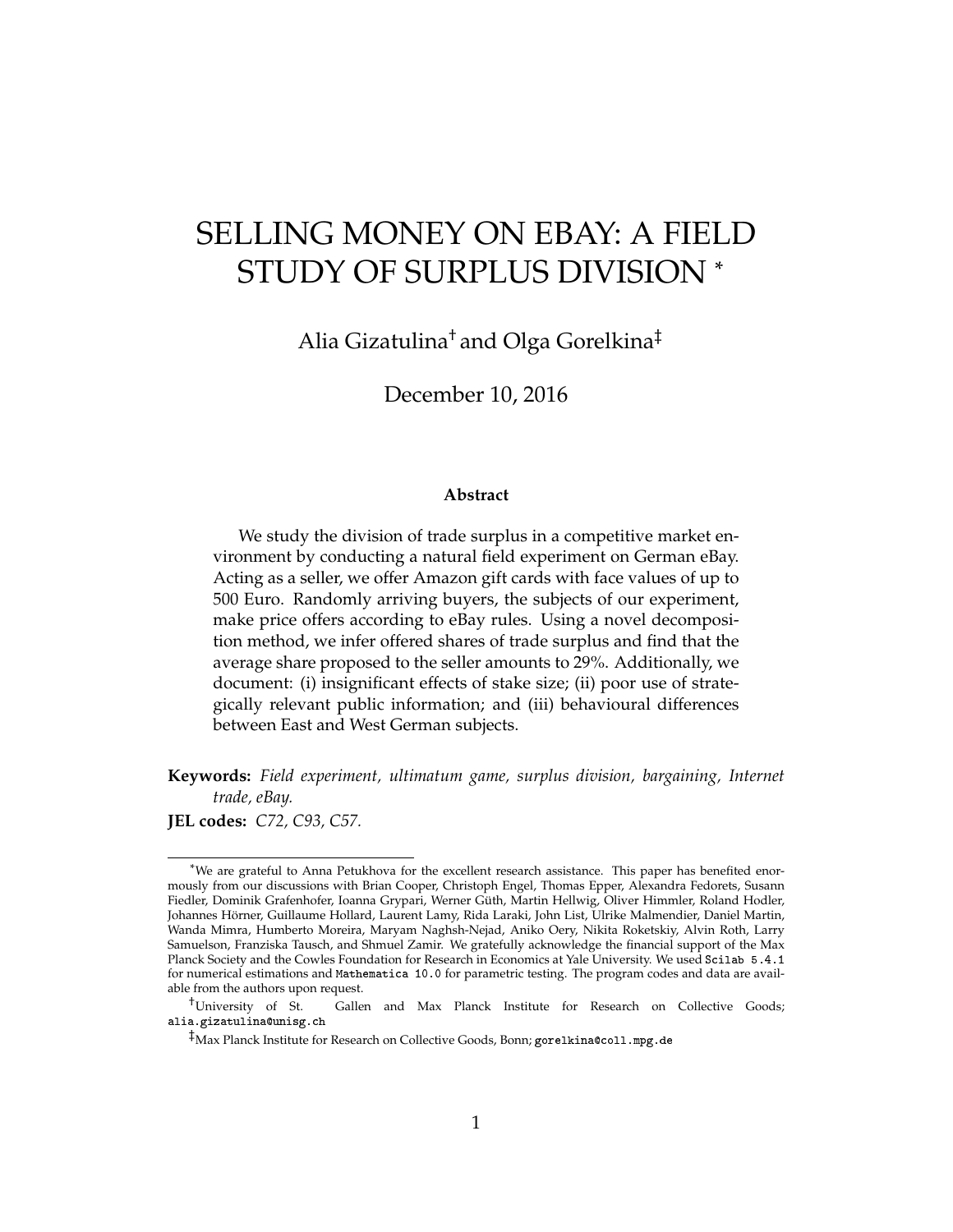### **1 Introduction**

If trade generates a surplus, the price determines how the surplus is split. In thin markets without a common price benchmark, trading partners must agree on a mutually acceptable price. We run a *natural field experiment* to quantify the subjects' intentions to share the surplus from market trade. Acting as sellers of a good with a known value we collect price offers from randomly arriving buyers. We estimate the trade surplus from the data and map the received price offers into proposed shares of surplus. Our paper, hence, gives a unique account of sharing norms among anonymous traders in the field and contributes to the existing experimental studies on surplus division in a market setting.

The object we offer for sale is an Amazon gift card. Amazon gift cards are digital codes that any Amazon customer can use to add money to his Amazon account. Since the card's amount can be split, stored, and combined with other payment methods, Amazon gift cards are essentially cash to Amazon buyers and hence they provide an unprecedented opportunity to control the subjects' valuations in a natural field setting. On the seller side, we observe that the cards are typically received as presents, as well as rewards for participation in Internet surveys or lottery prizes that firms use to attract customers. If a card owner does not use Amazon and prefers cash to a credit on his Amazon account, then gains from trade can be generated by selling the card to an active Amazon customer. The existence of gains from trade of Amazon gift cards gave rise to a substantial secondary market on eBay, and in particular its German site (www.ebay.de), where we conduct the experiment.

In the experiment, we offer Amazon gift cards whose face value ranges between 5 and 500 Euros, with seven value treatments in total. As the trading protocol, we employ eBay's *Buy it now or best offer* format (BINBO). According to the rules of BINBO, the seller posts an initial ask price and invites any eBay buyer to acquire the object at that price or make their own price offer. The card is sold if some buyer accepts the posted price or if a buyer makes an alternative price offer that the seller accepts.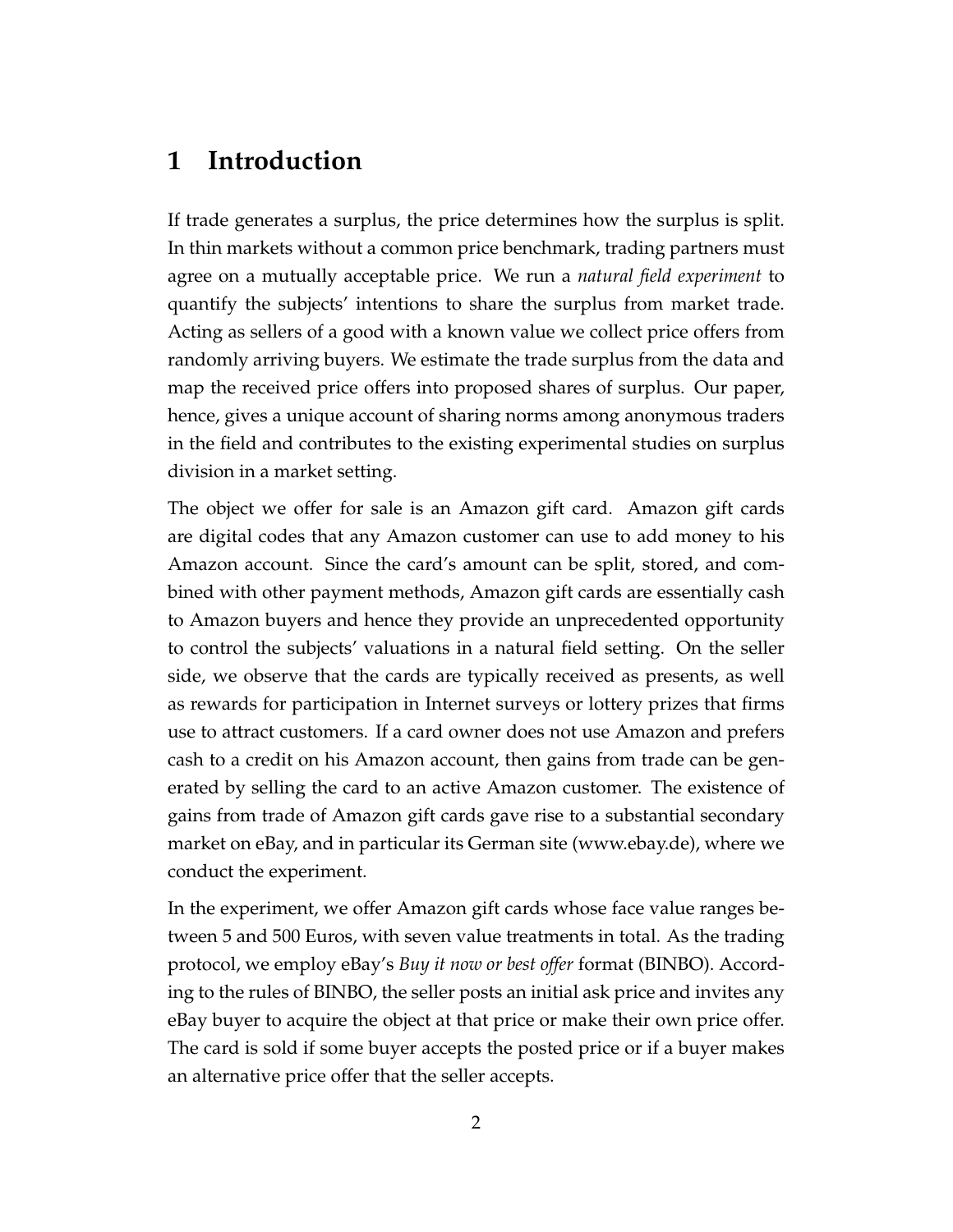The BINBO format features two types of information frictions. First, at the moment of making his offer, the buyer observes only the *number* of offers made to the seller, but not the offered *prices*. This information is available only to the seller. Second, due to the market's dynamic structure, neither trading party observes the effective number of competing buyers bound to arrive by the end of the listing. In that sense, the environment is uncertain, and the buyers are unaware of the seller's true outside option.<sup>[1](#page-4-0)</sup> Such uncertainty, while absent in any of the related lab experiments, is rather common to many real-world markets, be it an electronic trading platform or a Middle East bazaar.

Beyond being a realistic feature of many markets, the uncertainty of the buyer about the seller's outside option has an important implication for buyers' behaviour and the analysis in general. Namely, from the perspective of each individual buyer, there is a non-trivial surplus to be shared. This differs from the setting of the typical lab experiment on surplus sharing, where there is a fixed and commonly known degree of competition, with at least two buyers. To see this, note that the surplus generated in a trade between a given buyer and the seller is equal to the difference between the seller's outside option and the nominal value of the card. In a setting where the number of competitors is greater than one, certain and commonly known, the equilibrium surplus from trade between any individual buyer and the seller is zero.<sup>[2](#page-4-1)</sup> In contrast, in a bilateral setting with only one buyer, the seller's outside option is his own usage value and so the trade surplus may be substantial. When the number of buyers is uncertain, the total surplus *perceived* by a given buyer depends on his beliefs about the seller's nextbest option. If the seller's own valuation is zero, his next-best option is to

<span id="page-4-0"></span><sup>1</sup>Note that the *buyer's* outside option is irrelevant for the value of transaction with a given seller, as long as the buyer's preference for money is insatiable. Whether the buyer can purchase a gift card elsewhere, does not affect his valuation of the opportunity to get another card with a discount, i.e. to get money for free. See Section [5.1.](#page-26-0)

<span id="page-4-1"></span> $2$ With the commonly known degree of competition, the unique dominance solvable outcome is for both buyers to offer the entire nominal value to the seller. Hence from the perspective of buyer *i*, the surplus of his trade with the seller equals to zero, as the seller's outside option is equal to the nominal value of the card – the price that another buyer would offer.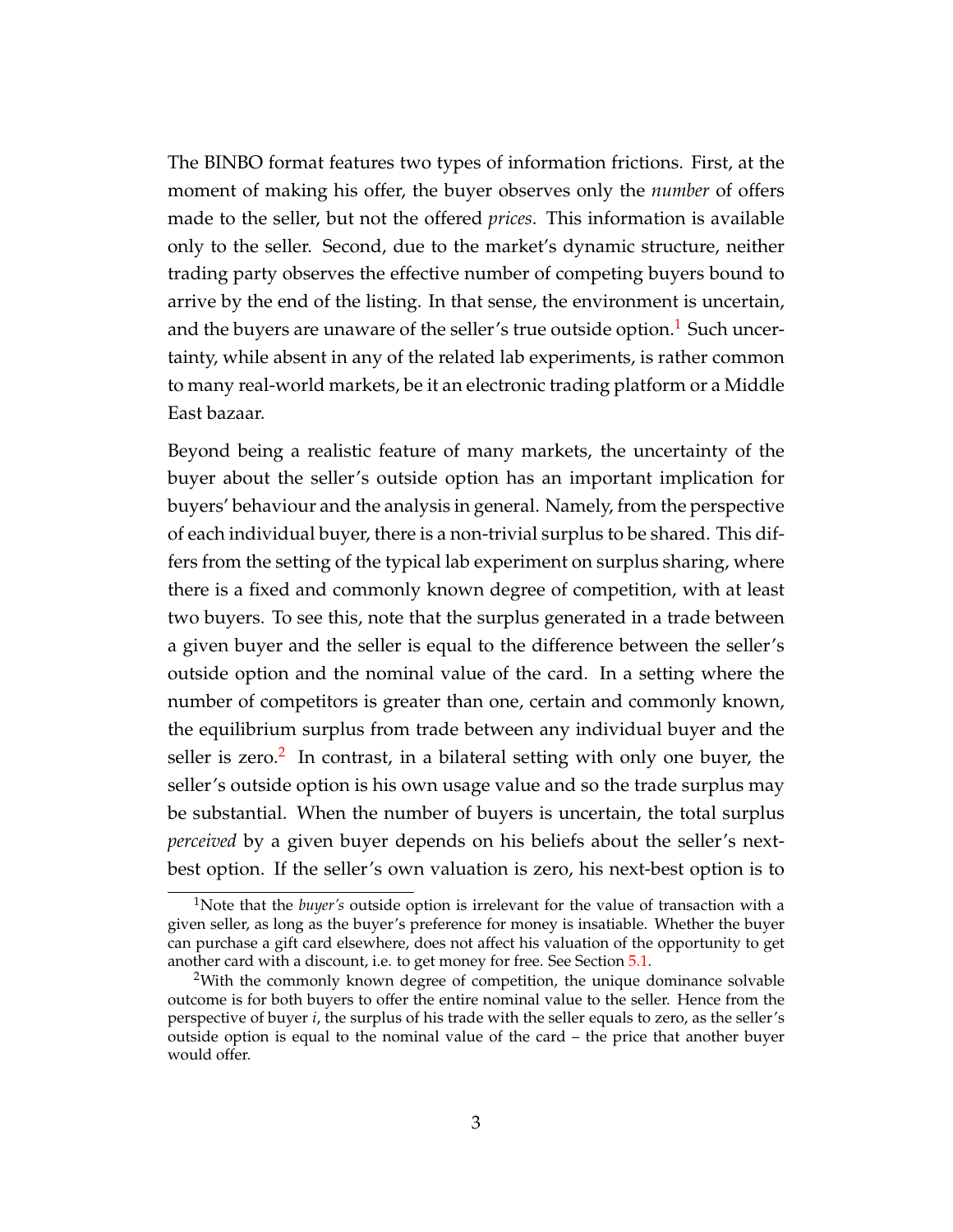trade with another buyer, who may or may not arrive. Hence, from the perspective of the buyer arriving first, his best strategy is to offer a price that is lower than the card's nominal value. Therefore, any subsequent buyer, when he offers his own price, would anticipate that the seller's outside option is not equal to the cash equivalent of the entire nominal value of the card. Put differently, here, similarly to a first-price sealed-bid auction, each buyer, when he makes an offer to the seller, weights off increasing the probability of being the winner against reducing the total price paid. This also implies that uncertainty makes the surplus that a given buyer and the seller avail themselves of to be non-degenerate.

As preliminary groundwork for the analysis of surplus division, we study whether the experimental data display any regularities by linking price offers to other subjects' observables. First, we find that the observed distribu-tions of relative offers<sup>[3](#page-5-0)</sup> do not vary with the amount of money at stake. The finding that stake size does not affect the relative offers permits us to pool the data across the different value treatments and to work subsequently only with the single dataset. Second, we find that the observed buyer behaviour is insensitive to the public information about the degree of competition or the public history of seller's responses to price offers. Third, we analyse the data on buyers' ZIP-codes to group observations by geographic regions, namely, East and West Germany. We notice that, while both groups of offers display clustering at exactly 50% of the card's value, the "naïve equal split" is more prevalent among the subjects coming from East rather than West Germany.<sup>[4](#page-5-1)</sup> Furthermore, West German subjects are more likely to make competitive offers, that is, to comply with the theoretical prediction of a model with multiple buyers.

The vast heterogeneity of offers observed in the experiment suggests that the subjects' behaviour cannot be accounted for by a model with homogeneous beliefs, in particular equilibrium beliefs. Therefore, we have to

<span id="page-5-0"></span><sup>&</sup>lt;sup>3</sup>A *relative offer* is the price offer divided by the card's face value. For example, the value of a *relative* offer that corresponds to 40 Euro for a 50-Euro gift card is 0.8. Transforming the data this way is necessary to make the offers comparable across treatments.

<span id="page-5-1"></span><sup>4</sup>A 50% offer can be viewed as an equal split of trade surplus only under a "naïve" assumption that the seller's outside option is 0.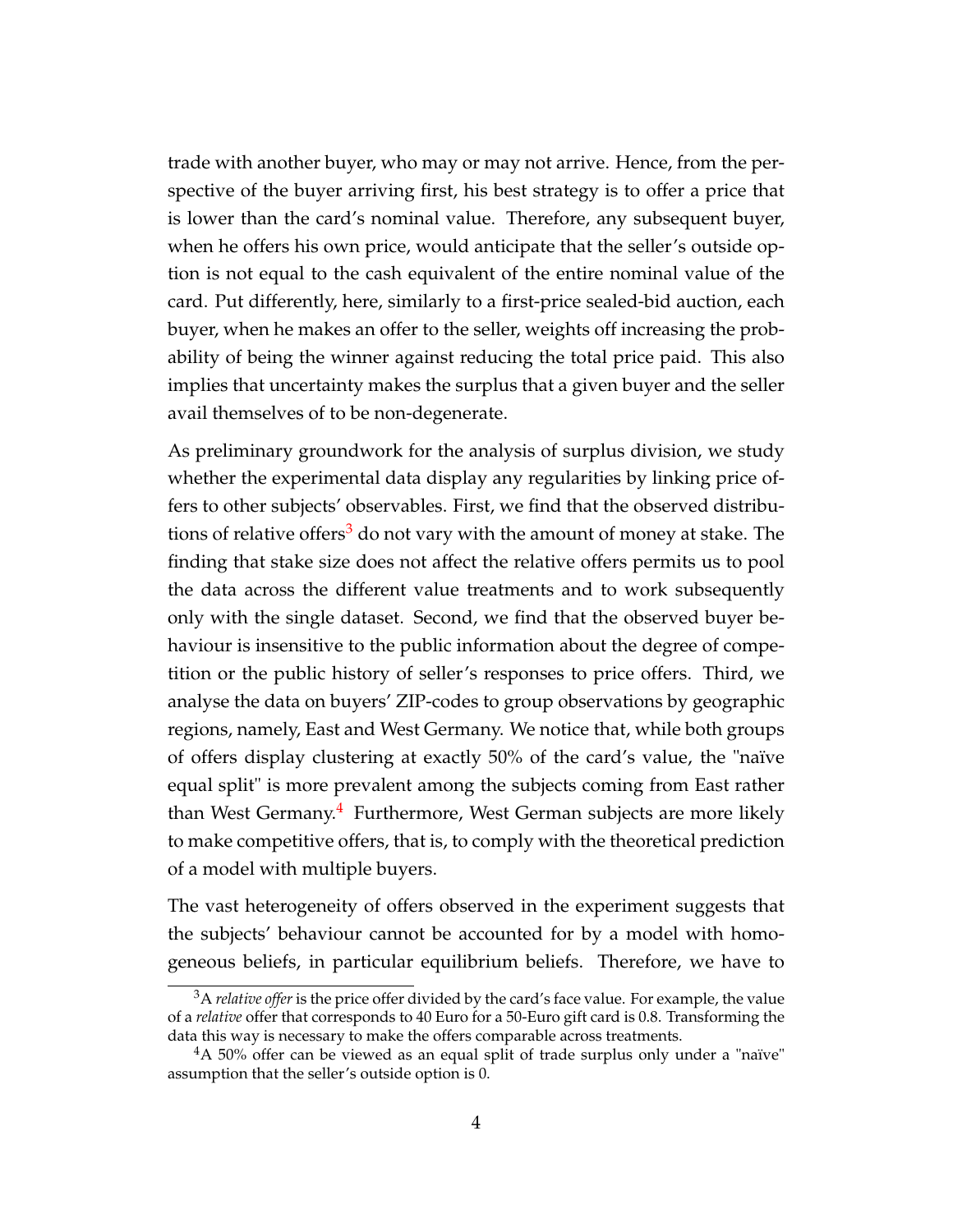consider a model of competition uncertainty where the buyers hold heterogeneous beliefs about the seller's outside option *c*. In this model, a buyer's subjective estimate of the seller's outside option summarizes the buyer's beliefs about the number of effective competitors and their offers. Given his estimate of *c*, the buyer places an offer at or above the estimate. The amount offered in excess of the buyer's estimate is the share in trade surplus offered to the seller, which we denote *s*. The price offer is then the sum of two elements,  $c$  and the share  $s$  in the trade surplus  $1 - c$ . The identification of  $c$ and *s* is equivalent to decomposing each price offer into its two parts.

It is clearly not feasible to decompose the relative offers at the level of individual observations, since each observed offer is a function of two unknowns and so there are infinitely many possible solutions. However, it turns out that we can implement an *aggregate decomposition* of the observed distribution of relative offers into distributions of shares *s* and cost estimates *c*. The aggregate decomposition is a novel statistical tool we bring to the analysis of field data.

Decomposing the observed distribution of relative offers in two underlying unobserved distributions is equivalent to solving an integral equation with two unknown functions. Since the problem is infinite-dimensional, the technical challenge is to reduce the dimensionality to obtain a computationally feasible program. To do so, we restrict the possible distributions to a family of finite polynomials. Starting with the uniform distribution as a candidate solution for both functions we subsequently raise the polynomial degree until the optimal solution within the respective class passes a pre-specified goodness-of-fit test; we use the bootstrapped Kolmogorov-Smirnov test statistic.

The results of this decomposition suggest that nearly nine out of twenty subjects offer between 40 and 50 percent of the total trading surplus to the counter-party. This finding confirms the focal preference for an egalitarian division in the subject population, in line with the theories of [Boehm et al.](#page-42-0) [\(1993\)](#page-42-0) and [Henrich et al.](#page-44-0) [\(2006\)](#page-44-0). More than one out of four subjects act consistently with the maximization of individual monetary payoffs, offering no more than 10 percent of the trade surplus to the seller. The average share of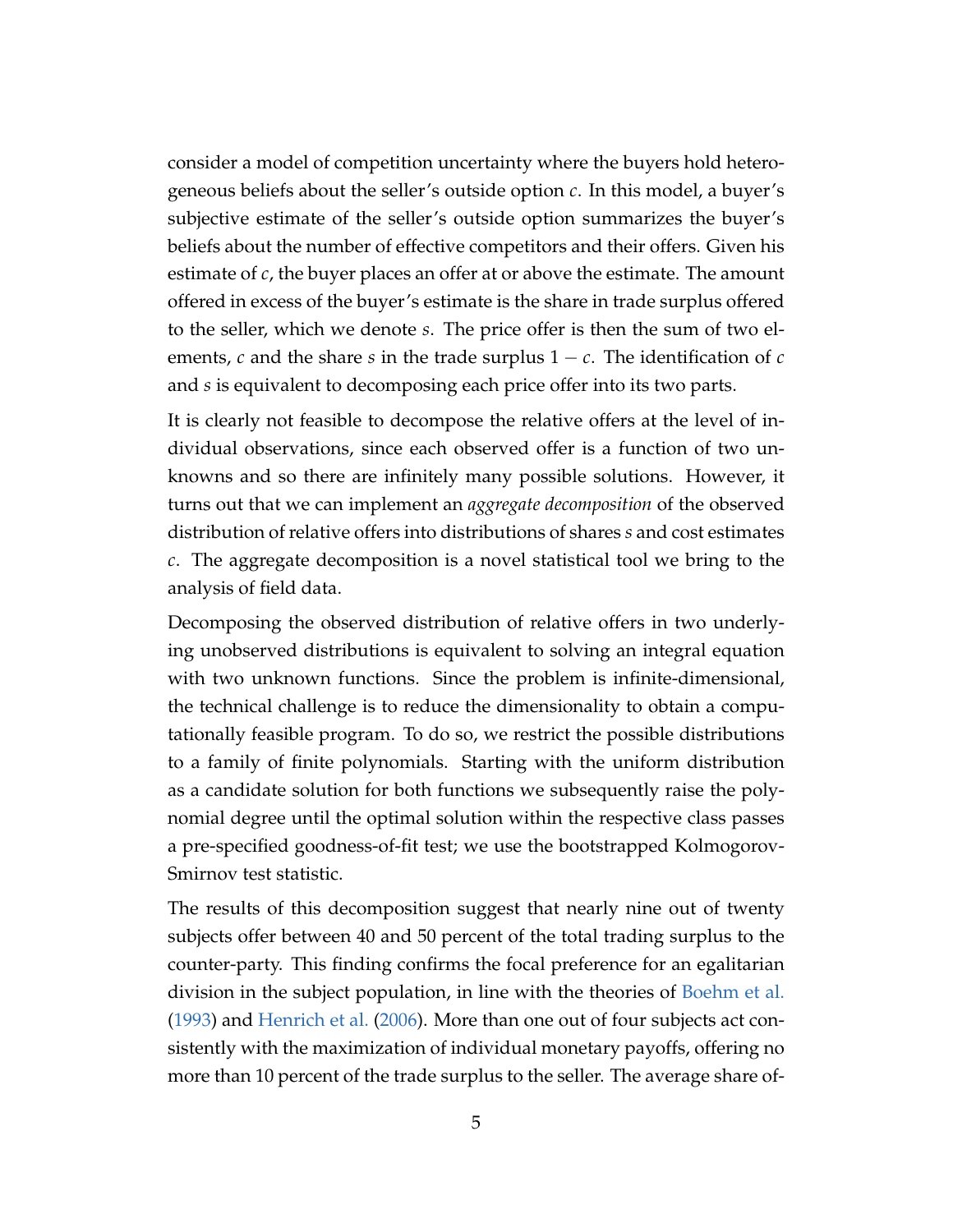fered by our eBay users is 29 percent, which is within the range of estimates obtained in the lab experiments on the ultimatum game (see the meta-study by [Oosterbeek et al.](#page-45-0) [\(2004\)](#page-45-0)).

To summarize, there are two main conclusions from our analysis. First, sim-ilarly to a large body of evidence from the lab,<sup>[5](#page-7-0)</sup> the observed data cannot generated by a model where all players are selfish and there is common knowledge of this fact. Second, the uncertainty about the number of players results in large variations of behaviour on eBay as compared to the setting where the player set is common knowledge. Specifically, in contrast to the findings in comparable lab experiments on the ultimatum game with public information on the number of competing proposers, we observe that offers are not driven up to the full nominal value.<sup>[6](#page-7-1)</sup> Therefore, for any buyer-seller pair, there is a non-trivial surplus from trade to be shared. Put differently, in a competitive setting with uncertainty, the buyers ("proposers") have a scope to express their preferences and they use it.

Our paper contributes to several strands of literature. First, it is directly linked to a wealth of papers testing the behaviour in the ultimatum game in different environments. For an excellent overview of this literature, we refer the reader to the recent work by [Güth and Kocher](#page-44-1) [\(2013\)](#page-44-1) and [van Damme](#page-46-0) [et al.](#page-46-0) [\(2014\)](#page-46-0), as well as the earlier papers, such as [Camerer](#page-42-1) [\(2003\)](#page-42-1) and [Bear](#page-42-2)[den](#page-42-2) [\(2001\)](#page-42-2). A study by [Tisserand](#page-46-1) [\(2014\)](#page-46-1) provides a meta-analysis of the ultimatum game experiments over the last thirty years (an earlier meta-study is [Oosterbeek et al.](#page-45-0) [\(2004\)](#page-45-0)).

Our results contribute to an important debate on the external validity of laboratory findings, contrasted, in particular, with field experiments. Comparing the findings to the studies of ultimatum games played in the lab, we establish that the difference between lab and field is fairly meagre when the focus is on surplus division. Concerning gift exchanges, in contrast, [List](#page-44-2) [\(2006\)](#page-44-2) finds less evidence for social preferences in the field as compared to the lab in otherwise equivalent settings.

<span id="page-7-0"></span><sup>5</sup>An important exception is [Cherry et al.](#page-43-0) [\(2002\)](#page-43-0).

<span id="page-7-1"></span> $6$ See, e.g., [Roth et al.](#page-45-1) [\(1991\)](#page-45-1).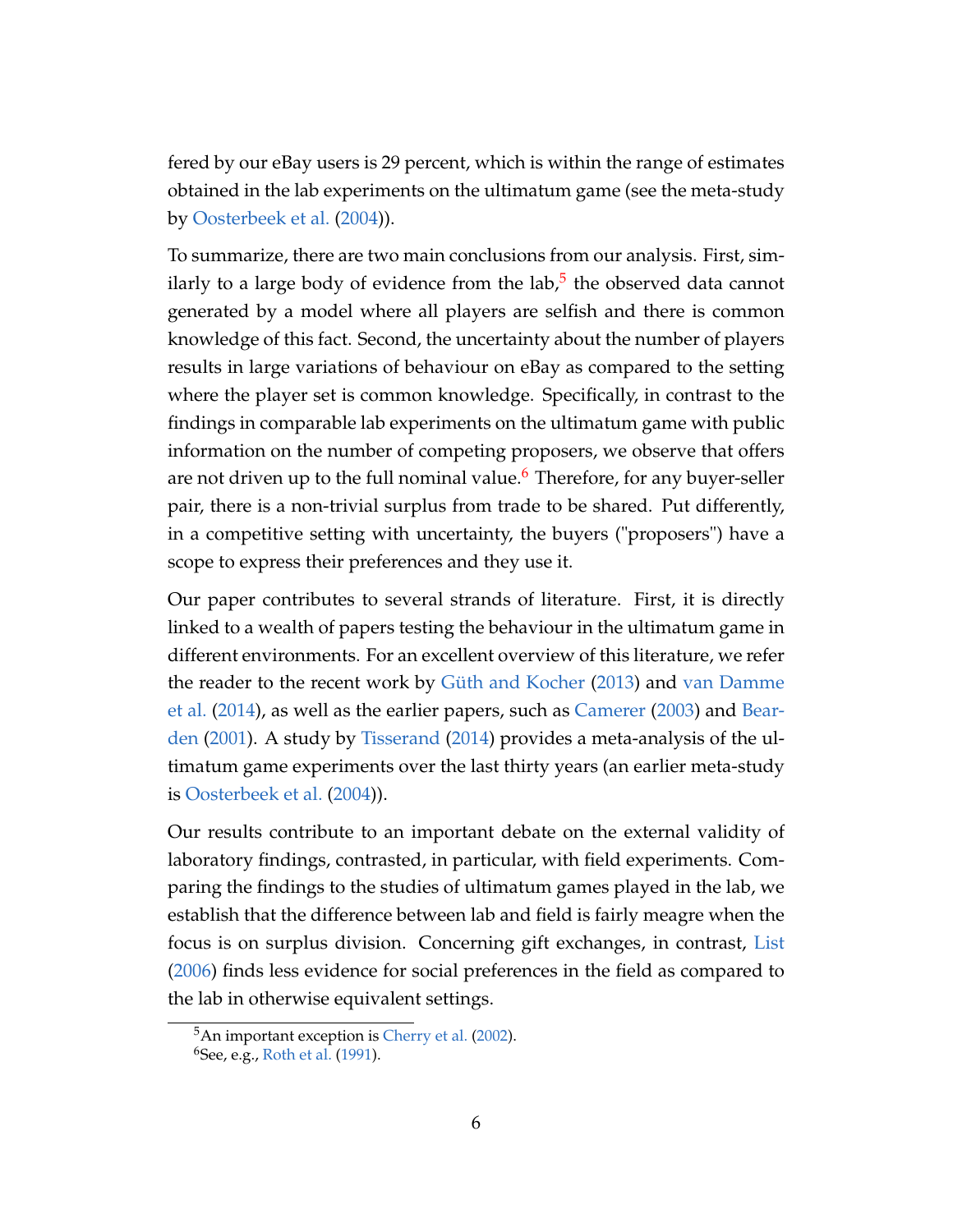The findings lend further support to the theoretical analysis of pro-social behaviour. The experimental evidence from the lab gave rise to several competing theories of social preferences. The first strand of this literature includes "consequentialist" theories, where agents have preferences only about consequences, that is, preferences over the distribution of final payoffs: [Fehr and Schmidt](#page-43-1) [\(1999\)](#page-43-1) and [Ockenfels and Bolton](#page-45-2) [\(2000\)](#page-45-2). The second strand of the theoretical analysis treats agents' behaviour as motivated by reciprocity in response to actions and intentions of opponents: [Rabin](#page-45-3) [\(1993\)](#page-45-3), [Falk and Fischbacher](#page-43-2) [\(2006\)](#page-43-2), [Dufwenberg and Kirchsteiger](#page-43-3) [\(2004\)](#page-43-3), [Charness](#page-43-4) [and Rabin](#page-43-4) [\(2002\)](#page-43-4), to name a few prominent examples. Given its design, our experiment cannot distinguish between two types of theories. However our decomposition results can be used to calibrate some of these models.<sup>[7](#page-8-0)</sup>

By the nature of data it studies, our paper contributes to the growing economic literature on eBay users' behaviour. Interestingly, this literature focuses predominantly on the effects of users' reputation on transaction prices (e.g., [Resnick et al.](#page-45-4) [\(2006\)](#page-45-4), [Cabral and Hortascu](#page-42-3) [\(2010\)](#page-42-3), [Nosko and Tadelis](#page-45-5) [\(2015\)](#page-45-5)) or the benefits from gaming the mechanism, such as snipe bidding (e.g. [Roth and Ockenfels](#page-46-2) [\(2002\)](#page-46-2), [Ely and Hossain](#page-43-5) [\(2009\)](#page-43-5)). An important exception to this literature is due to [Bolton and Ockenfels](#page-42-4) [\(2014\)](#page-42-4), who use the eBay platform to study the ultimatum game. They design a framed experiment where they hire students and match them via the eBay platform, while keeping the remaining features of the setup similar to the lab. In contrast, our paper reports on a natural field experiment; since seller's outside option cannot be controlled in this setting we use the novel statistical method to estimate the buyer's beliefs about the surplus from trade.

The next section describes the experiment, Section [2.2](#page-12-0) presents the data and the regression analysis. The decomposition strategy and its results are pre-sented in Section [4.](#page-18-0) Finally, Section [5](#page-26-1) discusses various aspects of the exper-iment and Section [6](#page-28-0) concludes.

<span id="page-8-0"></span> $7A$  further important contribution to the theoretical analysis of social preferences is the study of their origin. [Alger and Weibull](#page-42-5) [\(2013\)](#page-42-5) look at the evolutionary development and rationalization of such preferences. They show that the preferences described as a combination of selfishness and morality, akin to this paper's finding, are sustained in an evolutionary stable equilibrium.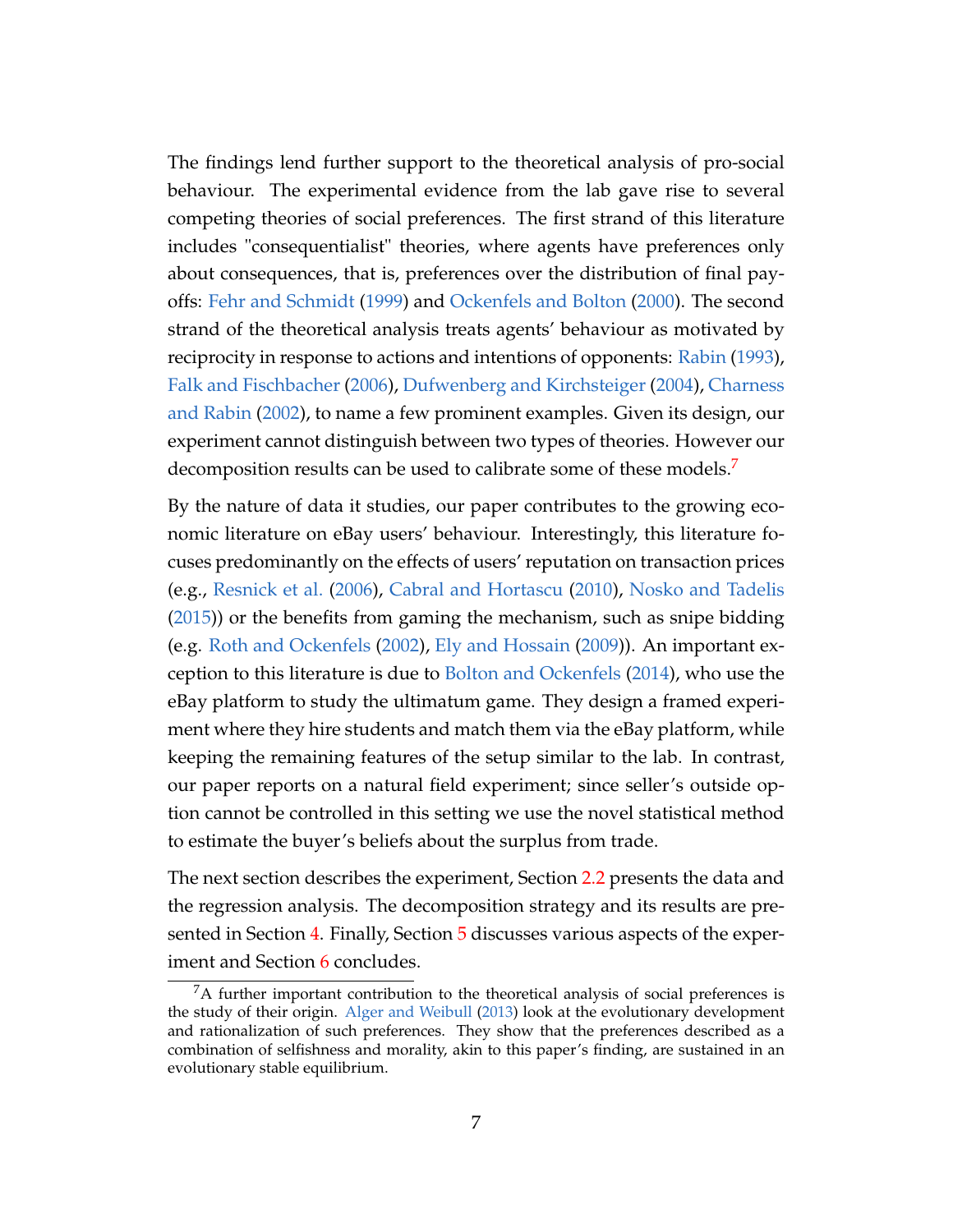### **2 Experiment**

#### **2.1 Setup**

We set up a controlled environment within an existing secondary market for Amazon gift cards on the German site of eBay (<www.ebay.de>). Amazon gift cards are used primarily as presents. $\frac{8}{3}$  $\frac{8}{3}$  $\frac{8}{3}$  A gift giver would buy a sixteendigit code at the Amazon website in order to transmit it to a gift receiver. The receiver enters the code to top up his Amazon account with the amount paid earlier by the gift giver. The credit can be used for purchasing any goods offered on the Amazon website,<sup>[9](#page-9-1)</sup> it can be split, combined with other payment methods and stored for up to 3 years. If the gift receiver does not intend to use the code, he can offer it for sale at a secondary market such as eBay.

Reselling Amazon gift cards is rather common on eBay.de (eBay Germany). For instance, 87 gift cards were on sale at 7 p.m. on June 13, 2014, and 1962 sales in total were posted within 114 days prior to that date. Nominal values of gift cards ranged from 5 to 2500 Euro.<sup>[10](#page-9-2)</sup> The market turnover in Q4 2015 is estimated at 70 000 Euro.

In the experiment, we employ the *Buy-it-Now or Best Offer*(BINBO) format.[11](#page-9-3) According to the rules of BINBO, the seller posts an initial ask price and invites the buyers to acquire the object at that price or to make their own price offer; the duration of sale is limited and the remaining time is public information. When a buyer makes an offer, the seller has 48 hours (unless

<span id="page-9-0"></span><sup>8</sup>Other uses include: rewards for participation in internet surveys, payments in consumer-to-consumer online purchases, for instance trading electronic train tickets.

<span id="page-9-1"></span><sup>&</sup>lt;sup>9</sup>The goods can be bought from Amazon.com, Inc. / Amazon EU S.a.r.l. as well as any other seller, private or institutional, that uses Amazon as the selling platform.

<span id="page-9-2"></span> $10$ One may wonder that such expensive goods could be sold anonymously over the Internet. This is due, to a large extent, to efficient consumer protection services offered by eBay, as well as the importance of reputation (see [Resnick et al.](#page-45-4) [\(2006\)](#page-45-4)). Moreover, Germany ranks high on the level of trust between strangers (see [Fukuyama](#page-43-6) [\(1995\)](#page-43-6)). On the relation between culture and e-commerce diffusion see [Gibbs et al.](#page-43-7) [\(2003\)](#page-43-7).

<span id="page-9-3"></span><sup>11</sup>In German it is *"Sofortverkauf oder Preisvorschlag"*. The *Buy-it-Now* sales format is the alternative to the better-known eBay auction (essentially an English auction, where the seller specifies an initial price, typically 1 Euro, and buyers submit their bids within a fixed time period).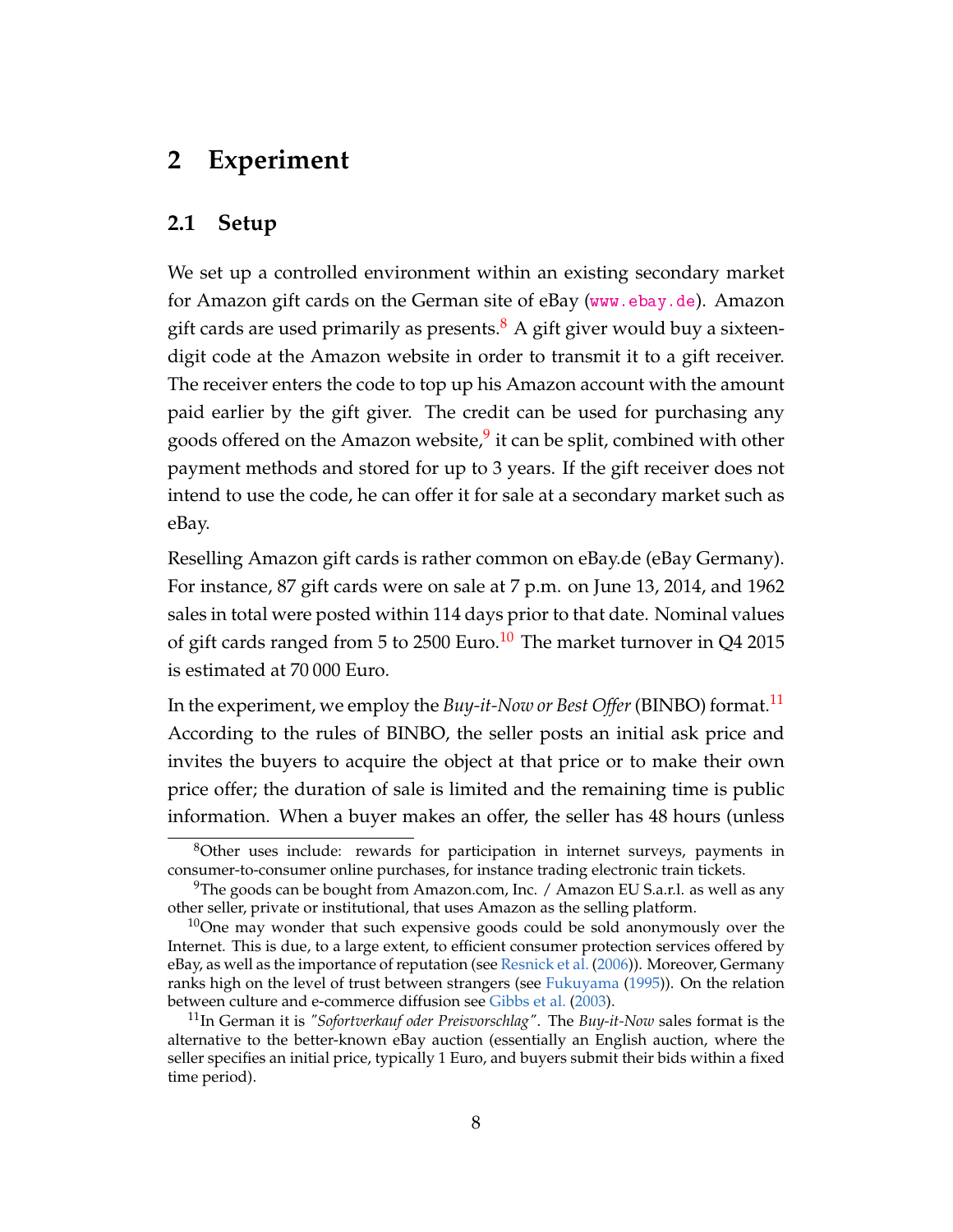the listing expires earlier) to reply with acceptance, rejection, counter-offer or not reply at all (we discuss the role of counter-offers in Section [5\)](#page-26-1). When a price offer is accepted, the card is sold.<sup>[12](#page-10-0)</sup> A listing becomes inactive if it expires or if the card is sold to a buyer. EBay users can browse the history of inactive listings.

The subjects of our study are eBay.de users who open one of the listings we posted and make a price offer. When a buyer opens an active listing he observes the seller's posted price as well as the following information.<sup>[13](#page-10-1)</sup> First, he can observe the total number of current offers received by the seller (0, 1, 2, etc.), and the timing and the current status of each offer (pending, rejected, counter-offer received). Second, the buyer observes the number of hours left before the listing expires, the seller's feedback record, and the other items the seller currently offers for sale. The buyers can also observe the history of previously offered items of this seller. The most immediate information about the seller's history is the list of all feedback entries (positive, negative, neutral) that are left to the seller for the items that he has sold. Importantly, only the seller can see the *amount* behind each offer that he has received. No buyer knows how much other buyers have offered.<sup>[14](#page-10-2)</sup>

In our experiment, we offer Amazon gift cards with the face values: 5, 10, 20, 50 100, 200, and 500 Euro, i.e., in total seven treatments. In two waves of the experiment, March to July 2014 and March 2015, we post over 200 listings. The duration of listings is fixed at the minimal period of 3 days. We use five different seller accounts with feedback records ranging from no feedback on an account opened in 2014 to 430 stars on an account opened in 2004. Each seller account lists one or two gift cards at a time, and the nominal values of the gift cards rotate between seller accounts over the entire duration of the experiment.

We draft the listings in a way that complies with the common practice of

<span id="page-10-0"></span> $12$ Note that this last feature distinguishes BINBO from eBay's ascending auction, where if at least one bidder submitted a bid the seller is obliged to deliver the good regardless of the price.

<span id="page-10-2"></span><span id="page-10-1"></span> $13$ The announcement and URL to a screen-cast are given in the Appendix section [A.1.](#page-31-0)

<sup>&</sup>lt;sup>14</sup>Similarly, in [Camerer](#page-42-1) [\(2003\)](#page-42-1) and [Roth et al.](#page-45-1) [\(1991\)](#page-45-1), the proposers do not observe their competitors' offers.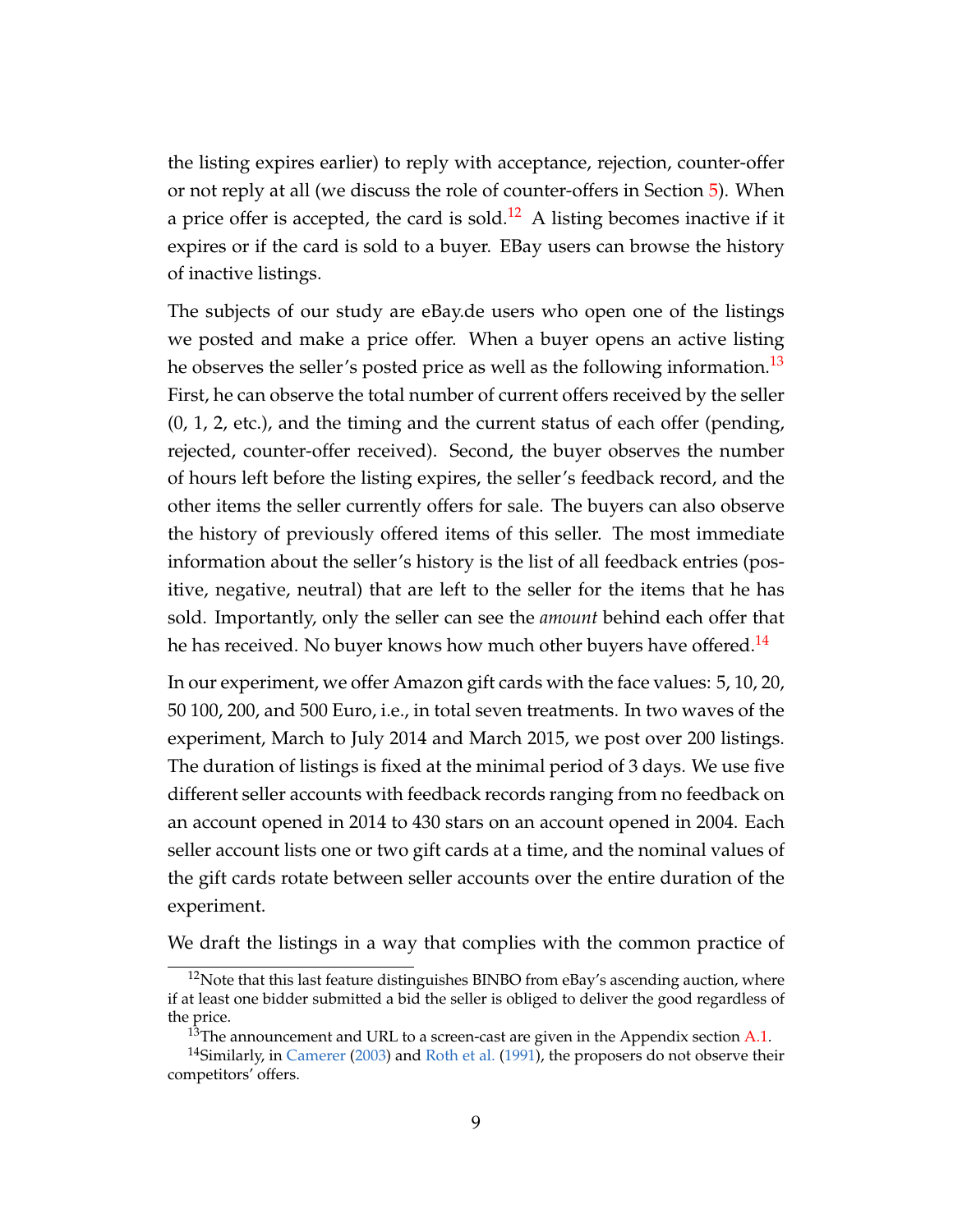gift card sales via eBay's BINBO. Relying on the history of similar posts, we use the typical wording and set the initial ask prices between 119 and 130 percent of the gift cards' nominal values (e.g., for a 100 Euro gift card we set the BIN price equal to 119 Euros). The choice to set the BIN price above the cards' face value comes across as a surprise, however, there are two reasons for this. First, as mentioned already, setting the BIN price above the face value is the common practice in the market for gift cards, and therefore serves the purpose of mimicking a typical seller. Second, this limits the number of actually executed transactions, since rational buyers should not accept the excessive BIN prices. While some subjects do accept the BIN price, we exclude those observations from the sample and concentrate only on the rational offers that do not exceed the card's nominal value. Finally, to eliminate any variation in the sellers' response to offers, we let all offers expire without a single answer from the seller (though we answered clarifying questions that some buyers were sending us).

As an illustration, we next describe one round of the experiment. We list a gift card with the nominal value of 100 Euro on June 1 at 1:08 p.m. We receive the first offer of 90 Euro from buyer *"lu..er"* with 6 eBay stars on June 3 10:16 a.m. and the second offer of 80 Euros from buyer "xx...30" with 60 stars at 1:23 p.m. We let both offers expire on June 4 at 1:08 PM. Thus we get two observations, with the offered amount, exact timing and order of the offer, buyer characteristics (eBay alias, reputation score and registered ZIP code), as well as the seller's information and the exact time the listing was posted. We also keep track of the announcements that did not receive any offers.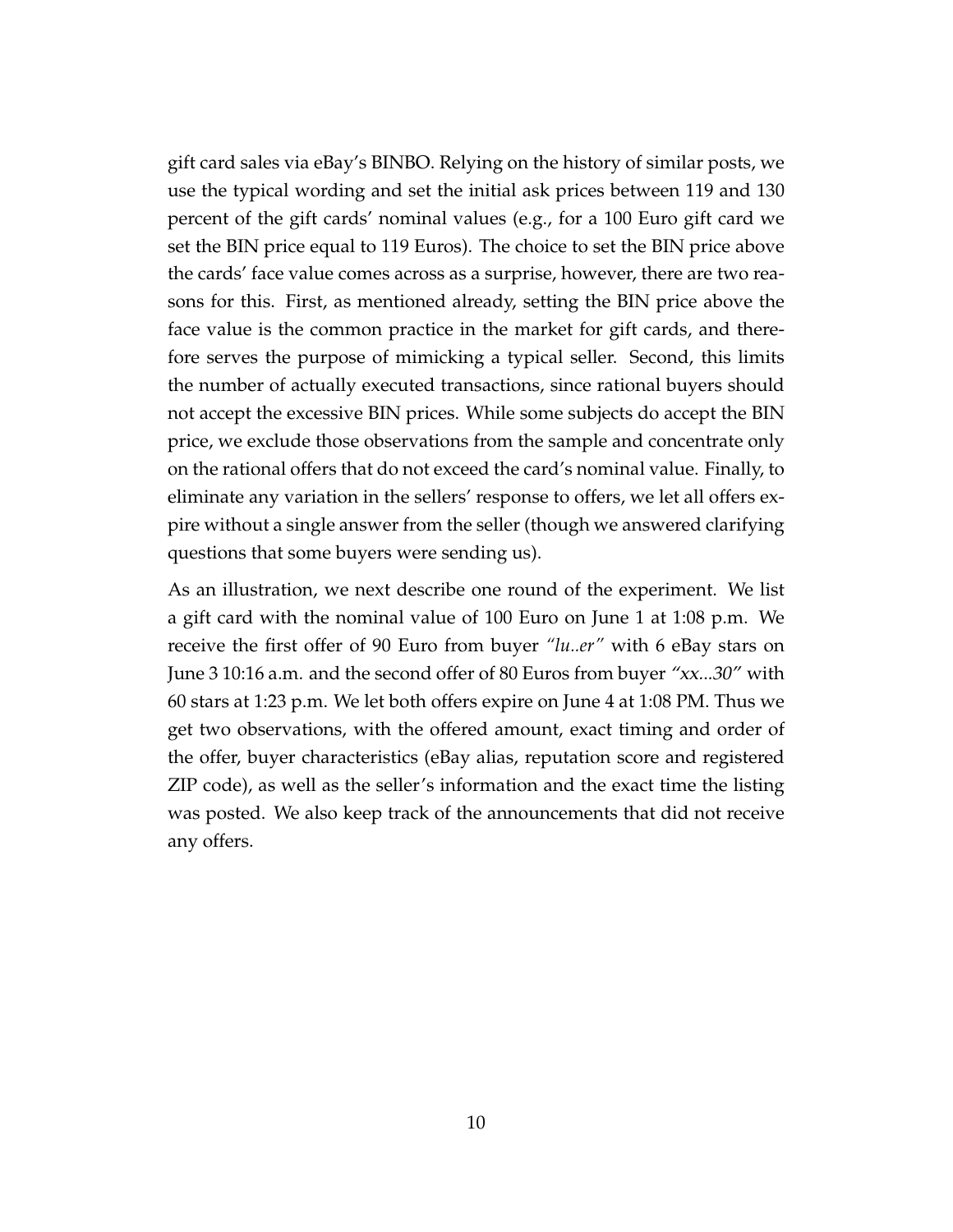#### <span id="page-12-0"></span>**2.2 Data**

72 percent of the listings receive at least one offer within the three-day period. The number of offers per listing ranges from 0 to 15, with 1.6 offers made on average. One offer per listing is both the median and the most frequent number of offers, and corresponds to the situation of bilateral trade.

The subjects come from all over the country, and 15 percent of the offers originate in East Germany or, more precisely, in the former GDR states. $15$  The most experienced buyer in the sample was reg-

<span id="page-12-2"></span>

*Figure 1: Cumulative distribution functions of the observed (blue), and uniform (red) arrival times, normalized to one.*

istered on eBay 16 years prior to our experiment; the average eBay experience amounts to about 8.5 years.

The distribution of the arrival times of price offers within the duration of sale is plotted in Figure [1](#page-12-2) along with the uniform distribution. The times are normalized to one according to the formula  $\frac{t_{\text{offer}} - t_{\text{listing}}}{3 \times 24 \times 60}$ , where *t* is expressed in minutes. Contrary to the case of eBay's ascending auction, where the bidding frequencies spike at the end of sale (see, e.g., [Roth and Ocken](#page-46-2)[fels](#page-46-2) [\(2002\)](#page-46-2)), we do not observe any such patterns in the arrival rates in the BINBO format we use in the experiment. This is not surprising since strate-gic waiting generates no payoff in a BINBO sale.<sup>[16](#page-12-3)</sup>

The offers range from 1 Euro, the lowest admissible offer on eBay, to amounts exceeding the nominal value of the gift card. Since the latter offers are

<span id="page-12-3"></span><span id="page-12-1"></span><sup>&</sup>lt;sup>15</sup>Five offers from Austria were excluded from this part of the analysis.

 $16$ In BINBO, the trade can take place any time within the duration of the listing; therefore waiting is risky since another buyer can strike a deal in the meantime. Second, much less information is revealed in BINBO compared to the ascending auction, and thus waiting does not create any real information advantage.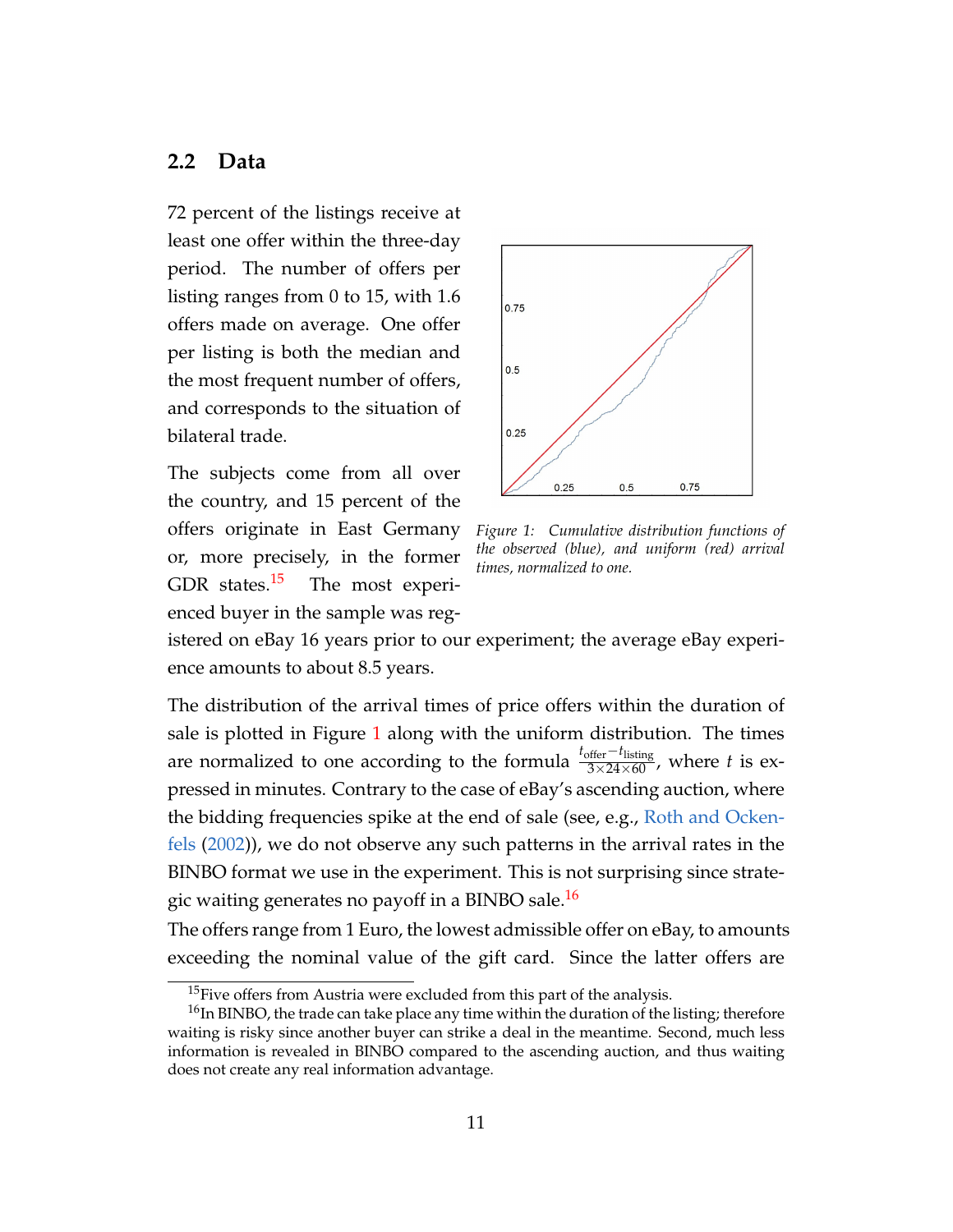<span id="page-13-0"></span>

| Voucher Value   | All  | $5 \in$ | $10 \in$ | $20 \in$ | $50 \in$ | $100 \in$ | $200 \in$ | $500 \in$ |
|-----------------|------|---------|----------|----------|----------|-----------|-----------|-----------|
| No. of Listings | 221  | 46      | 25       | 19       | 22       | 36        | 43        | 30        |
| No. of Offers   | 358  | 42      | 45       | 38       | 57       | 60        | 74        | 43        |
| Average Bid     | 0.73 | 0.71    | 0.77     | 0.73     | 0.77     | 0.70      | 0.72      | 0.71      |
| Std. Err.       | 0.04 | 0.11    | 0.11     | 0.12     | 0.10     | 0.09      | 0.08      | 0.11      |
| Std. Dev.       | 0.23 | 0.23    | 0.18     | 0.17     | 0.17     | 0.27      | 0.23      | 0.29      |
| Median          | 0.80 | 0.80    | 0.80     | 0.75     | 0.80     | 0.80      | 0.79      | 0.82      |

*Table 1: Descriptive statistics of relative offers "Offer / Nominal Value".*

clearly irrational, we exclude them from the analysis. To make the data comparable across treatments, we normalize the offers by dividing each offer by the nominal value of the gift card. The pooled data display clustering: the relative offers concentrate around 0, 50, 80, and 90 percent of the gift card value (see the figures in the Appendix, [A.3\)](#page-38-0). The descriptive statistics, broken down with respect to nominal value treatments, are reported in Table [1.](#page-13-0) Overall, the distribution of offers is right-skewed: every second offer exceeds 80 percent of the nominal value. The average offer in our sample ranges from 71 to 77 percent of the nominal value and does not display monotonicity with respect to the gift card's nominal value. The same is true of median values that range from 75 to 82 percent of the nominal value.

<span id="page-13-2"></span>

*Figure 2: Relative offers (y-axis) vs. gift card nominal values (x-axis, log-scale). Data points in blue, the average and 1-standard error band in black.*

We use a one-way ANOVA test to verify formally whether the empirical averages vary across the nominal value treatments. We find the null hypothesis of equal means is not rejected, $^{17}$  $^{17}$  $^{17}$  implying the relative offers' invariance in scale. The analysis of pairwise linear and log-linear regressions produces the same result: the nominal value does not have a statistically significant effect on the relative price offers

(see Table [4\)](#page-32-0). Figure [2](#page-13-2) presents the data points and the fitted regression line,

<span id="page-13-1"></span> $17$ ANOVA *P-value* = 0.50.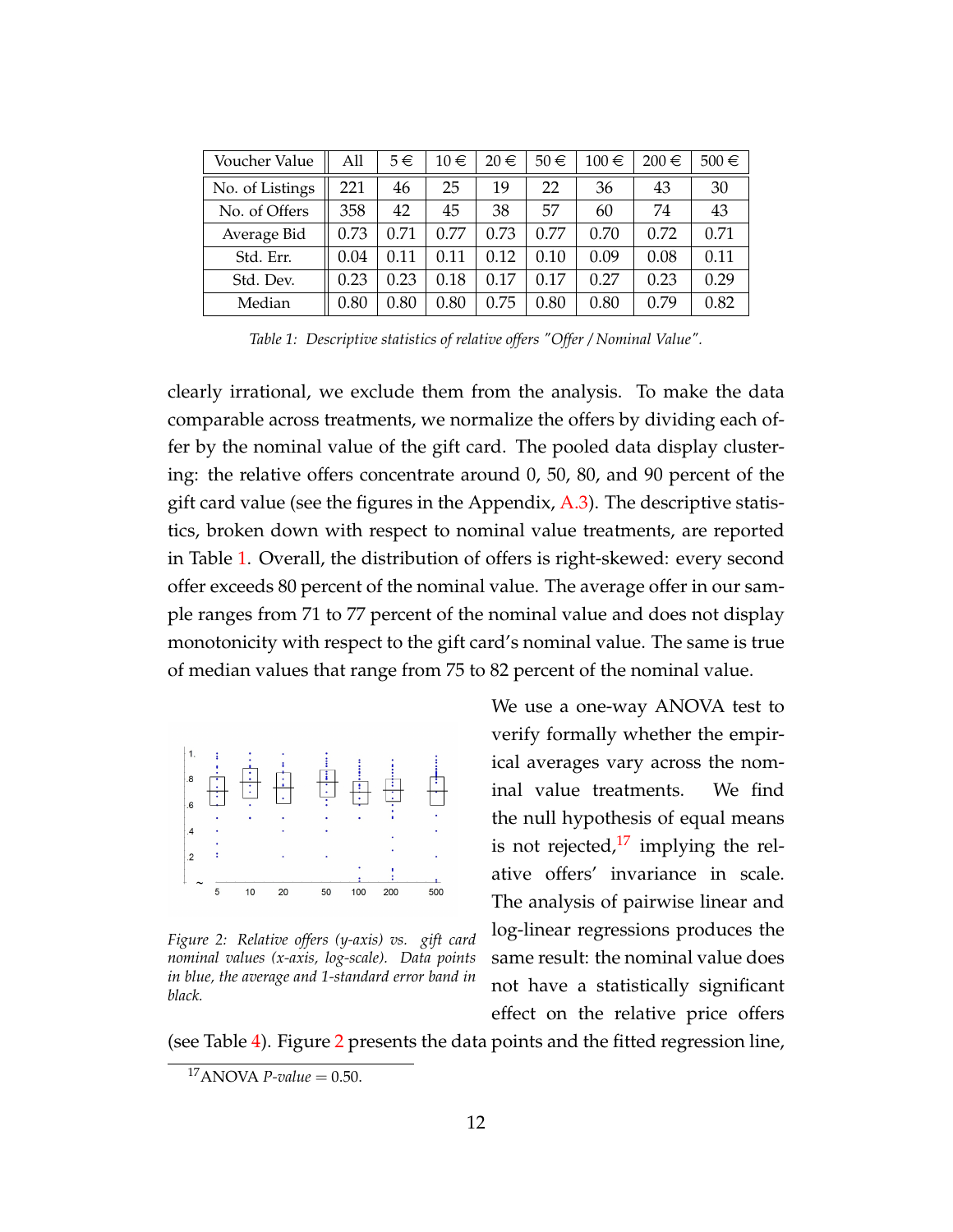where the logarithm of the nominal card value is plotted against the horizontal axis and the relative offer is the dependent variable on the vertical axis. Overall, our analysis indicates that stake size does affect the relative offers in the population of eBay buyers. Similar findings were obtained in the lab settings by [Cameron](#page-42-6) [\(1999\)](#page-42-6), [Munier and Zaharia](#page-45-6) [\(2002\)](#page-45-6), [Hoffman](#page-44-3) [et al.](#page-44-3) [\(1996\)](#page-44-3), [Slonim and Roth](#page-46-3) [\(1998\)](#page-46-3).<sup>[18](#page-14-0)</sup>

### **3 Effects of the Observables**

In this section, we report on details of the statistical analysis that we conducted to relate all observable characteristics of the buyers to their offer. By the design of the experiment, we know exactly what information was available to the buyer at the time he made the offer, as well as several characteristics of the buyer himself. The dependent variable in all regressions is the relative offer  $b_i$ , defined as follows: If  $V_i$  is the face value op the gift card and  $B_i$  the price offer then  $b_i = \frac{B_i}{V_i}$  $\frac{D_i}{V_i}$ .

#### <span id="page-14-1"></span>**3.1 Competition Marks**

We start by looking at the effects of information about the number of competitors for a gift card. In BINBO, buyers observe two signals informative of competition intensity. The first signal is amount of time remaining before the listing expires: the more time is left, the more buyers are expected to arrive by the end of sale, and the higher is the degree of competition. The second signal is the number of offers already outstanding by the time a given buyer makes his offer; naturally this signal conveys the information in a more direct way. Both indicators are displayed next to the BIN price and barely involve any search effort (see the screen-cast URL p. [29\)](#page-31-0). Both indicators should make buyers update upwards their beliefs about the seller's outside option. This, in turn, should have an effect on the buyers'

<span id="page-14-0"></span><sup>&</sup>lt;sup>18</sup>A meta-study by [Oosterbeek et al.](#page-45-0) [\(2004\)](#page-45-0) documents a small negative effect of increasing stake size. [Slonim and Roth](#page-46-3) [\(1998\)](#page-46-3) and [Roth and Erev](#page-45-7) [\(1995\)](#page-45-7) find a positive effect when the game is played in the first round or only played once.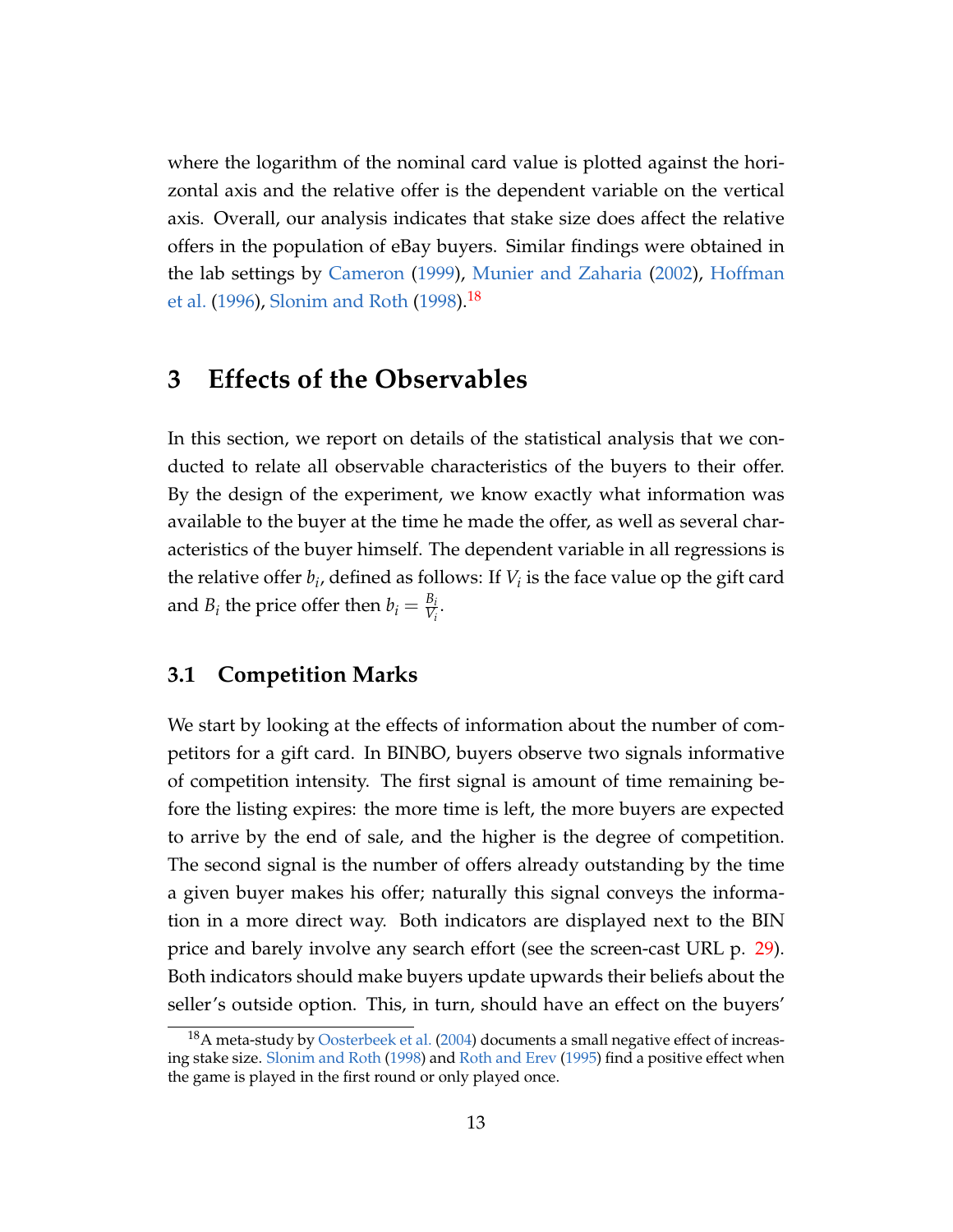relative offers. However the regression results demonstrate that both signals have insignificant effects on the subjects' relative offers (see Table [4](#page-32-0) in the Appendix).

We take a further step to verify whether the simplest binary indicator of competition produces an effect. Specifically, we split the offers in two groups: those arriving *first* on a listing and those arriving when at least one other has been already made. The respective empirical distributions are presented in Figure [6](#page-38-1) in the Appendix. Again, we find no significant difference in both groups' mean offers.<sup>[19](#page-15-0)</sup>

Beside the obvious explanation that any updating, however simple, is inhibited by cognitive costs, we offer two alternative reasons why the competition marks fail to produce any significant effects in the experiment. First, the subjects may use a rule of thumb when making offers, drawing on their past experience of gift card sales. Such an approach is aimed at a longerterm market performance and substantiated by a large bulk of psychological literature, e.g., [Tversky and Kahneman](#page-46-4) [\(1974\)](#page-46-4), [Newell et al.](#page-45-8) [\(1972\)](#page-45-8), [Gigeren](#page-43-8)[zer](#page-43-8) [\(2007\)](#page-43-8). Second, the buyers may (rationally) expect that if the gift cards remain unsold by deadline they go on sale again in the future. Therefore, the expected stream of future offers may outweigh any present competition, making the latter effect statistically insignificant.

### **3.2 Subjects' Learning**

Next, we test whether the relative offers change over the course of our experiment, which may occur due to subjects learning about the environment. The subjects get information about the seller's response strategy from two sources. First, the history of sales was available through eBay's search engine at the time we conducted the experiment. For all five accounts used in the experiment, browsing the history of the account revealed that a number gift cards were listed exclusively in BINBO format and remained unsold.<sup>[20](#page-15-1)</sup>

<span id="page-15-1"></span><span id="page-15-0"></span><sup>&</sup>lt;sup>19</sup>ANOVA *P-value* = 0.13.

 $20$  Apart from a few cases when we received offers to pay the posted price that exceeds the card's value.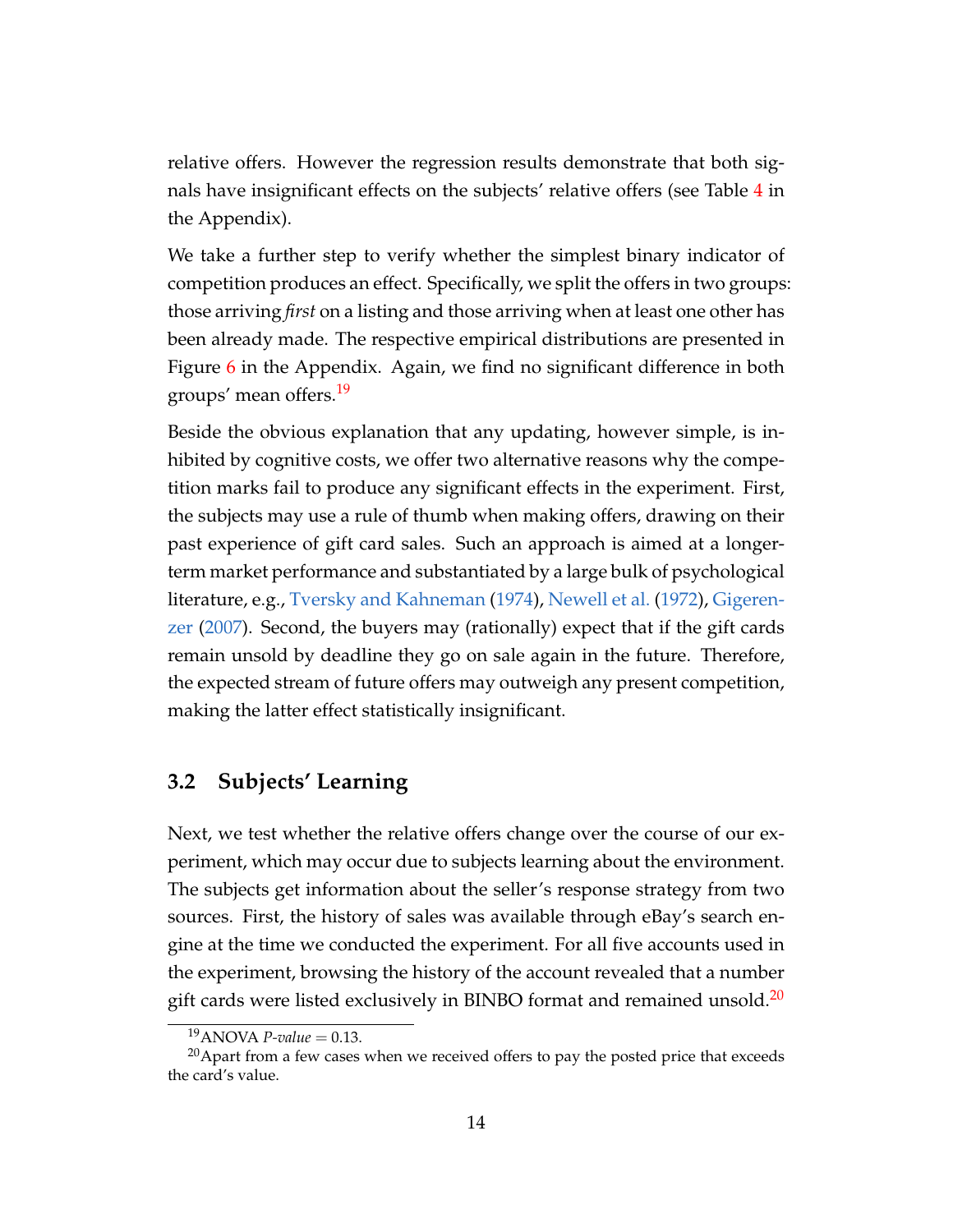While this information could have stopped some buyers from making an offer, the regression analysis suggests that the *size* of relative offers was unaffected by history (see Tables  $5, 6$  $5, 6$  $5, 6$  in the Appendix). To proxy the opportunity for learning from history, we use calendar time: subjects participating at the start of the experiment have less evidence on our response behaviour than those arriving toward the end of the experiment. This finding implies that the subjects did not browse sale histories or did not take the information into account.

Second, buyers can learn from their own experiences of making an offer to a particular seller. To study the possible effect, we look at the sub-sample of the recurrent buyers. In total, 56 out of 277 buyers of our entire experiment made offers on multiple listings. We track how those buyers' offers change over time. Specifically, we calculate the increment of each subsequent offer relative to the previous offer that buyer made. This variable captures the subject's learning dynamics due to his or her experience with one of the seller accounts we use. Performing the Student's *t*-test we find that there is no statistically significant change in offers between two consecutive rounds of a subject's participation.<sup>[21](#page-16-0)</sup>

#### **3.3 Effects of Experience**

Buyers' eBay experience, reflected by their feedback score,<sup>[22](#page-16-1)</sup> has a mild positive effect on relative offer sizes (significance at 10%; see Tables [5,](#page-33-0) [6,](#page-33-1) [7](#page-33-2) and [8](#page-34-0) in the Appendix). Even if the effect is present, its size is extremely small. For instance, an inexperienced buyer with no feedback offers 1 percentage point less than the average buyer with 450 feedback entries.

A similarly sized effect, also statistically significant, is produced by the increase of the seller's feedback score. However, while the effect of buyer experience is linear, the marginal effect of the seller's experience decreases.

<span id="page-16-1"></span><span id="page-16-0"></span> $^{21}P$ -value = 0.317.

 $22$ Note this is an imperfect measure of experience, due to the benevolent nature of ratings. Especially the sellers usually have very few incentives to report about buyers as by eBay's regulations the only feedback that they can leave is positive feedback.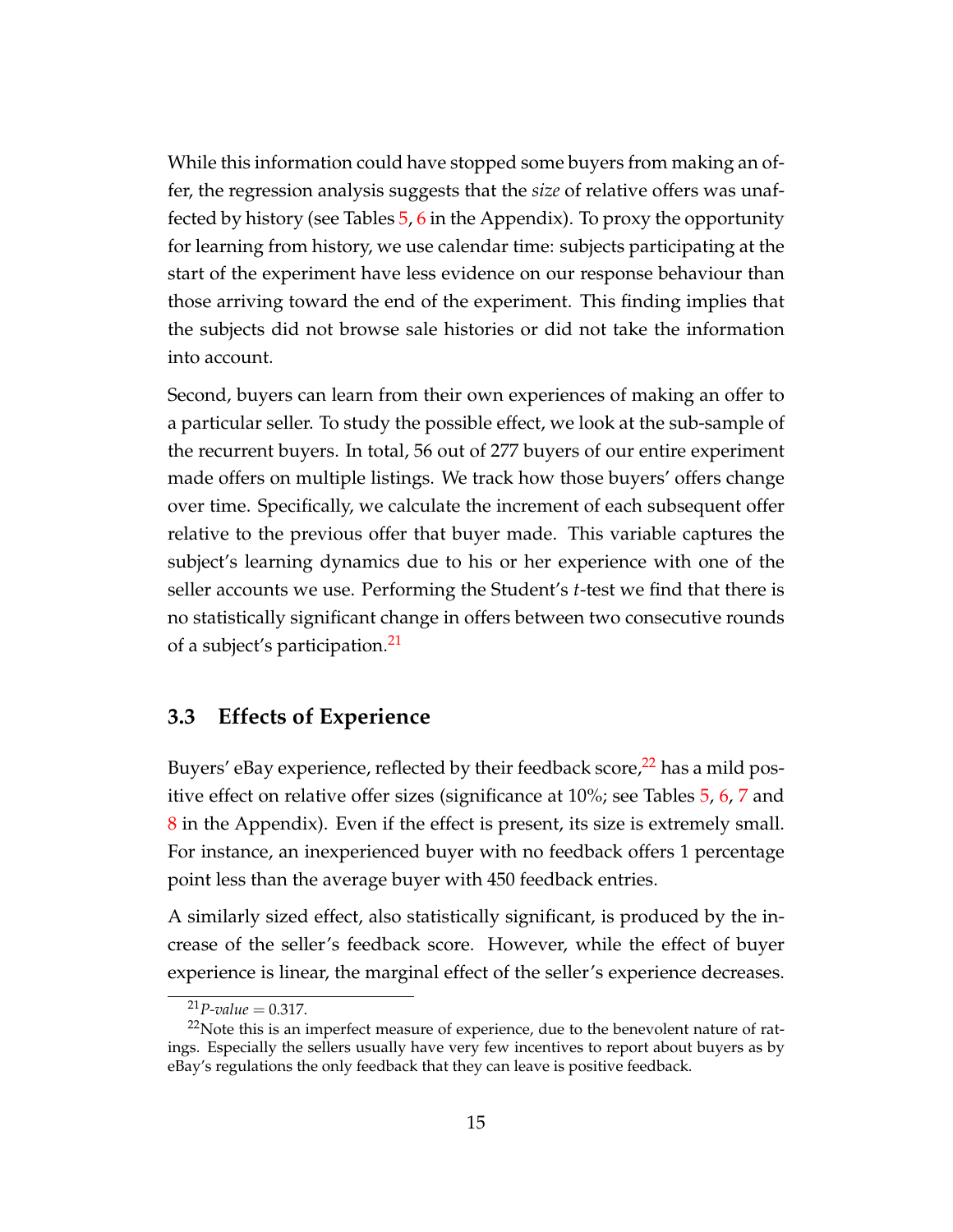Specifically, the effect on the relative offer of extra feedback that the seller receives decreases drastically after just 12 feedback entries.<sup>[23](#page-17-0)</sup> The effects of buyer and seller experience do not display complementarity, i.e., there is no evidence that more experienced buyers make significantly higher or lower offers to more experienced sellers.

#### **3.4 East and West Germany**

Using data about buyers' registered ZIP-codes, we identify the impact of each subject's location on the size of the offer. Our sample contains about 15% of offers stemming from the states on the former GDR territory.<sup>[24](#page-17-1)</sup> Our main observation here is that when subjects are grouped by region, there are important differences in the distribution of offers between East and West Germany. In the latter group, we observe a larger number of offers that are close to the competitive prediction – near 95 percent of the gift card value. By contrast, the buyers from East Germany make more offers in a close neighbourhood of 50 percent of the total value. (See Fig. [5](#page-38-2) in the Appendix).

Can this variety in offers be attributed to the remaining cultural differences between East and West Germany? From the previous analysis we know that a buyer's experience affects the average size of his offer to the seller: more experienced buyers tend to make slightly higher offers. Since West German buyers in our sample have more experience with eBay, the regional difference we observe may be due to the difference in experience. In order to correct for the possible bias, we extract a sub-sample of buyers from West Germany that has the same the distribution of feedback scores as the East German sample. After the correction, the distributions of relative offers remain virtually unchanged and the same difference patterns emerge. The equal split of the "naive surplus" is a significantly more important focal

<span id="page-17-0"></span> $23$ There is a statistically significant effect of seller experience when we use the feedback score from 5 accounts jointly (*P-value* is equal to 1.9 × 10−<sup>4</sup> ). Splitting the sample into two groups, for sellers with zero feedback and at least 12 feedback entries results in *P-value* of 0.79 and 0.68, respectively.

<span id="page-17-1"></span><sup>&</sup>lt;sup>24</sup>ZIP codes are only indicative of current residency, not the subject's origin.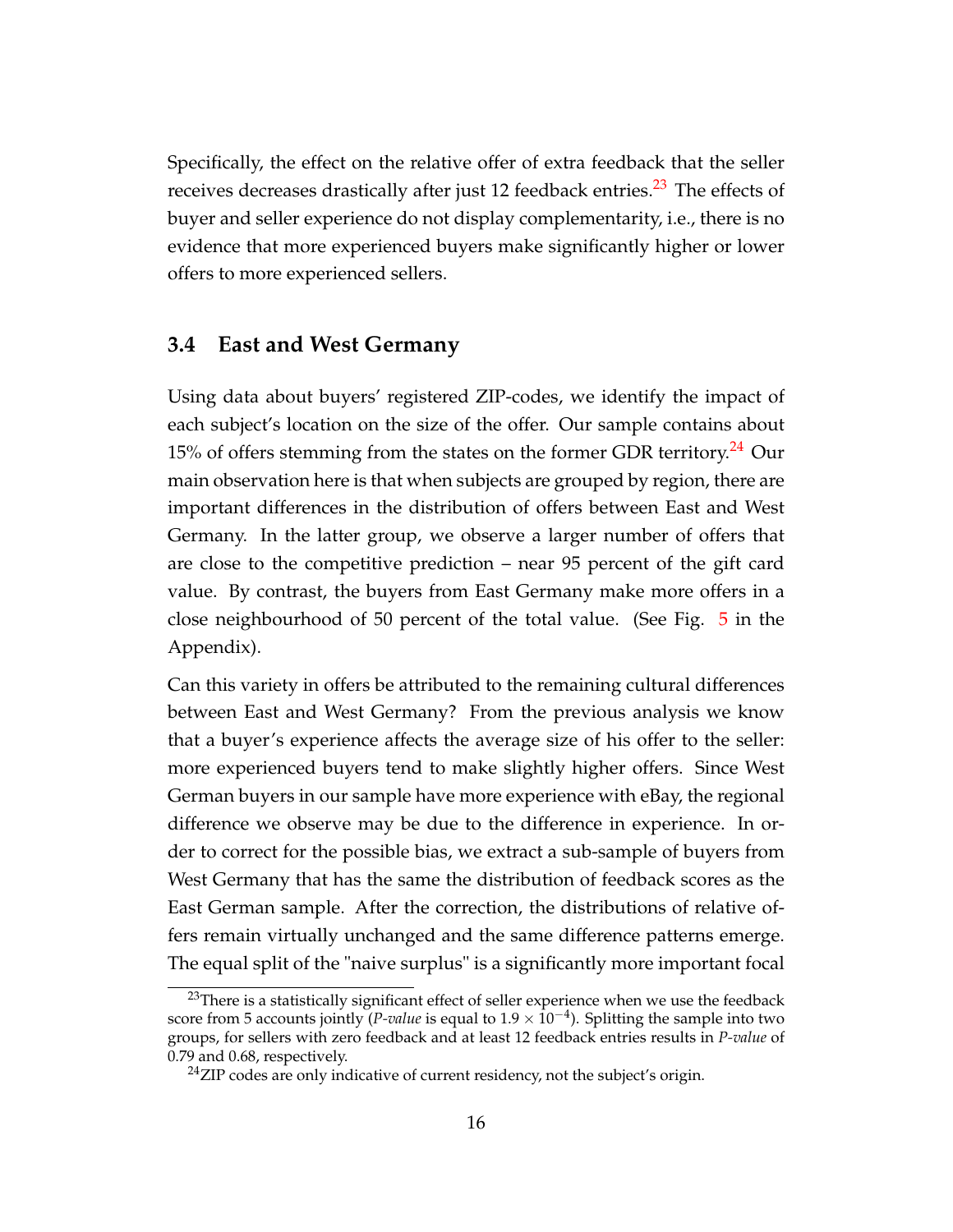point for East German subjects, while the competitive offers are more common among the West German subjects. In the next section, we also report on the difference between two regions at the level of offered shares of surplus.

For instance, in a large scale empirical study [Alesina and Schuendeln](#page-42-7) [\(2005\)](#page-42-7) found that East Germans displayed higher preference for equality and redistribution – something that could reinforce the prevalence of equal splits. In two waves of a public good experiment, [Ockenfels and Weimann](#page-45-9) [\(1999\)](#page-45-9) and [Brosig-Koch et al.](#page-42-8) [\(2011\)](#page-42-8) find important differences in East and West German behaviour, which persisted two decades past the reunification. Focusing on children and adolescents aged 10 to 18, [John and Thomsen](#page-44-4) [\(2013\)](#page-44-4) find more support for other-regarding preferences in East than in West Germany.

### <span id="page-18-0"></span>**4 Decomposition**

#### **4.1 General Framework**

In this section we study the incentives behind the subjects' offers in the experiment. Figure [3](#page-19-0) presents the pooled data from BINBO sales: the relative offers  $b_i = \frac{B_i}{V_i}$  $\frac{v_i}{V_i}$  are grouped into five-percent bins and plotted along the horizontal axis; each column's height corresponds to the number of offers falling into the bin.

The most striking feature of the experimental data is the vast heterogeneity and the irregular clustering of relative offers, and in particular, the spikes at around 0, 50 and 80-90 percent of the card's value. It is clear that the subjects' behaviour cannot be accounted for by any model with homogeneous beliefs, and in particular an equilibrium model. Consider for instance a standard model where the buyers believed that the environment was competitive on the buyer side and the beliefs were common knowledge. In this setting most offers would be confined to a close neighbourhood of 1 (this theoretical prediction is replicated in lab experiments: see [Roth et al.](#page-45-1) [\(1991\)](#page-45-1), [Fischbacher et al.](#page-43-9) [\(2009\)](#page-43-9)). Similarly, the model of BINBO as a pure bilat-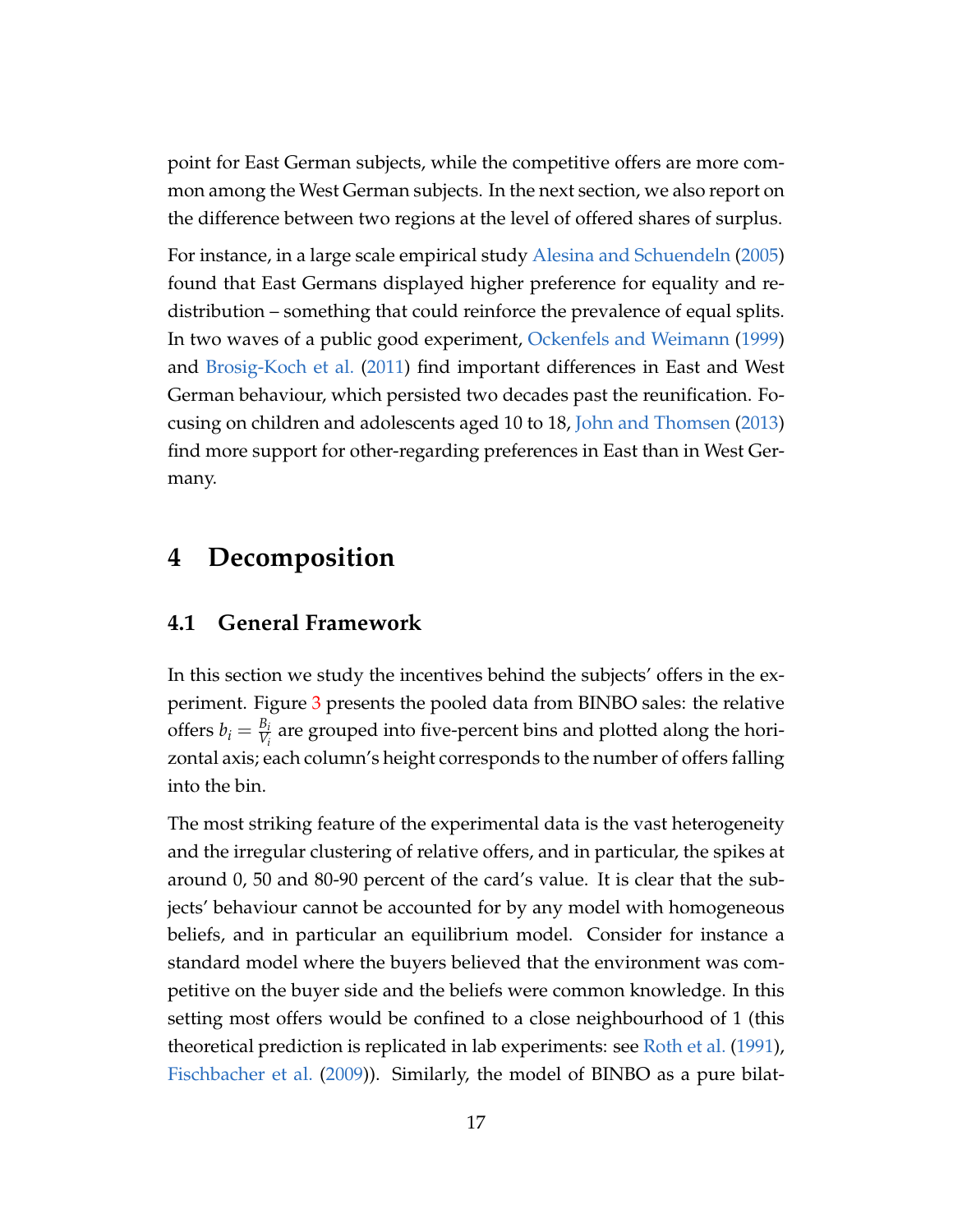<span id="page-19-0"></span>

*Figure 3: Empirical frequency of relative offers in the experiment*

eral trade situation is hardly consistent with the data. Note that even if a "reasonable" intensity of social preferences is allowed for, the bilateral trade model cannot account for the majority of observations.<sup>[25](#page-19-1)</sup> Overall, the observed pattern of offers demonstrates that there is a stark heterogeneity in subjects perceptions of the game and (or) their intentions when playing it.

Our analysis of the observed offers allows for two major sources of heterogeneity between subjects. First, the subjects may differ in their beliefs about what they are competing against. In particular, each subject's offer has a chance to be accepted only if it is larger than both the potential competitors' highest offer and the value that the seller can extract by using the card himself.<sup>[26](#page-19-2)</sup> We impose no restrictions on the subjects' estimates, except that they are contained in the interval  $[0,1]$ . The estimate, denoted  $c_i$ , is thus the seller's alternative cost of interacting with buyer *i* from the point of view of that buyer. It is also the theoretical lower bound on buyer *i*'s offer.

We deliberately remain agnostic as to the way our buyers construct their estimates of *c*. In particular, we do not require rationality or any knowledge

<span id="page-19-1"></span><sup>25</sup>See the standard theories of social preferences, such as [Fehr and Schmidt](#page-43-1) [\(1999\)](#page-43-1) [Proposition 1], [Ockenfels and Bolton](#page-45-2) [\(2000\)](#page-45-2) [Statement 3].

<span id="page-19-2"></span><sup>&</sup>lt;sup>26</sup>Formally,  $c_i = \max\{u_{s,i},\max\{b_{-i}\}\}\$  where  $u_{s,i}$  is the seller's own usage value from the viewpoint of subject *i*, and *b*−*<sup>i</sup>* the set of competing bids, possibly discounted, with the convention max  $\{\emptyset\} = 0$ .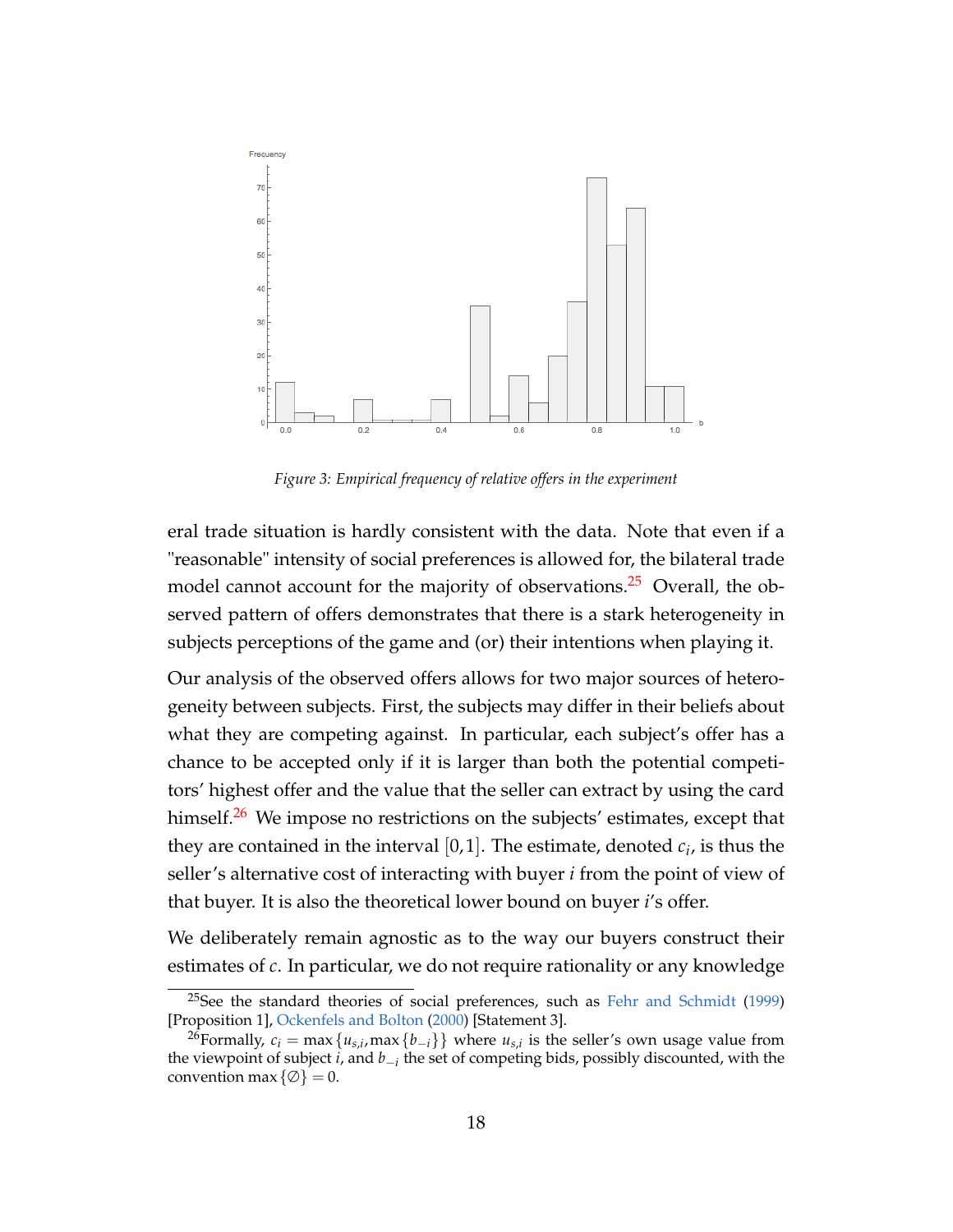of the distribution functions on the part of our subjects. This is an important feature of our identification strategy that grants full flexibility to our estimates. Our only assumption is that each player's beliefs about *c* are a degenerate probability distribution function. In the discussion section [5.4,](#page-27-0) we show that *c<sup>i</sup>* can be derived as a payoff-maximizing bid in a standard auction setting; the same value corresponds to the mathematical expectation of the competing offer.

The second source of heterogeneity between subjects is the amount of money that subject *i* offers in excess of his estimate  $c_i$ . Consider a fixed  $c_i$ , the surplus from trade in the given between the seller and buyer *i* equals  $1 - c_i$ . A price offer  $b_i \geq c_i$  translates into a division of surplus  $1 - c_i$  between the buyer and the seller. When the card's face value is 1 (normalized), buyer *i*'s payoff from trade at price  $b_i$  is  $1 - b_i$ .

We say that a buyer uses sharing rule *si* if his price offer leaves the seller with the share  $s_i$  of the surplus:  $s_i =$ *bi*−*c<sup>i</sup>*  $\frac{p_i - c_i}{1 - c_i}$ , corresponding to the [Kalai and](#page-44-5) [Smorodinsky](#page-44-5) [\(1975\)](#page-44-5) solution. Thus, an



*Figure 4: BINBO game tree.*

offer can be represented, or *decomposed*, as follows:

<span id="page-20-0"></span>
$$
b_i = c_i + s_i \left(1 - c_i\right). \tag{1}
$$

Equation [\(1\)](#page-20-0) demonstrates that the observed variation in offers has two sources. First, the subjects vary in the relative shares  $s_i$  they are willing to offer the seller. Second, subjects differ in their estimates  $c_i$  of the seller's cost *c*. To understand the prevalence of sharing rules in the data, we have to extract  $s_i$  and  $c_i$  from the observed relative offers  $b_i$ . Clearly  $c_i$  and  $s_i$  cannot be identified from a given relative offer  $b_i$ ,i.e., decomposition at the level of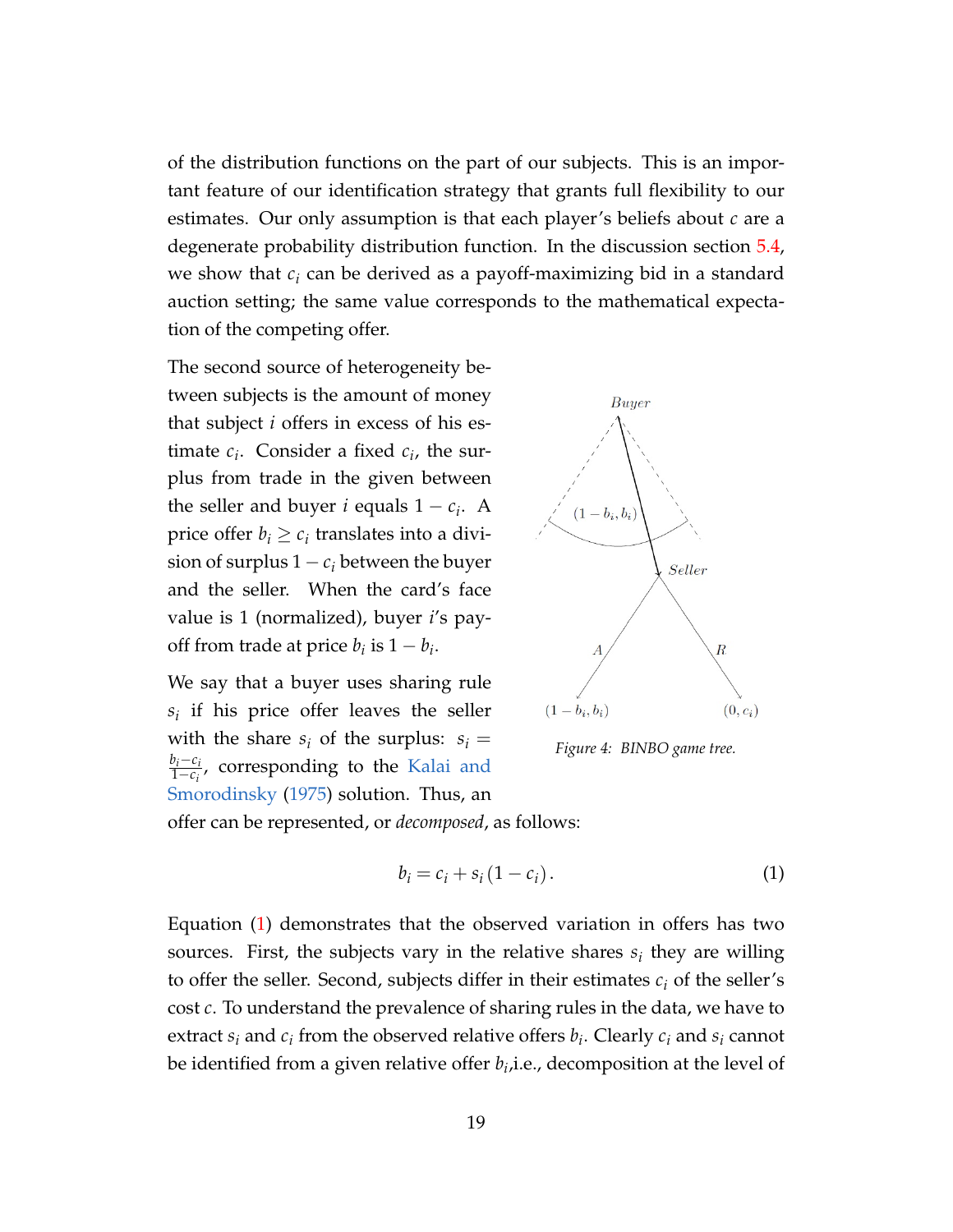an individual observation is infeasible. However, as we show below, one can decompose the offers *on aggregate*, by splitting the observed distribution of relative offers into a distribution of shares *s<sup>i</sup>* and a distribution of cost estimates *c<sup>i</sup>* . We drop the subscript *i* in what follows.

To define the decomposition problem, we let  $f(s)$  and  $g(c)$  denote, respectively, the unobserved distributions of the shares *s* and of the cost estimates *c*. Let *h* (*b*) be the observed distribution of relative offers. Capitals *F*, *G*, and *H* denote the corresponding cumulative distributions. For simplicity we think of all three distributions as having continuous supports. We assume that the support of *s* is bounded above by 0.5, in line with the standard other-regarding preference theories (see footnote [25\)](#page-19-1). The "selfish" preferences, corresponding to  $s_i = 0$  for all *i* are possible under this specification.

Assuming that sharing rules and cost estimates are independently distributed in the population, the distributions are related by the following:

<span id="page-21-0"></span>
$$
H(b) = \Pr(c + s(1 - c) < b) = \Pr\left(c < b, s < \frac{b - c}{1 - c}\right)
$$
  
= 
$$
\int_0^b \left[ \int_0^{\frac{b - c}{1 - c}} f(s) ds \right] g(c) dc = \int_0^b F\left(\frac{b - c}{1 - c}\right) g(c) dc.
$$
 (2)

The cumulative distribution function *H* on the left-hand side is given by the observations in our experiment. The right-hand side integrates over all *c* and *s* that generate an offer less or equal to *b*, according to [\(1\)](#page-20-0). Our goal is to find  $F(s)$  and  $g(c)$  that best fit equation [\(2\)](#page-21-0) given  $H(b)$  given by the experimental data.

Two remarks are in order. First, as both  $F(.)$  and  $g(.)$  belong to infinitedimensional spaces, problem [\(2\)](#page-21-0) itself is infinite-dimensional and, therefore, is computationally hard. Hence, to find a solution, we need to reduce the problem's dimensionality to a point where optimization becomes feasible from a computational viewpoint. Second, we know that the solution to [\(2\)](#page-21-0) exists but may not be unique unless we restrict the space of functions where  $F(.)$  and  $g(.)$  belong to.<sup>[27](#page-21-1)</sup>

<span id="page-21-1"></span><sup>&</sup>lt;sup>27</sup>There always exists a meaningless corner solution, where  $h \equiv g$  and  $f$  is a Dirac delta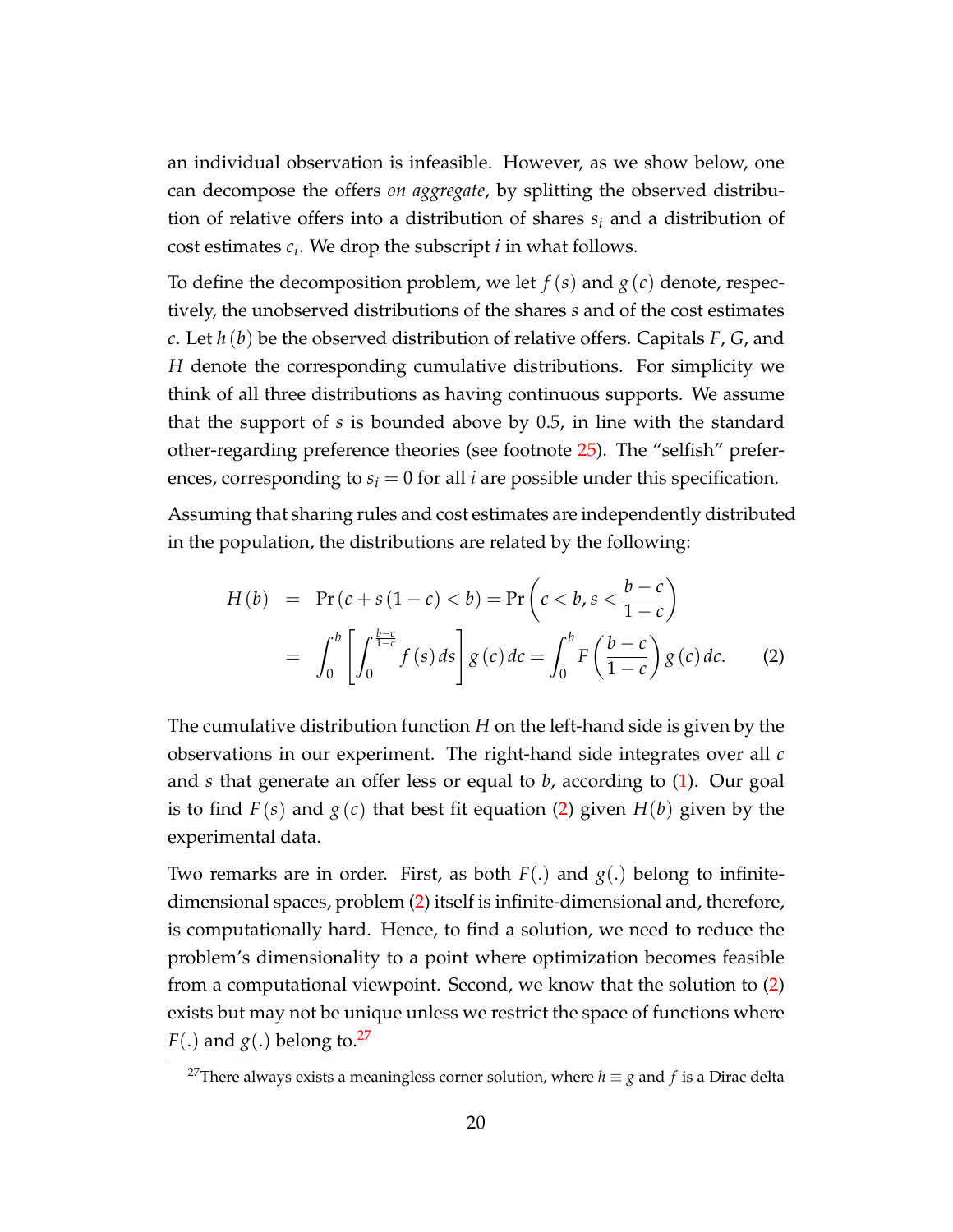Our approach to decomposition addresses both issues. We employ three alternative methods to cross-check the findings, thereby we deal with the uniqueness problem. Two of our methods are parametric; dimensionality reduction is achieved by restricting the solution to belong to a space of parametric functions. In particular, in the first method reported below, we follow the standard approximation theory and look for a solution in the space of polynomials.[28](#page-22-0) The second method, reported in the Appendix restricts *f* and *g* to the class of beta functions, leaving us with only four parameters to estimate. Finally, in we consider a non-parametric approximation method, where the dimensionality of the problem [\(2\)](#page-21-0) is reduced by just discretizing the supports of *f* and *g*. All three methods yield similar results.

### **4.2 Polynomial Approximation**

One of the most obvious ways to achieve dimensionality reduction is to look for a solution within a smaller set of functions and in particular within a space of parametric functions. Following the standard approximation theory, the best parametric class of functions is the space of polynomials. Hence, our approach is to identify  $\hat{H}$  as a polynomial approximation of  $H$ . If  $\hat{F}$  and  $\hat{g}$  are polynomials with degrees  $n^F$  and  $n^g$ , then  $\hat{H}$  is a polynomial itself and has  $n^F + n^g + 2$  of parameters to be estimated.

We consider  $\hat{f}$  and  $\hat{g}$  to be equal to a linear combination of Chebyshev polynomials: *F*

$$
\hat{F}\left(\frac{b-c}{1-c}\right) = \sum_{k=0}^{n^r} \gamma_k T_k \left(\frac{b-c}{1-c}\right),
$$

and

function with the entire probability mass concentrated at zero. (The symmetric solution does not exist since the support of *f* is bounded at 0.5.) [Sadovnichy](#page-46-5) [\(1986\)](#page-46-5) shows that, for a given kernel function  $F(b,c)$ , a Volterra integral equation such as [\(2\)](#page-21-0) is a contraction mapping and hence has a unique solution *g* ∗ . Note that since both *f* and *g* are restricted to the class of probability measures, summing up to 1, Sadovnichy's result does not automatically imply that multiple solutions can be generated by just varying the kernel function.

<span id="page-22-0"></span><sup>&</sup>lt;sup>28</sup>Following the Stone-Weierstrass theorem, the space of polynomials is dense in  $C[a, b]$ which means that any continuous function on a bounded interval can be approximated arbitrarily well by a polynomial (of arbitrary large degree).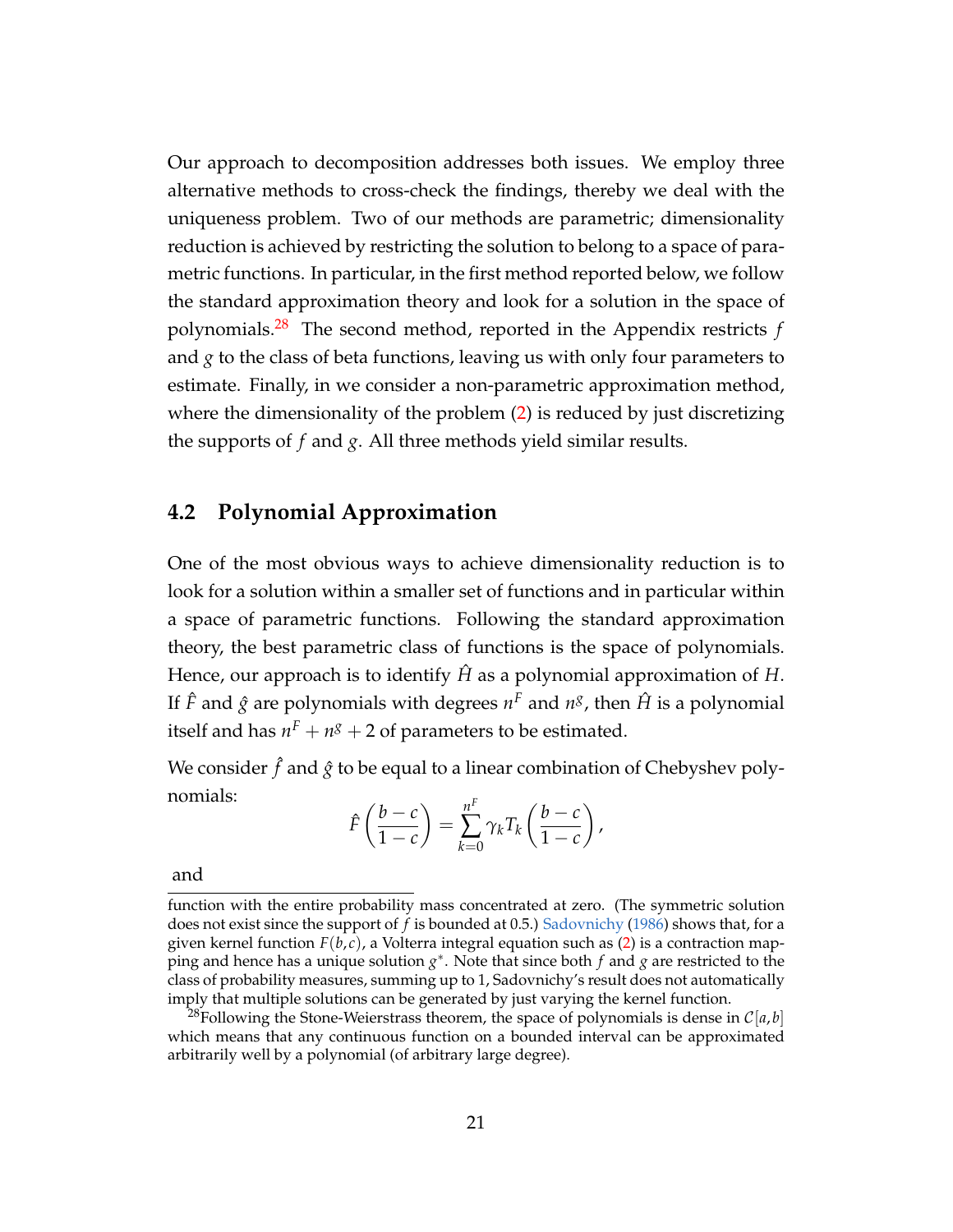$$
\hat{g}(c) = \sum_{i=0}^{n^g} \delta_k T_k(c),
$$

where  $T_k(x)$  is a Chebyshev polynomial of the first kind of degree *k*,  $\gamma_k$  and *δ<sup>k</sup>* are the weights attached to the corresponding polynomial of degree *k*.

Fixing the class of functions, our remaining goal is to find the degree of polynomial  $n^g$  and  $n^F$ , together with the values of the vector of parameters (*γ*, *δ*) that minimizes the Kolmogorov-Smirnov distance between *H*ˆ and *H*:

$$
(\gamma^*, \delta^*) \equiv \arg\min \, d_{KS} \left(\hat{H}, H\right)
$$

where

<span id="page-23-3"></span>
$$
d_{KS}\left(\hat{H},H\right) \equiv \sup_{b\in[0,1]} \left|\hat{H}\left(b\right) - H\left(b\right)\right|,\tag{3}
$$

and  $\hat{H}$  is given by:

<span id="page-23-2"></span>
$$
\hat{H}\left(b\right) := \int_0^b \int_0^{\frac{b-c}{1-c}} \hat{f}\left(s\right) \hat{g}\left(c\right) ds dc. \tag{4}
$$

As the very first step of our search procedure, we generate a continuous version of *H*(.). [29](#page-23-0) For this, we derive a non-parametric kernel density function from the data, with the bandwidth 0.015. This bandwidth strikes a balance between the technical requirement of continuous *H*(.) and the preservation of all information contained in the data.

Once *H*(.) function is obtained we begin the main part of the search procedure. Namely, starting from the first degree Chebyshev polynomial, we iteratively increase the degrees in  $F(.)$  and  $g(.)$  and test whether the corresponding function  $H(.)$  is statistically indistinguishable from the empirical *H*(.). In other words, we dismiss a solution if the respective Kolmogorov-Smirnov distance exceeds the bootstrapped critical value and we proceed to the next step where we add one extra polynomial term. $^{30}$  $^{30}$  $^{30}$  At  $n^F = n^g = 4$ the hypothesis that  $\hat{H} = H$  is no longer rejected. Following the standard

<span id="page-23-0"></span><sup>&</sup>lt;sup>29</sup>The reason for generating continuous *H* is two-fold. First, our approach is then validated by the classical Stone-Weierstrass Theorem. Second, continuity is required by the software we use, in order to obtain a robust solution.

<span id="page-23-1"></span> $30$ We used Mathematica 10 and its built-in differential evolution fitting method, allow-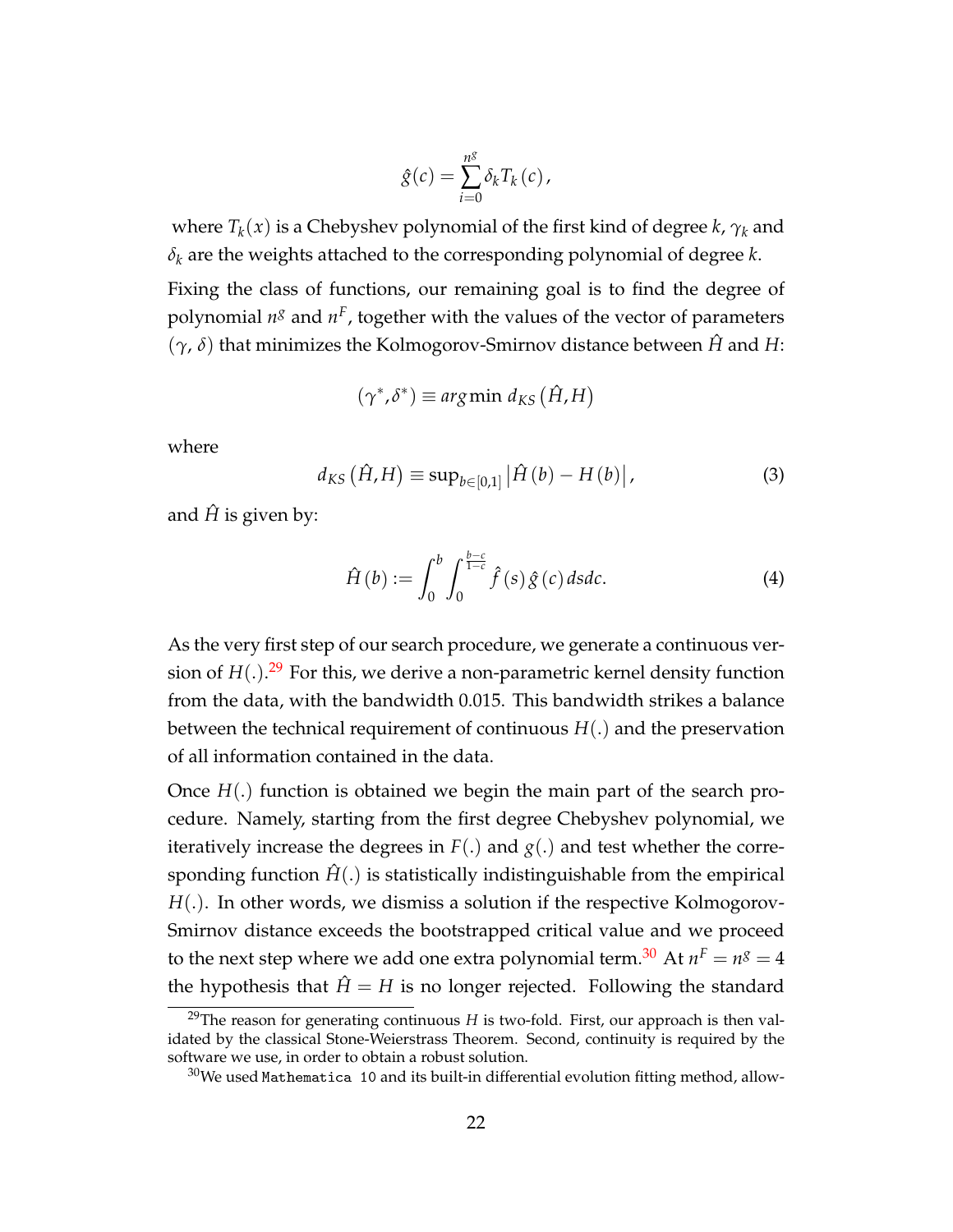approach to avoid overfitting we terminated the procedure at that point. However, we checked for polynomial degrees beyond 4 and up to 10; this never improved the distance significantly and more importantly, each subsequent solution was qualitatively equivalent to the above solution. Thus within the class of polynomials of up to the 10th degree, the estimated *f* and *g* correspond to the statistically optimal solution (which is also unique).

#### **4.3 Decomposition Results**

The estimated distributions are presented in Table  $2.31$  $2.31$  Our main finding about the distribution of sharing rules *f* , is that 43-44 % of the subjects offer 40 to 50 % of the trade surplus to the seller. One third of all our subjects make "greedy" offers and propose no more than 10 % of the trade surplus to the seller. The remaining 25-30 % of the subjects make offers between 10 and 40 %. The average offer to the seller amounts to 30 % of the respective trade surplus. $32$  Hence, our results are not completely aside from the result in the previous literature, the surplus share offered on eBay.de is within the range of estimates obtained in laboratory ultimatum games, however it yet stays close rather to the lower end of a cross-country distribution of offers (see, e.g., [Oosterbeek et al.](#page-45-0) [\(2004\)](#page-45-0)).

<span id="page-24-0"></span>

|       | $S^*$                                              | $0-10\%$ 10-20% 20-30% 30-40% 40-50% |  |                                                     |
|-------|----------------------------------------------------|--------------------------------------|--|-----------------------------------------------------|
|       | $\hat{f}^*(s)$ : 33.2 3.7 3.6 16.6 43.0            |                                      |  |                                                     |
| $C$ : |                                                    |                                      |  | $0-10\%$ 10-50% 50-60% 60-70% 70-80% 80-90% 90-100% |
|       | $\hat{g}^*(c)$ : 11.2 10.1 11.8 17.7 21.1 19.2 8.9 |                                      |  |                                                     |

Table 2: Estimated distributions of sharing rules  $\hat{f}^*(s)$  and cost reference points  $\hat{g}^*(c)$  in the pop*ulation of eBay buyers (in percentage points).*

The found  $g(.)$  function suggest that there are two types of beliefs that prevail in the population of our bidders. There is a minority of subjects, esti-

ing at each search round for 500 iterations. The differential evolution method is known for providing consistently the global solutions.

<span id="page-24-1"></span> $31$ The KS distance is 0.028. The corresponding Chebyshev coefficient estimates are given in Table [10](#page-35-0) in the Appendix.

<span id="page-24-2"></span> $3229.4$  % according to the parametric and 29.8 % according to the non-parametric estimates (see Appendix [A.4.1\)](#page-39-0).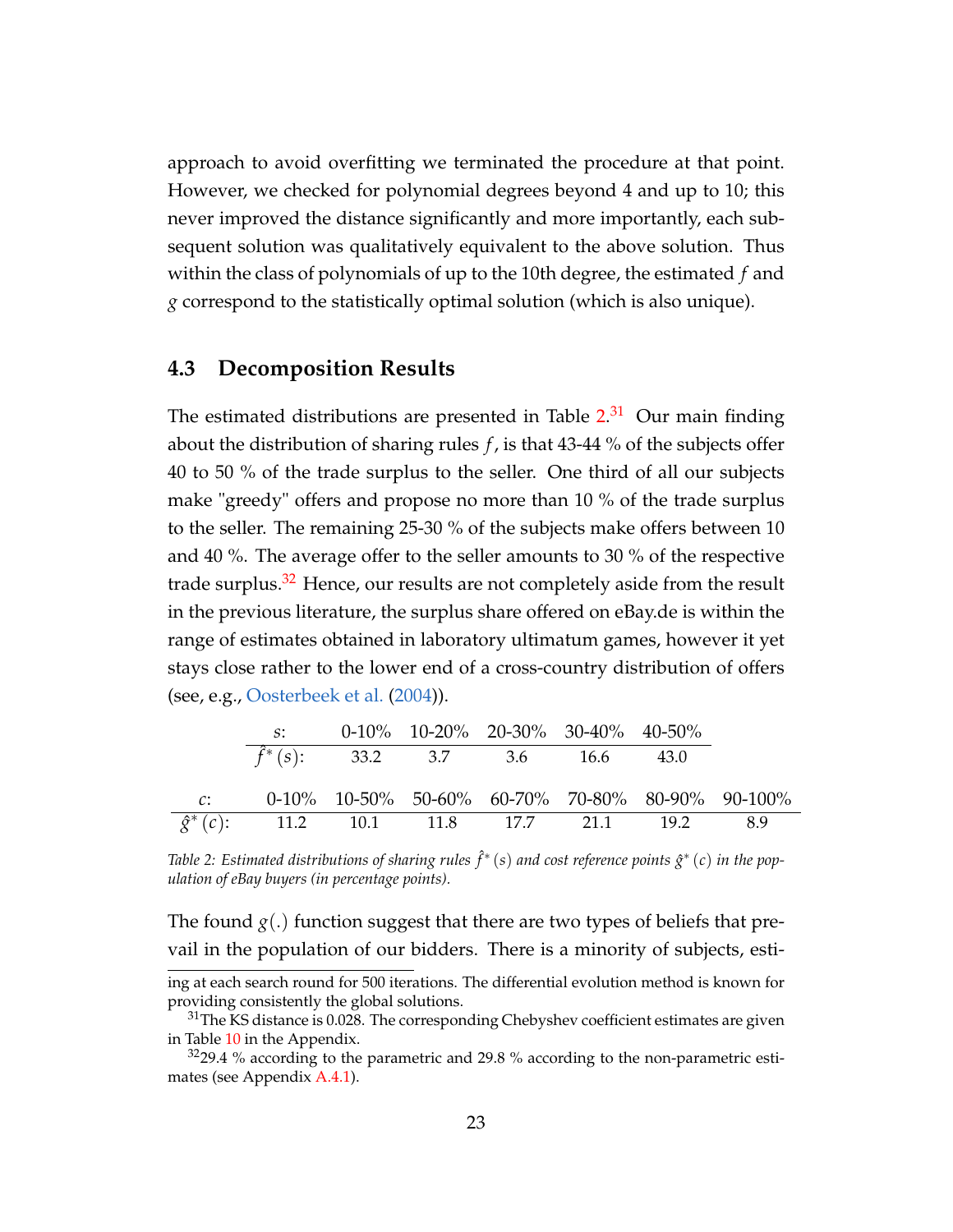mated at 11-14%, who act as if they faced no competition from the other buyers; those subjects make their offers under the assumption that the seller's outside option is null. The beliefs of the remaining majority of the subjects, however, are described by a bell curve centered near the *empirically observed average offer*. This suggests presence of the "wisdom of the crowd" in the eBay market of Amazon gift cards – on average estimates in this group of subjects are correct, even if some noise around that estimate is still present.

#### **4.4 Robustness Checks**

To verify whether the decomposition we found is robust, we have conducted further decompositions, using two alternative approaches. One approach, reported in Appendix [\(A.4.1\)](#page-39-0), is to discretize the support of distributions *h*, *f* , and *g*, in order to obtain a finite-dimensional problem. Namely, we partition the support of the three distributions into equal-length bins. Given the upper limit on the support of sharing rules of 50%, by letting the bin width to be equal to 10%, we obtain a substantially simplified problem with just 15 unknown values. We use an iterative numerical optimization to assign probability mass to each of the bins. Both approaches obtain similar distribution functions as the solution.

Our second robustness check, also explained in details in the Appendix [A.4.2,](#page-40-0) employs another parametric procedure that confines both *f* and *g* to the class of beta probability distributions and thus reduces the entire problem to only four dimensions (each beta distribution is described by two parameters). While the resulting fit measured by the KS distance is unsatisfactory, the similarity of the beta functions solution to our main result suggests that the findings are robust.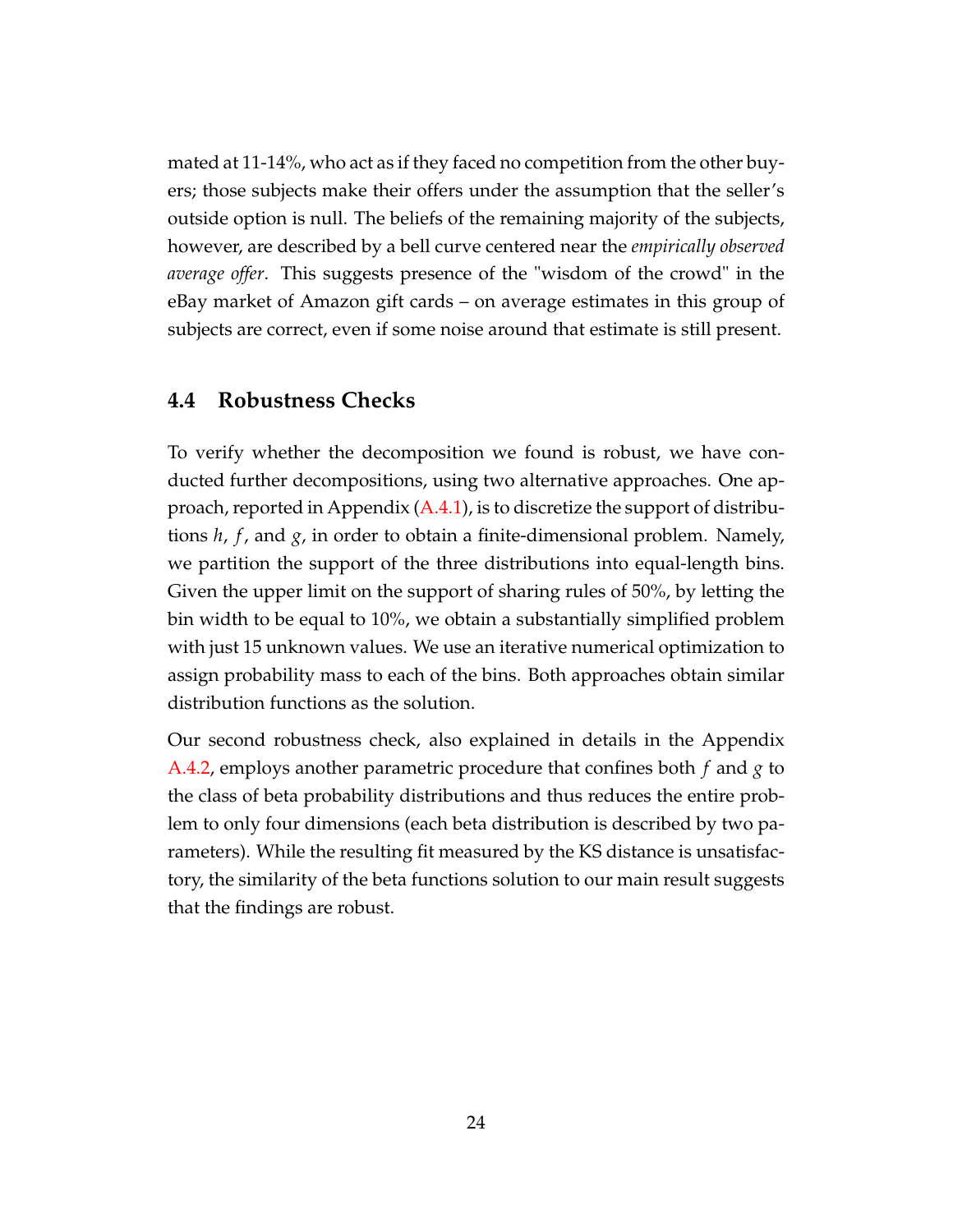### <span id="page-26-1"></span>**5 Discussion**

#### <span id="page-26-0"></span>**5.1 Competition with other sellers**

As the sellers of gift cards, we face competition from other sellers present on eBay throughout the entire duration of the listings. However, for our experiment, such competition is hardly relevant, given that a gift card that is bought at a discount gives to an Amazon customer a payoff equivalent amount of cash. As long as the preferences for cash are at least locally insatiable, the demand for transaction is, by and large, independent from the fierceness of competition among the sellers.

### **5.2 First stage of a multi-stage bargaining game**

The BINBO trading format allows a buyer and a seller to exchange up to 3 offers in total.<sup>[33](#page-26-2)</sup> We concentrate on the first stage of the (potentially) multistage bargaining situation, namely on the initial offers made by buyers, for two reasons. First, the very first offers are most indicative of the subjects' true sharing intentions, i.e. the minimum of surplus that they would like to give to the seller. Second, our data do not support the hypothesis that subjects intend to play a multi-stage game. If this intention was systematically present, then (*i*) most offers would arrive on the first day of the listing, and (*ii*) low offers would be made more frequently than higher offers within the first hours. Figure [1](#page-12-2) in Section [2.2](#page-12-0) suggests that there is no systematic difference in the timing of arrival across 3 days of listing, therefore (*i*) does not hold. Table [4,](#page-32-0) and more generally the results reported in Section [3.1,](#page-14-1) imply that (*ii*) is not true either.

<span id="page-26-2"></span> $33$ If the seller makes a counter-offer to the buyer, then the buyer's initial offer is cancelled and the seller must wait until the buyer's reaction. The seller has no obligations vis-à-vis the buyer, that is, he can accept another buyer's offer and sell the item in the meantime. EBay rules allow for at most three exchanges of counter-offers between a buyer and a seller. In practice, the sellers barely ever respond with counter-offers, thus the buyers should rationally expect to have only one chance to call a price.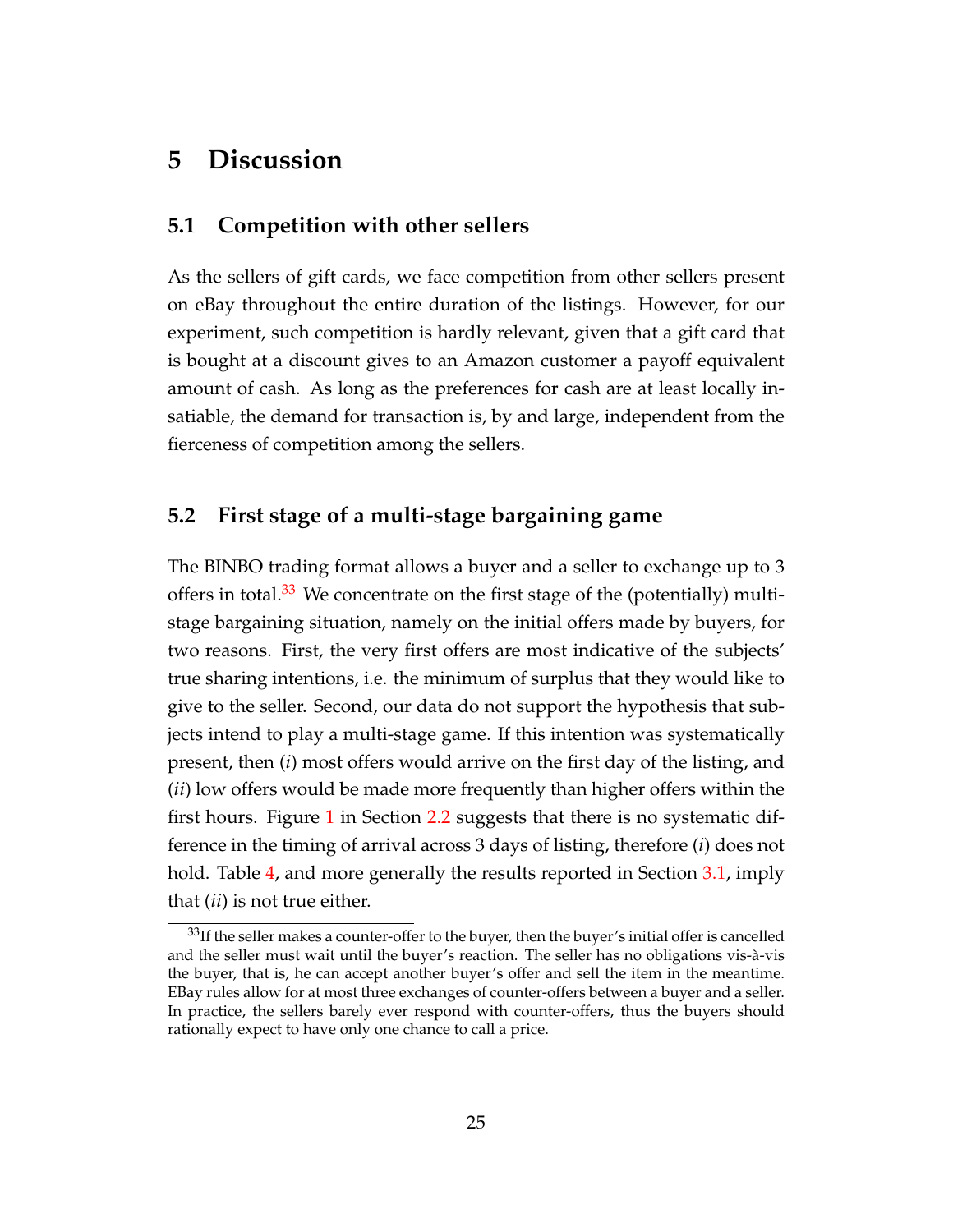#### **5.3 Risk-neutrality assumption**

We have assumed risk neutrality of buyers; this is supported by our own data and for the size of stakes that we used, it is confirmed also by the existent literature. In particular, given the empirical evidence for the increased risk aversion at higher monetary stakes (see, e.g., [Holt and Laury](#page-44-6) [\(2002\)](#page-44-6) and references therein), if buyers were risk-averse we would observe a reduction, on average, in offers for gift cards of high nominal value, e.g. 200 or 500 Euro. $34$  The regression results do not support this hypothesis (see Tables [4](#page-32-0)[-9](#page-34-1) in Appendix). Similarly, the paper by [Fehr-Duda et al.](#page-43-10) [\(2010\)](#page-43-10) demonstrates that for amounts similar to our stakes the risk aversion is not identifiable in the data.

#### <span id="page-27-0"></span>**5.4 Buyer's beliefs about** *c*

We have assumed that the buyers hold degenerate beliefs about the seller's outside option, and we referred to the mass point of buyer *i*'s beliefs as *c<sup>i</sup>* . However the assumption that the buyer's beliefs about the seller's cost is degenerate can be dispensed of. Recall that the possible value range for *c*<sub>*i*</sub> is [0,1] and suppose that the distribution function  $\Phi_i(\tilde{c}) = \tilde{c}^{\alpha_i}$ ,  $\alpha_i > 0$ ,  $\tilde{c} \in [0, 1]$ , represents buyer *i*'s belief about the seller's random cost  $\tilde{c}$ . The mathematical expectation of the random variable  $\tilde{c}$  is given by  $\int_0^1 \tilde{c} \, d\Phi_i(\tilde{c}) =$ *αi*  $\frac{\alpha_i}{\alpha_i+1}$ . Therefore, if we set  $c_i = \frac{\alpha_i}{\alpha_i+1}$  we obtain the first interpretation of  $c_i$  as buyer *i*'s expectation of the seller's cost. Furthermore, suppose now buyer  $i$  is "selfish"; thus, his sharing motive  $s_i$  is zero in the model. The selfish buyer maximizes his expected payoff  $(1-b_i)\Phi_i(b_i)$  with respect to  $b_i$ . The solution is  $b_i^* = \frac{\alpha_i}{\alpha_i + 1} = c_i$ . Thus, the same  $c_i$  can be interpreted as either the expected cost and payoff-maximizing bid of a selfish bidder. Since *c<sup>i</sup>* is a monotonically increasing in *α<sup>i</sup>* , any heterogeneity in the belief parameters  $\alpha_i$  generates a variety of  $c_i$  in the model.

<span id="page-27-1"></span> $34$ In 2014, the monthly disposable median net income per capita was 1644 Euro in Germany (European Commission data: [http://ec.europa.eu/eurostat/web/](http://ec.europa.eu/eurostat/web/gdp-and-beyond/quality-of-life/median-income) [gdp-and-beyond/quality-of-life/median-income](http://ec.europa.eu/eurostat/web/gdp-and-beyond/quality-of-life/median-income))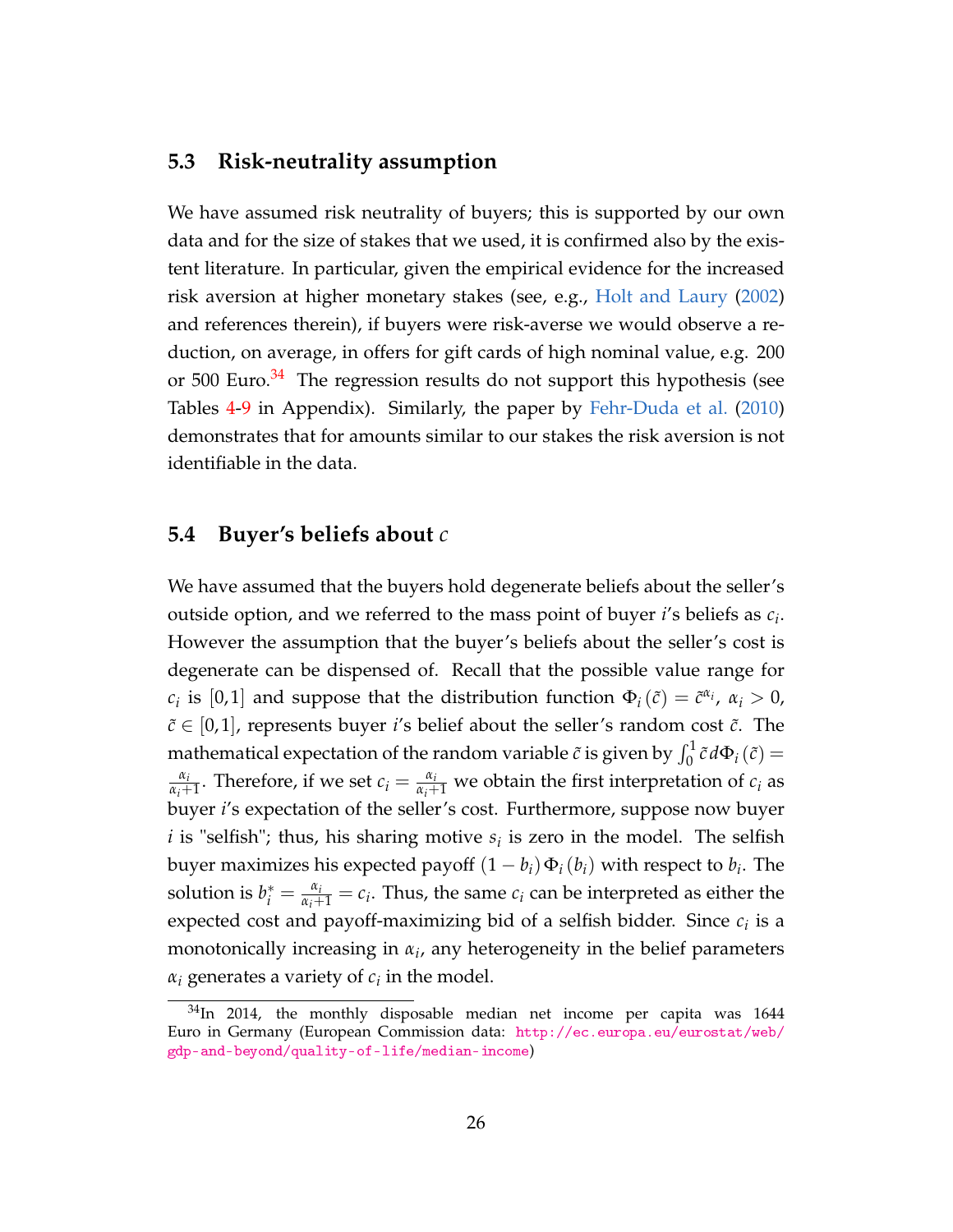## <span id="page-28-0"></span>**6 Conclusion**

Although the importance of the field experiments is often emphasized, $35$  an overwhelming majority of experiments on surplus division in a bargaining context are conducted in the lab, following the ultimatum game of [Güth](#page-44-7) [et al.](#page-44-7)  $(1982)$ .<sup>[36,](#page-28-2) [37](#page-28-3)</sup> One possible reason for the relative scarcity of field experiments is the difficulty of finding a setup that would be as simple as the classical ultimatum game. Our experiment proposes one such natural environment. The setup features a non-standard (non-student) subject pool, a field context in the commodity and in the information set that the subjects can use; most importantly, our subjects naturally undertake the task and do not know that they are in an experiment. Also, by contrast to the lab, our subjects (buyers or "proposers") match with the experimenter's agents (sellers or "responders") in a way that we do not control. On the other hand, while uncontrolled elsewhere, our setup features perfect control of the buyers' valuations of gift cards and so we have a reduced number of unobserved characteristics that affect the behaviour of participants.

The main distinction of our setup from a typical lab experiment on the ultimatum game is the uncertainty of the buyer about the overall number of competitors.<sup>[38](#page-28-4)</sup> We consider this feature of our experiment to be rather opportune. Compared to the settings with the commonly observed degree of competition, we do not observe at the buyers' side rallying up of offers. Hence, there is no unravelling of the surplus that is created in a match of a given buyer and the seller (remember that the surplus in our setting is defined *relative to the competitor's offer*). The presence of a non-trivial surplus to share allows buyers, in turn, to express more saliently their social preferences.

On the other hand, because of uncertainty about the degree of competition,

<span id="page-28-2"></span><span id="page-28-1"></span> $35$ See [Levitt and List](#page-44-8) [\(2009\)](#page-44-8), [List](#page-45-10) [\(2011\)](#page-45-10), and [Galizzi and Navarro Martinez](#page-43-11) [\(2015\)](#page-43-11).

 $36$ Overall, laboratory experiments still constitute about three quarters of all experimental literature, see [Card et al.](#page-42-9) [\(2011\)](#page-42-9).

<span id="page-28-3"></span> $37$ As discussed in the Introduction, notable exceptions from this literature are [Güth et al.](#page-44-9) [\(2007\)](#page-44-9) and [Bolton and Ockenfels](#page-42-4) [\(2014\)](#page-42-4).

<span id="page-28-4"></span> $38$ In contrast, [Roth et al.](#page-45-1) [\(1991\)](#page-45-1), [Fischbacher et al.](#page-43-9) [\(2009\)](#page-43-9) look at the behaviour within the ultimatum game where the number of competing proposers is commonly known.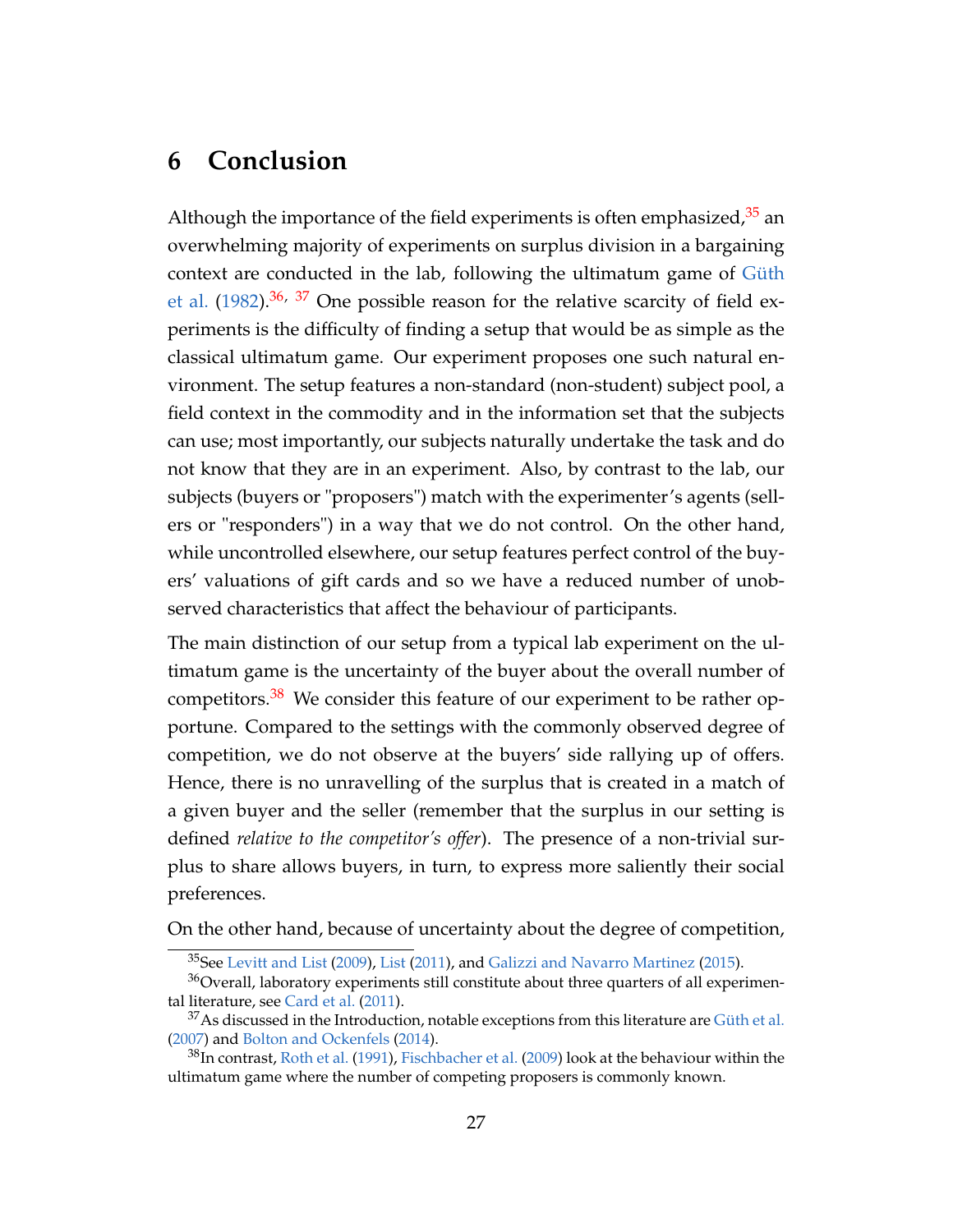the beliefs of our subjects are less predictable than in the lab. This brought us to search for a new methodological approach to handle the experimental data and to measure social preferences. As the result, our paper comes up with a new estimation technique that permits us to decompose the observed distribution of offers into the distribution of unobserved beliefs about the seller's opportunity cost and the distribution of unobserved sharing rules as proposed by the buyers.

Our main findings suggest that even at a large one-shot interaction market like eBay participants offer an equal splitting of surplus. In particular, we find that up to 44% of players offer roughly a half of surplus, while selfish players (offering 0-10% of surplus) constitute less than a third of all our subjects. The estimated frequencies of the various shares of surplus offered to the counter-party are consistent with the large body of estimates emerging from the lab studies. This implies, that despite all discrepancies between the lab and the field, lab experiments on surplus division provide a valid insight into the field behaviour, both qualitatively and quantitatively.

We have also collected new and puzzling evidence about the distribution of attention of market participants to the strategically relevant public information. About 55% of buyers, who are given public information that there is a competitor who has made already an offer, still offer an amount well below the theoretical prediction for the ultimatum game with competing proposers.<sup>[39](#page-29-0)</sup> This is also reflected in our findings during the decomposition stage, in the estimated distribution of beliefs. Specifically, we document a significant heterogeneity of subjects' beliefs, with a small but visible cluster at 0-10% of the face value and a large majority scattered around the average relative offer observed in our data.

All in all, we believe our study sheds some first light on the scope of surplus sharing among actual participants of large and competitive markets. The eBay platform, featuring sequential arrival of buyers, is a fair representation of a generic market place found all over the world and across time.

<span id="page-29-0"></span> $39$ Note also that in a theoretical model with uncertain competition, second and later arriving buyers still offer *on average* more than first arriving buyers. We do not observe such increase in average offers.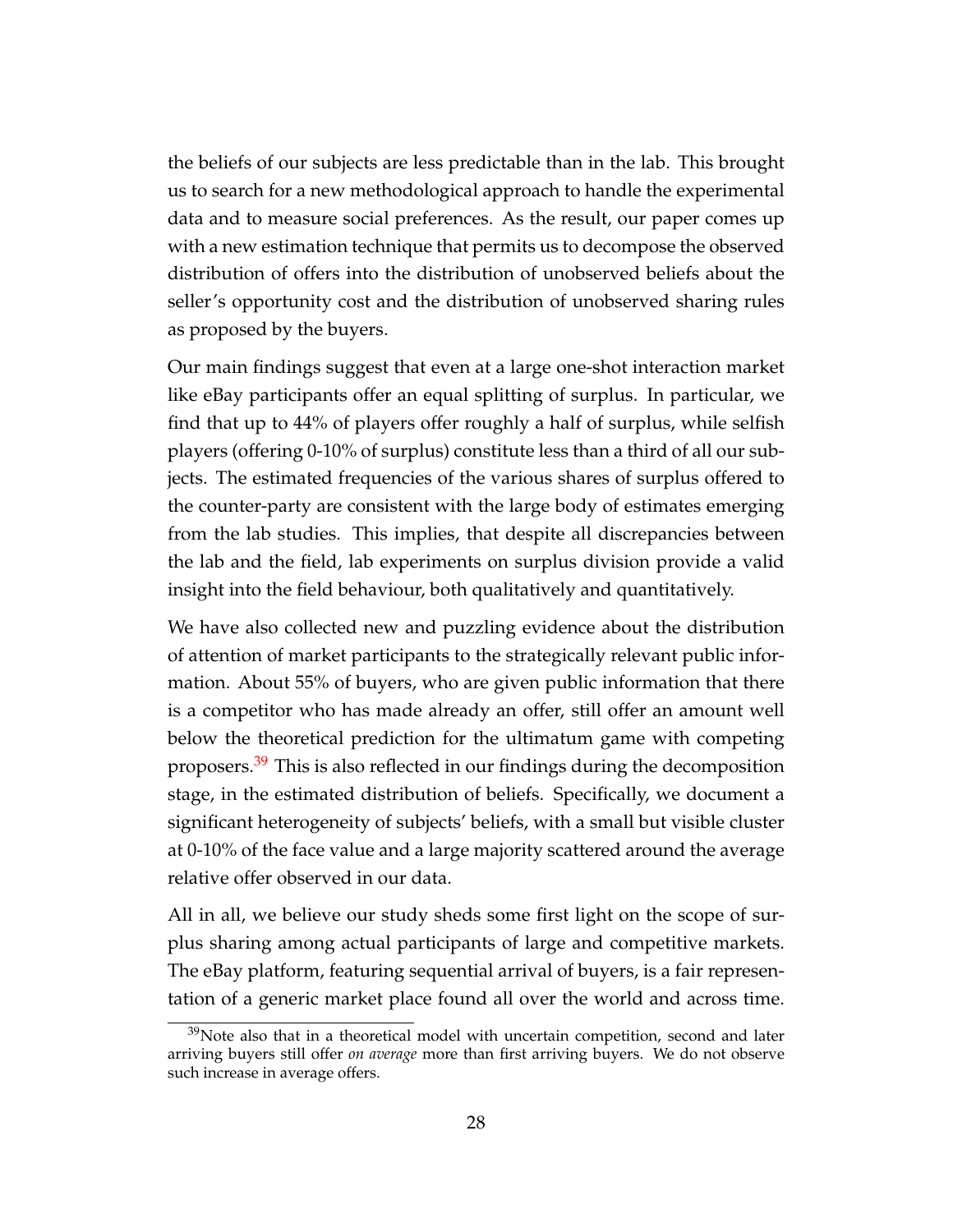Most of those markets are dynamic and impregnated with uncertainty – the population of traders evolves over time, some participants quit the market, while new participants enter at random. Traders do not possess perfect and common information, instead they learn about going prices and the fierceness of competition via their own private experiences of bargaining with different sellers or through observations of how markets clear; all in the same way as it happens on eBay. Our analysis suggests that because of such uncertain and evolving degree of competition, even a large market offers a scope to share the surplus non-trivially. Of course, more research is needed to in order to understand how exactly competition and strategic uncertainty interact with individual preferences for pro-social behaviour. However, we believe that our paper offers a first and important step in this direction.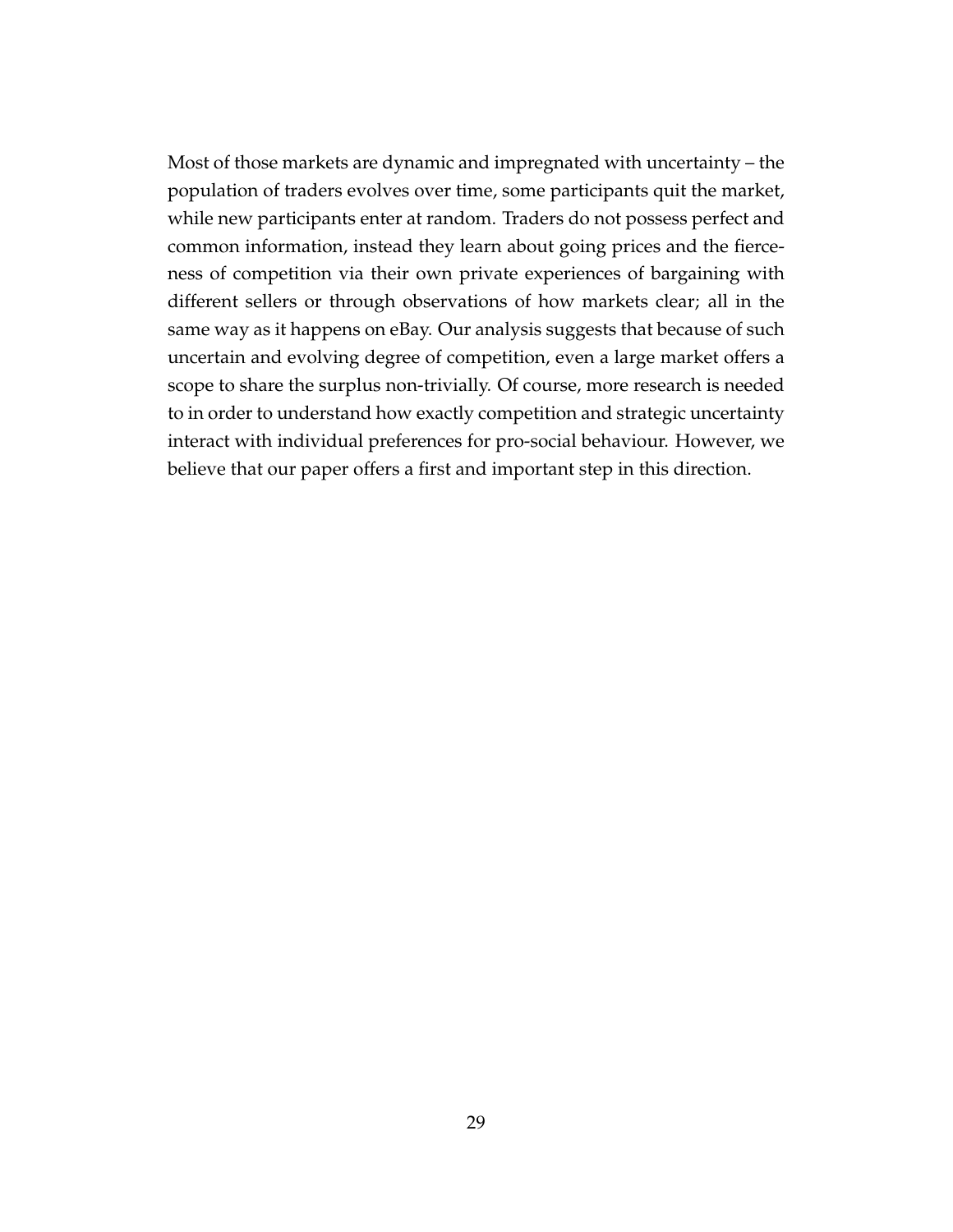## **A Appendix**

#### <span id="page-31-0"></span>**A.1 Experiment**

An example text used in the description box of a listing (German):

"Biete hier einen Amazon-Gutschein im Wert von 50 Euro an, gültig bis zum xx.xx.20xx. Der Gutscheincode wird nach Zahlungseingang auf meinem Konto am gleichen Tag via eBay Mitteilung versendet. Es handelt sich um echte Geschenkgutscheine (keine Aktionsgutscheine!), d.h. sie haben keinen Mindestbestellwert, es können mehrere Gutscheine kombiniert werden, und eventuelles Restguthaben verbleibt auf dem Amazon-Kundenkonto."

English translation:

"I offer here an Amazon gift card worth 50 Euros, valid until xx.xx.20xx. The card code is sent to you via eBay message on the same day I receive payment. These are actual gift certificates (not promotion coupons!), that is, there is no minimal purchase requirement, multiple coupons can be combined, and any residual credit would remain on the Amazon account."

Watch a video illustration at:<sup>[40](#page-31-1)</sup>

[https://www.youtube.com/watch?v=cDeTSl0cAXk.](https://www.youtube.com/watch?v=cDeTSl0cAXk)

<span id="page-31-1"></span><sup>&</sup>lt;sup>40</sup>ATTENTION Anonymous Referee: YouTube tracks viewers' information, please take the necessary precautions to protect your anonymity.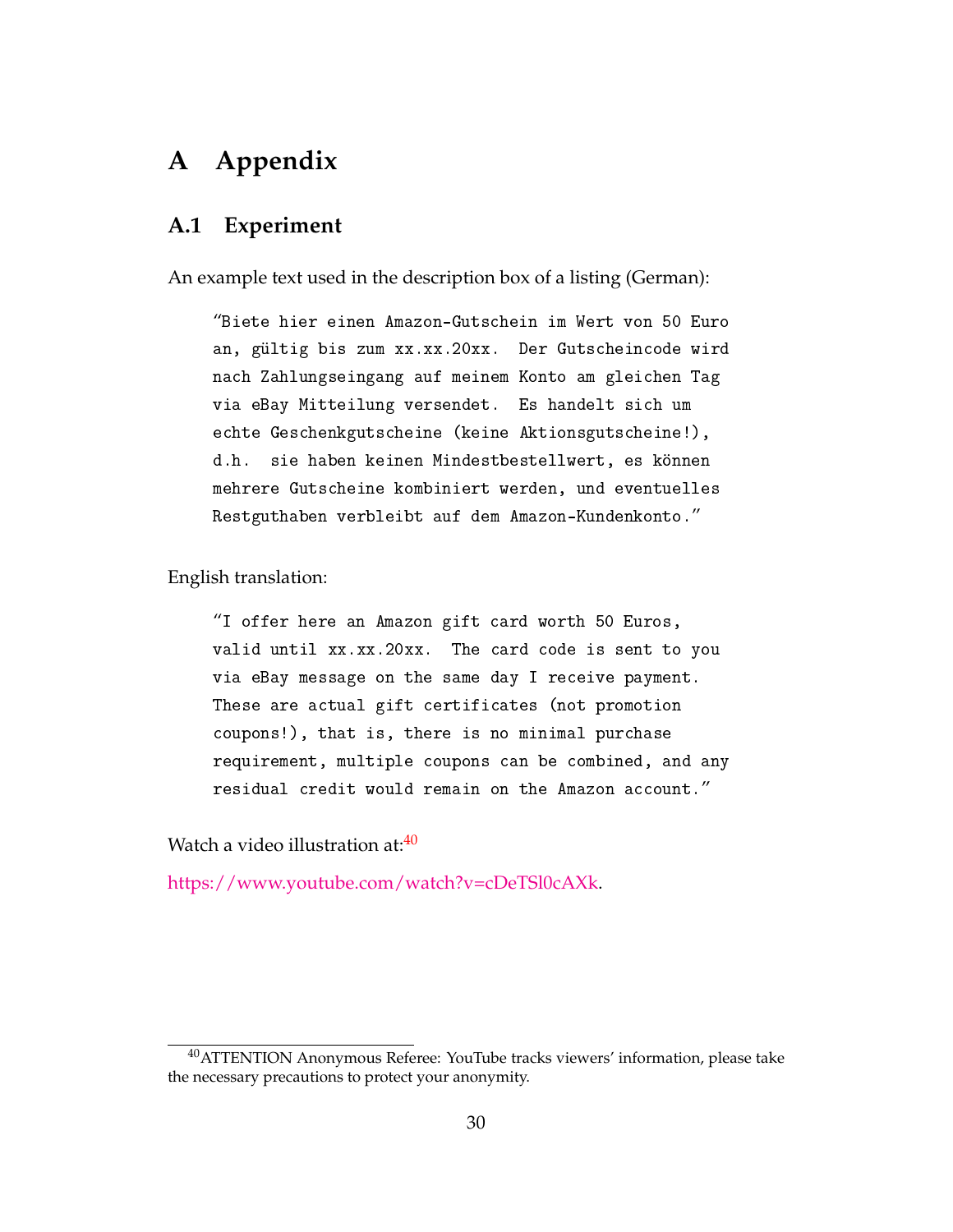### **A.2 Tables**

### **A.2.1 Regression Analysis**

| Variable         | Description                                                     | Range        |  |
|------------------|-----------------------------------------------------------------|--------------|--|
| relative offer   | Offer divided by the card's nominal value                       | 0.021        |  |
| nominal          | Gift card's nominal in euros                                    | 5500         |  |
|                  | Time left to listing expiry when offer                          | 0.00070.9988 |  |
| time to deadline | is made divided by listing duration                             |              |  |
| order            | 1, if the offer arrives first on the listing, 2, if second etc. | 1.15         |  |
| trend            | Time elapsed since the arrival of the first offer, in days      | 0.359.20     |  |
| buyer_exp        | Number of buyer's eBay stars when he makes offer                | 1 8847       |  |
| seller_exp       | Number of seller's eBay stars when he receives offer            | 1511         |  |

*Table 3: Regression variables.*

<span id="page-32-0"></span>

| Dep.: relative offer | Model 1              | Model 2              | Model 3                                  | Model 4                                                        | Model 5              |
|----------------------|----------------------|----------------------|------------------------------------------|----------------------------------------------------------------|----------------------|
| constant             | $0.736***$           | $0.751***$           | $0.737***$                               | $0.741***$                                                     | $0.762***$           |
| nominal              | $-6.5 \cdot 10^{-5}$ |                      |                                          | $-6.5 \cdot 10^{-5}$ $-6.8 \cdot 10^{-5}$ $-6.4 \cdot 10^{-5}$ |                      |
| log(nominal)         |                      | $-5.8 \cdot 10^{-3}$ |                                          |                                                                |                      |
| time to deadline     |                      |                      | $-1.8 \cdot 10^{-3}$ $2.1 \cdot 10^{-3}$ |                                                                | $4.6 \cdot 10^{-3}$  |
| order                |                      |                      |                                          | $-2.1 \cdot 10^{-3}$ $-4.1 \cdot 10^{-3}$                      |                      |
| trend                |                      |                      |                                          |                                                                | $-1.2 \cdot 10^{-4}$ |
| N obs                | 358                  | 358                  | 358                                      | 358                                                            | 358                  |
| R sq.                | 0.001                | 0.001                | 0.002                                    | 0.002                                                          | 0.006                |

*Table 4: Regression models 1-5.*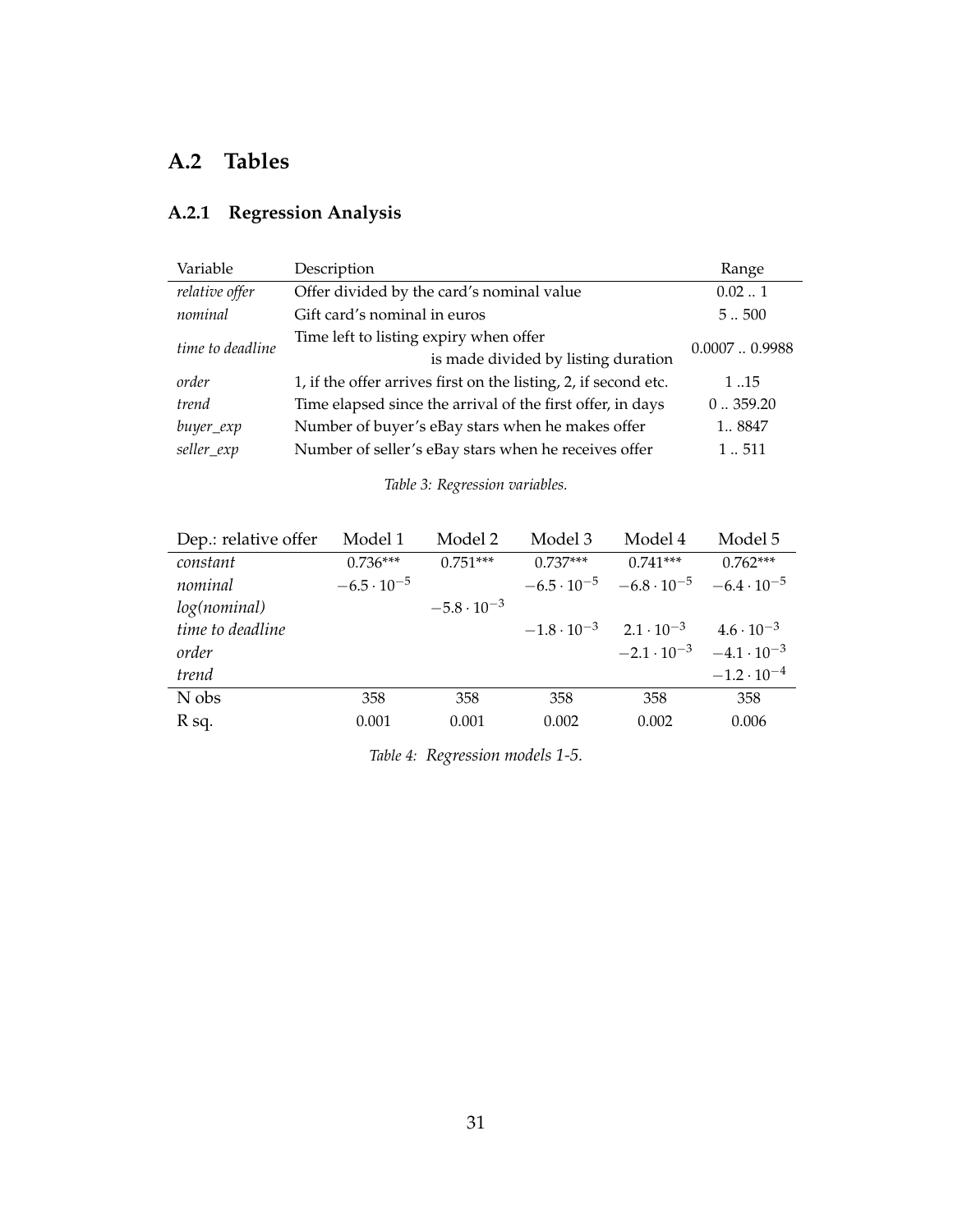<span id="page-33-0"></span>

| Dep.: relative offer | Model 6               | Model 7               | Model 8               | Model 9               | Model 10              |
|----------------------|-----------------------|-----------------------|-----------------------|-----------------------|-----------------------|
| constant             | $0.733***$            | $0.747***$            | $0.751***$            | $0.763***$            | $0.753***$            |
| buyer_exp            | $2.9 \cdot 10^{-5*}$  | $3.0 \cdot 10^{-5**}$ | $2.8 \cdot 10^{-5}$ * | $2.9 \cdot 10^{-5*}$  | $2.8 \cdot 10^{-5}$ * |
| trend                | $-1.24 \cdot 10^{-4}$ | $-1.1 \cdot 10^{-4}$  | $-1.4 \cdot 10^{-4}$  | $-1.5 \cdot 10^{-4}$  | $-1.1 \cdot 10^{-4}$  |
| order                |                       | $-5.0 \cdot 10^{-3}$  | $-5.8 \cdot 10^{-3}$  | $-5.2 \cdot 10^{-3}$  | $-5.9 \cdot 10^{-3}$  |
| time to deadline     |                       |                       | $8.9 \cdot 10^{-3}$   | $8.9 \cdot 10^{-3}$   | $11 \cdot 10^{-3}$    |
| nominal              |                       |                       | $-4.8 \cdot 10^{-5}$  |                       | $-5.0 \cdot 10^{-5}$  |
| log(nominal)         |                       |                       |                       | $-4.55 \cdot 10^{-3}$ |                       |
| offer number         |                       |                       |                       |                       | $-2.0 \cdot 10^{-5}$  |
| N obs                | 358                   | 358                   | 358                   | 358                   | 358                   |
| R sq.                | 0.01                  | 0.01                  | 0.01                  | 0.02                  | 0.02                  |

*Table 5: Regression models 6-10.*

<span id="page-33-1"></span>

| Dep.: relative offer | Model 11              | Model 12             | Model 13                                  | Model 14               | Model 15              |
|----------------------|-----------------------|----------------------|-------------------------------------------|------------------------|-----------------------|
| constant             | $0.684***$            | $0.695***$           | $0.69***$                                 | $0.701***$             | $0.716***$            |
| $log(buyer\_exp)$    | $1.2 \cdot 10^{-2*}$  | $1.2 \cdot 10^{-2*}$ | $1.2 \cdot 10^{-2}$ *                     | $1.21 \cdot 10^{-2}$ * | $1.2 \cdot 10^{-2*}$  |
| trend                | $-1.18 \cdot 10^{-4}$ | $-1.3 \cdot 10^{-4}$ | $-1.4 \cdot 10^{-4}$                      | $-1.3 \cdot 10^{-4}$   | $-1.43 \cdot 10^{-4}$ |
| order                |                       |                      | $-4.2 \cdot 10^{-3}$ $-4.7 \cdot 10^{-3}$ | $-4.9 \cdot 10^{-3}$   | $-4.5 \cdot 10^{-3}$  |
| time to deadline     |                       |                      | $11.6 \cdot 10^{-3}$                      | $10.3 \cdot 10^{-3}$   | $10.3 \cdot 10^{-3}$  |
| nominal              |                       |                      |                                           | $-5.8 \cdot 10^{-5}$   |                       |
| log(nominal)         |                       |                      |                                           |                        | $-6.16 \cdot 10^{-3}$ |
| N obs                | 358                   | 358                  | 358                                       | 358                    | 358                   |
| R sq.                | 0.01                  | 0.012                | 0.012                                     | 0.014                  | 0.014                 |
|                      |                       |                      |                                           |                        |                       |

*Table 6: Regression models 11-15.*

<span id="page-33-2"></span>

| Dep.: relative offer | Model 16             | Model 17               | Model 18               | Model 19                | Model 20                |
|----------------------|----------------------|------------------------|------------------------|-------------------------|-------------------------|
| constant             | $0.703***$           | $0.736***$             | $0.742***$             | $0.714***$              | $0.723***$              |
| buyer_exp            | $2.41 \cdot 10^{-5}$ | $2.68 \cdot 10^{-5*}$  | $2.55 \cdot 10^{-5}$   | $2.43 \cdot 10^{-5*}$   | $2.53 \cdot 10^{-5*}$   |
| seller_exp           | $9.9 \cdot 10^{-5*}$ | $1.09 \cdot 10^{-4}$ * | $1.17 \cdot 10^{-4}$ * |                         |                         |
| $log(selfer\_exp)$   |                      |                        |                        | $1.60 \cdot 10^{-2***}$ | $1.52 \cdot 10^{-2***}$ |
| trend                |                      | $-1.2 \cdot 10^{-4}$   | $-1.2 \cdot 10^{-4}$   | $-1.37 \cdot 10^{-4}$   | $-1.43 \cdot 10^{-4}$   |
| order                |                      | $-7.5 \cdot 10^{-3}$   | $-8.55 \cdot 10^{-3}$  | $-10.9 \cdot 10^{-3}$   | $-10.2 \cdot 10^{-3}$   |
| time to deadline     |                      |                        | $1.11 \cdot 10^{-2}$   | $1.75 \cdot 10^{-2}$    | $1.76 \cdot 10^{-2}$    |
| nominal              |                      |                        | $-7.04 \cdot 10^{-5}$  | $-8.01 \cdot 10^{-5}$   |                         |
| log(nominal)         |                      |                        |                        |                         | $-4.68 \cdot 10^{-3}$   |
| N obs                | 358                  | 358                    | 358                    | 358                     | 358                     |
| R sq.                | 0.016                | 0.022                  | 0.025                  | 0.036                   | 0.034                   |

*Table 7: Regression models 16-20.*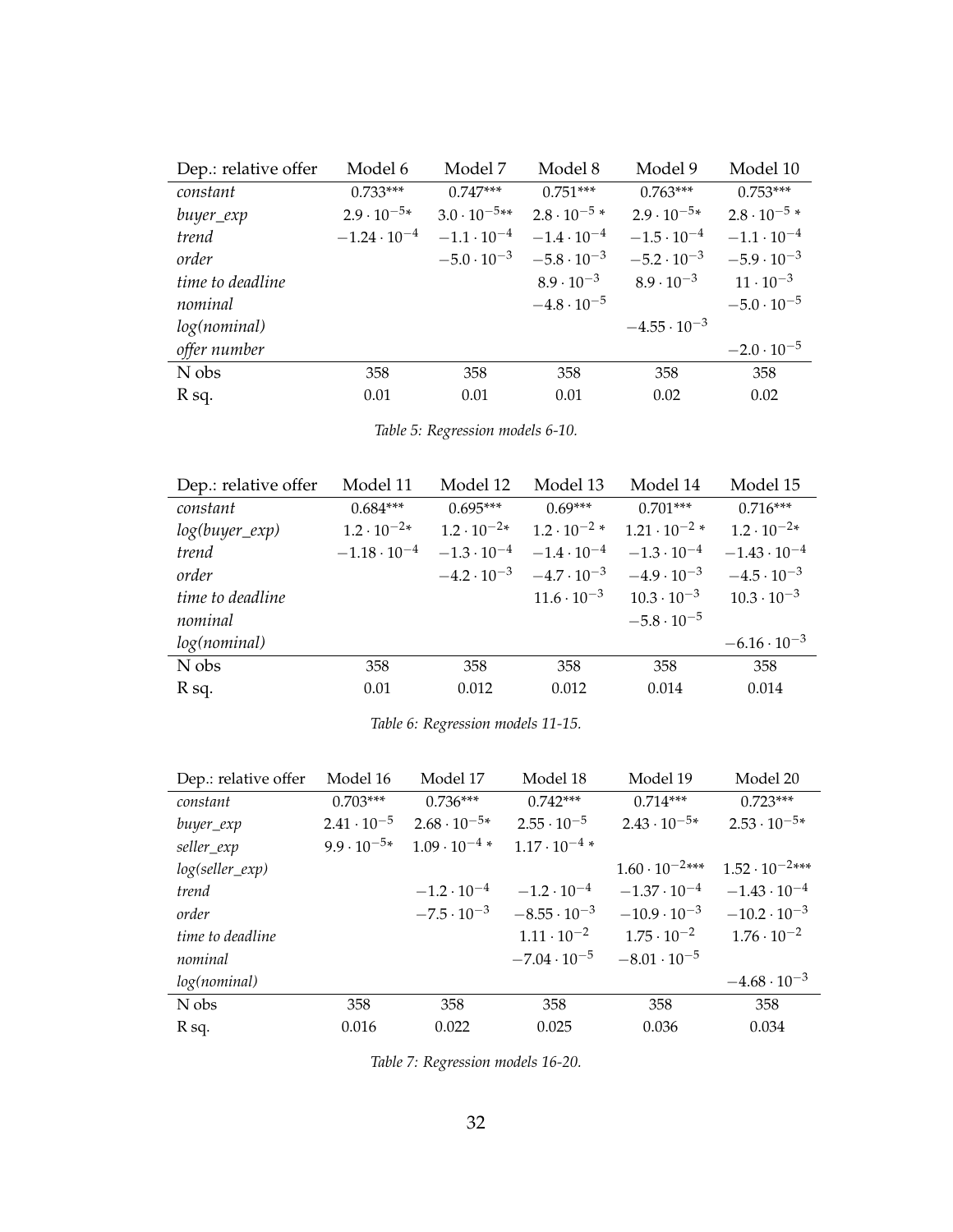<span id="page-34-0"></span>

| Dep.: relative offer | Model 21                | Model 22                 | Model 23                 | Model 24                 |
|----------------------|-------------------------|--------------------------|--------------------------|--------------------------|
| constant             | $0.636***$              | $0.666***$               | $0.669***$               | $0.669***$               |
| log (buyer_exp)      | $0.98 \cdot 10^{-2}$    | $1.07 \cdot 10^{-2}$     | $1.05 \cdot 10^{-2}$     | $1.1 \cdot 10^{-2}$      |
| log (seller_exp)     | $1.32 \cdot 10^{-2}$ ** | $1.51 \cdot 10^{-2}$ *** | $1.61 \cdot 10^{-2}$ *** | $1.52 \cdot 10^{-2}$ *** |
| trend                |                         | $-1.41 \cdot 10^{-4}$    | $-1.39 \cdot 10^{-4}$    | $-1.47 \cdot 10^{-4}$    |
| order                |                         | $-8.7 \cdot 10^{-3}$     | $-1.04 \cdot 10^{-2}$    | $-9.66 \cdot 10^{-3}$    |
| time to deadline     |                         |                          | $2.11 \cdot 10^{-2}$     | $2.13 \cdot 10^{-2}$     |
| nominal              |                         |                          | $-8.4 \cdot 10^{-5}$     |                          |
| log(nominal)         |                         |                          |                          | $-5.55 \cdot 10^{-3}$    |
| N obs                | 358                     | 358                      | 358                      | 358                      |
| R sq.                | 0.023                   | 0.032                    | 0.036                    | 0.034                    |

| Table 8: Regression models 21-24. |  |  |  |
|-----------------------------------|--|--|--|
|-----------------------------------|--|--|--|

<span id="page-34-1"></span>

| Dep.: relative offer                 | NL Model 1             | NL Model 2          | NL Model 3           | NL Model 4            |
|--------------------------------------|------------------------|---------------------|----------------------|-----------------------|
| constant                             | $0.63***$              | $0.66***$           | $0.703***$           | $0.67***$             |
| $log(selfer\_exp)$                   | $1.32 \cdot 10^{-2**}$ | $5.8 \cdot 10^{-3}$ |                      |                       |
| $log(buyer\_exp)$                    | $9.83 \cdot 10^{-3}$   | $5.1 \cdot 10^{-3}$ |                      |                       |
| $log(buyer\_exp) * log(seller\_exp)$ |                        | $1.4 \cdot 10^{-3}$ |                      |                       |
| seller_exp                           |                        |                     | $9.76 \cdot 10^{-5}$ | $1.16 \cdot 10^{-3*}$ |
| buyer_exp                            |                        |                     | $2.34 \cdot 10^{-5}$ | $5.75 \cdot 10^{-5*}$ |
| seller_exp*buyer_exp                 |                        |                     | $2.78 \cdot 10^{-9}$ |                       |
| seller_exp <sup>2</sup>              |                        |                     |                      | $-2.25 \cdot 10^{-6}$ |
| $buyer\_exp^2$                       |                        |                     |                      | $-6.54 \cdot 10^{-9}$ |
| N obs                                | 358                    | 358                 | 358                  | 358                   |
| R sq.                                | 0.023                  | 0.024               | 0.016                | 0.026                 |

*Table 9: Regression models 25-28.*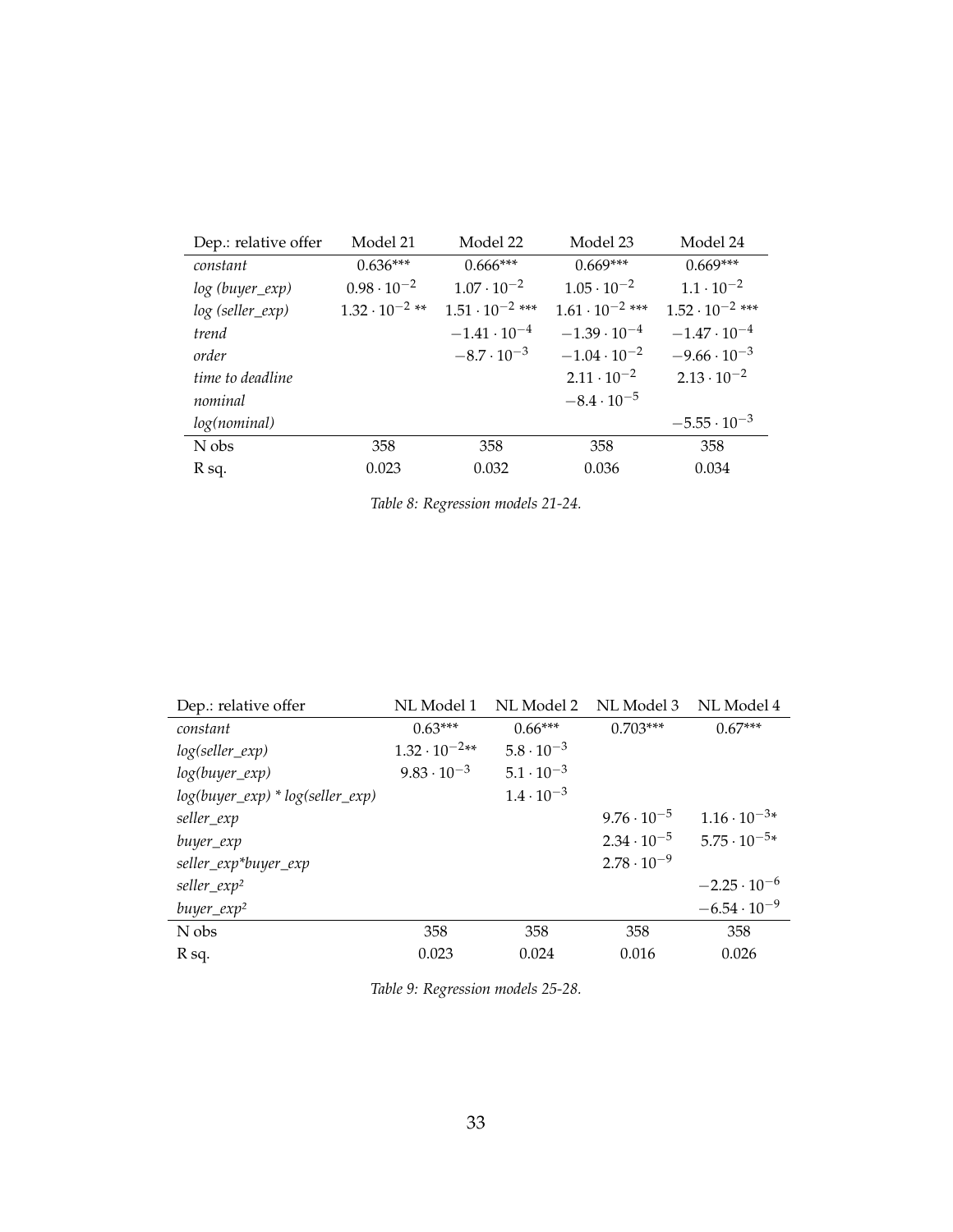#### <span id="page-35-0"></span>**A.2.2 Decomposition**

| Coefficient | $\gamma_0$ | $\gamma_1$                | $\gamma$ ว | $\gamma_2$       |           |
|-------------|------------|---------------------------|------------|------------------|-----------|
| Estimate    | -43.9533   | 73.5298                   |            | -52.4472 22.4486 | -8.4939   |
| Coefficient |            |                           |            |                  |           |
| Estimate    | 8.39309    | -11.4105 4.53588 0.639369 |            |                  | $-2.1579$ |

*Table 10: Chebyshev polynomial coefficients.*

<span id="page-35-1"></span>

| $S^*$                                             | $0-10\%$ 10-20% 20-30% 30-40% 40-50%    |  |                                                     |
|---------------------------------------------------|-----------------------------------------|--|-----------------------------------------------------|
|                                                   | $\hat{f}^*(s)$ : 25.9 7.4 3.7 18.5 44.4 |  |                                                     |
|                                                   |                                         |  | $0-10\%$ 10-50% 50-60% 60-70% 70-80% 80-90% 90-100% |
| $\hat{g}^*(c)$ : 14.3 7.1 5.4 17.9 23.2 21.4 10.7 |                                         |  |                                                     |

Table 11: Non-parametric estimate of the distributions of sharing rules (f) and beliefs (ĝ).

<span id="page-35-2"></span>

|                 | $S^*$                                                                     | $0-10\%$ 10-20% 20-30% 30-40% 40-50% |  |                                                     |
|-----------------|---------------------------------------------------------------------------|--------------------------------------|--|-----------------------------------------------------|
|                 | $\hat{f}^{\beta}(s)$ : 23.5% 12.9% 12.0% 15.2% 36.4%                      |                                      |  |                                                     |
|                 |                                                                           |                                      |  |                                                     |
| $\mathcal{C}$ : |                                                                           |                                      |  | $0-10\%$ 10-50% 50-60% 60-70% 70-80% 80-90% 90-100% |
|                 | $\hat{\mathcal{S}}^{\beta}(c)$ : 0.4% 22.1% 11.9% 14.4% 16.6% 17.9% 16.7% |                                      |  |                                                     |

*Table 12: Parametric estimates when f and g are restricted to the class of β distributions.*  $α^f =$ 0.230*, β <sup>f</sup>* = 0.031*; α <sup>g</sup>* = 2.470*, β <sup>g</sup>* = 1.121*, KS distance = 0.066*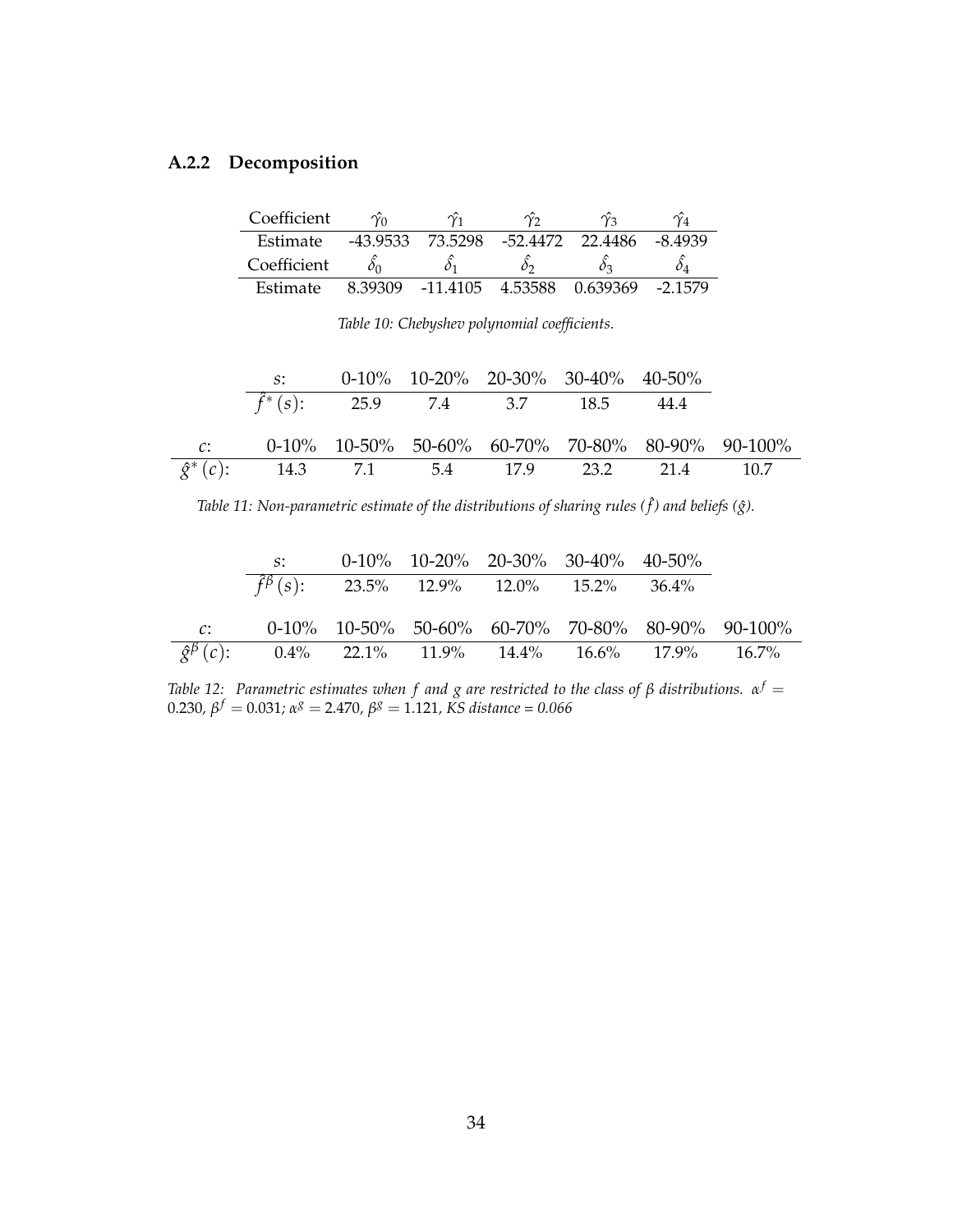<span id="page-36-0"></span>

| 50               | 25.9%                              |                 |                 | $7.4\%$ 3.7%<br>3.7%<br>3.8% & 8% & 8% & 8% & 8%<br>4.4%<br>4.8% & 8% & 8% & 8%<br>5.4%<br>5.1.4%<br>21.4%<br>21.4%<br>21.4%<br>21.4%<br>21.4%<br>21.4%<br>21.4%<br>21.4%<br>21.4%<br>21.4%<br>21.4%<br>21.5%<br>21.5%<br>21.5%<br>21.5%<br>21.5%<br>21.5%<br>21.5%<br>21.5%<br>21.                                                                                                                                                                          |                                                                                                                                                                                                                                                                                             |  |  |  |  |                                                                                                                                                                                                                                                                                                                                                                                                                                                                                                                 | 1.0077  |
|------------------|------------------------------------|-----------------|-----------------|--------------------------------------------------------------------------------------------------------------------------------------------------------------------------------------------------------------------------------------------------------------------------------------------------------------------------------------------------------------------------------------------------------------------------------------------------------------|---------------------------------------------------------------------------------------------------------------------------------------------------------------------------------------------------------------------------------------------------------------------------------------------|--|--|--|--|-----------------------------------------------------------------------------------------------------------------------------------------------------------------------------------------------------------------------------------------------------------------------------------------------------------------------------------------------------------------------------------------------------------------------------------------------------------------------------------------------------------------|---------|
|                  |                                    |                 |                 |                                                                                                                                                                                                                                                                                                                                                                                                                                                              |                                                                                                                                                                                                                                                                                             |  |  |  |  |                                                                                                                                                                                                                                                                                                                                                                                                                                                                                                                 |         |
|                  | $\frac{13}{25.9\%}$                |                 | $7.4\%$<br>3.7% | $18.5\%$                                                                                                                                                                                                                                                                                                                                                                                                                                                     | $\begin{array}{l} 44.4\%\\ 14.3\%\\ 1.8\%\\ 1.8\%\\ 1.8\%\\ 1.8\%\\ 1.8\%\\ 1.9\%\\ 1.9\%\\ 2.3.2\%\\ 2.1.4\%\\ 10.7\%\\ 10.7\%\\ \end{array}$                                                                                                                                              |  |  |  |  |                                                                                                                                                                                                                                                                                                                                                                                                                                                                                                                 | 0.0077  |
|                  | $\frac{12}{26.9\%}$                | $7.7\%$<br>3.8% |                 |                                                                                                                                                                                                                                                                                                                                                                                                                                                              | $\begin{array}{l} 19.2\% \\ 24.3\% \\ 19.5\% \\ 19.9\% \\ 19.9\% \\ 19.8\% \\ 19.3\% \\ 19.3\% \\ 19.3\% \\ 19.3\% \\ 19.3\% \\ 19.3\% \\ 19.3\% \\ 19.3\% \\ 19.3\% \\ 19.3\% \\ 19.3\% \\ 19.3\% \\ 19.3\% \\ 19.3\% \\ 19.3\% \\ 19.3\% \\ 19.3\% \\ 19.3\% \\ 19.3\% \\ 19.3\% \\ 19.3$ |  |  |  |  | 9.6%                                                                                                                                                                                                                                                                                                                                                                                                                                                                                                            | 0.0081  |
|                  | $\frac{11}{28.0\%}$                | $8.0\%$<br>4.0% |                 |                                                                                                                                                                                                                                                                                                                                                                                                                                                              | 20.0%<br>40.0%<br>40.0%<br>40.7%<br>21%<br>21%<br>21%<br>50.9%<br>50.9%                                                                                                                                                                                                                     |  |  |  |  | 10.4%                                                                                                                                                                                                                                                                                                                                                                                                                                                                                                           | 0.0089  |
| 10               |                                    |                 |                 |                                                                                                                                                                                                                                                                                                                                                                                                                                                              |                                                                                                                                                                                                                                                                                             |  |  |  |  |                                                                                                                                                                                                                                                                                                                                                                                                                                                                                                                 | 0.0106  |
|                  |                                    |                 |                 | $\begin{array}{c c} 9 \\ 27.3\% \\ 9.1\% \\ 4.5\% \\ 21.7\% \\ 36.4\% \\ 11.4\% \\ 22.7\% \\ 36.4\% \\ 11.4\% \\ 23.3\% \\ 36.8\% \\ 28.8\% \\ 29.8\% \\ 20.7\% \\ 21.4\% \\ 21.4\% \\ \end{array}$                                                                                                                                                                                                                                                          |                                                                                                                                                                                                                                                                                             |  |  |  |  |                                                                                                                                                                                                                                                                                                                                                                                                                                                                                                                 | 0.0127  |
|                  | $\frac{8}{28.6\%}$<br>9.5%<br>4.8% |                 |                 | $\begin{array}{l} 23.8\% \\ 23.3\% \\ 30.5\% \\ 10.5\% \\ \text{A} \quad \text{A} \quad \text{B} \quad \text{C} \quad \text{C} \quad \text{C} \quad \text{C} \quad \text{C} \quad \text{C} \quad \text{C} \quad \text{C} \quad \text{C} \quad \text{C} \quad \text{C} \quad \text{C} \quad \text{C} \quad \text{C} \quad \text{C} \quad \text{C} \quad \text{C} \quad \text{C} \quad \text{C} \quad \text{C} \quad \text{C} \quad \text{C} \quad \text{C} \$ |                                                                                                                                                                                                                                                                                             |  |  |  |  |                                                                                                                                                                                                                                                                                                                                                                                                                                                                                                                 | 0.0143  |
|                  |                                    |                 |                 | $\begin{array}{c c c c c c c c c} \hline \text{7} & \text{26.3\%} & \text{28.3\%} & \text{29.3\%} & \text{20.5\%} & \text{20.5\%} & \text{21.6\%} & \text{22.5\%} & \text{23.5\%} & \text{24.5\%} & \text{25.5\%} & \text{26.5\%} & \text{27.5\%} & \text{28.5\%} & \text{29.5\%} & \text{20.5\%} & \text{21.5\%} & \text{22.5\%} & \$                                                                                                                       |                                                                                                                                                                                                                                                                                             |  |  |  |  | 9.4%                                                                                                                                                                                                                                                                                                                                                                                                                                                                                                            | 0.0171  |
|                  | $rac{6}{22.2\%}$<br>11.1%          |                 |                 | $\begin{array}{l} 5.6\% \\ 27.8\% \\ 33.3\% \\ 10.0\% \\ 3.3\% \\ 3.3\% \\ 4.7\% \\ 5.3\% \\ 6.7\% \\ 7.3\% \\ 8.3\% \\ 9.8\% \\ 10.7\% \\ 12.3\% \\ 23.3\% \\ 23.3\% \\ \end{array}$                                                                                                                                                                                                                                                                        |                                                                                                                                                                                                                                                                                             |  |  |  |  | $10.0\%$                                                                                                                                                                                                                                                                                                                                                                                                                                                                                                        | 0.0196  |
| IJ               | 20.0%                              | 13.3%           | 6.7%            |                                                                                                                                                                                                                                                                                                                                                                                                                                                              |                                                                                                                                                                                                                                                                                             |  |  |  |  | 11.5%                                                                                                                                                                                                                                                                                                                                                                                                                                                                                                           | 0.0264  |
|                  | $\frac{14.3\%}{14.3\%}$<br>14.3%   |                 |                 |                                                                                                                                                                                                                                                                                                                                                                                                                                                              |                                                                                                                                                                                                                                                                                             |  |  |  |  | $12.5\%$                                                                                                                                                                                                                                                                                                                                                                                                                                                                                                        | 0.0327  |
|                  |                                    |                 |                 |                                                                                                                                                                                                                                                                                                                                                                                                                                                              |                                                                                                                                                                                                                                                                                             |  |  |  |  |                                                                                                                                                                                                                                                                                                                                                                                                                                                                                                                 | 0.0398  |
|                  |                                    |                 |                 |                                                                                                                                                                                                                                                                                                                                                                                                                                                              |                                                                                                                                                                                                                                                                                             |  |  |  |  |                                                                                                                                                                                                                                                                                                                                                                                                                                                                                                                 | 0.0667  |
|                  |                                    |                 |                 |                                                                                                                                                                                                                                                                                                                                                                                                                                                              |                                                                                                                                                                                                                                                                                             |  |  |  |  | $\begin{array}{r l} 1 & 1 & 14.3\% \\ \hline 14.3\% & 28.6\% \\ 28.6\% & 7.1\% \\ 29.7\% & 7.1\% \\ 14.3\% & 1.1\% \\ 1.1\% & 1.1\% \\ 1.1\% & 1.1\% \\ 1.1\% & 1.1\% \\ 1.1\% & 1.1\% \\ 1.1\% & 1.1\% \\ 1.1\% & 1.1\% \\ 1.1\% & 1.1\% \\ 1.1\% & 1.1\% \\ 1.1\% & 1.1\% \\ 1.1\% &$                                                                                                                                                                                                                         |         |
|                  |                                    |                 |                 |                                                                                                                                                                                                                                                                                                                                                                                                                                                              |                                                                                                                                                                                                                                                                                             |  |  |  |  |                                                                                                                                                                                                                                                                                                                                                                                                                                                                                                                 | 0.1364  |
| <b>Iteration</b> |                                    |                 |                 |                                                                                                                                                                                                                                                                                                                                                                                                                                                              |                                                                                                                                                                                                                                                                                             |  |  |  |  | $\begin{array}{r} \hline \left( b_1 \right) \\ \hline \left( b_2 \right) \\ \hline \left( b_3 \right) \\ \hline \left( b_4 \right) \\ \hline \left( b_5 \right) \\ \hline \left( b_6 \right) \\ \hline \left( b_7 \right) \\ \hline \left( b_8 \right) \\ \hline \left( b_3 \right) \\ \hline \left( b_2 \right) \\ \hline \left( b_3 \right) \\ \hline \left( b_4 \right) \\ \hline \left( b_5 \right) \\ \hline \left( b_6 \right) \\ \hline \left( b_7 \right) \\ \hline \left( b_8 \right) \\ \hline \left$ | KS-stat |

| $\cdots$ . The exponention it evaluate of the hindry sedical maced in . |
|-------------------------------------------------------------------------|
| וווע טווע                                                               |
|                                                                         |
| ちゅうこう フェ                                                                |
|                                                                         |
|                                                                         |
| LUDIE 10. INEV.                                                         |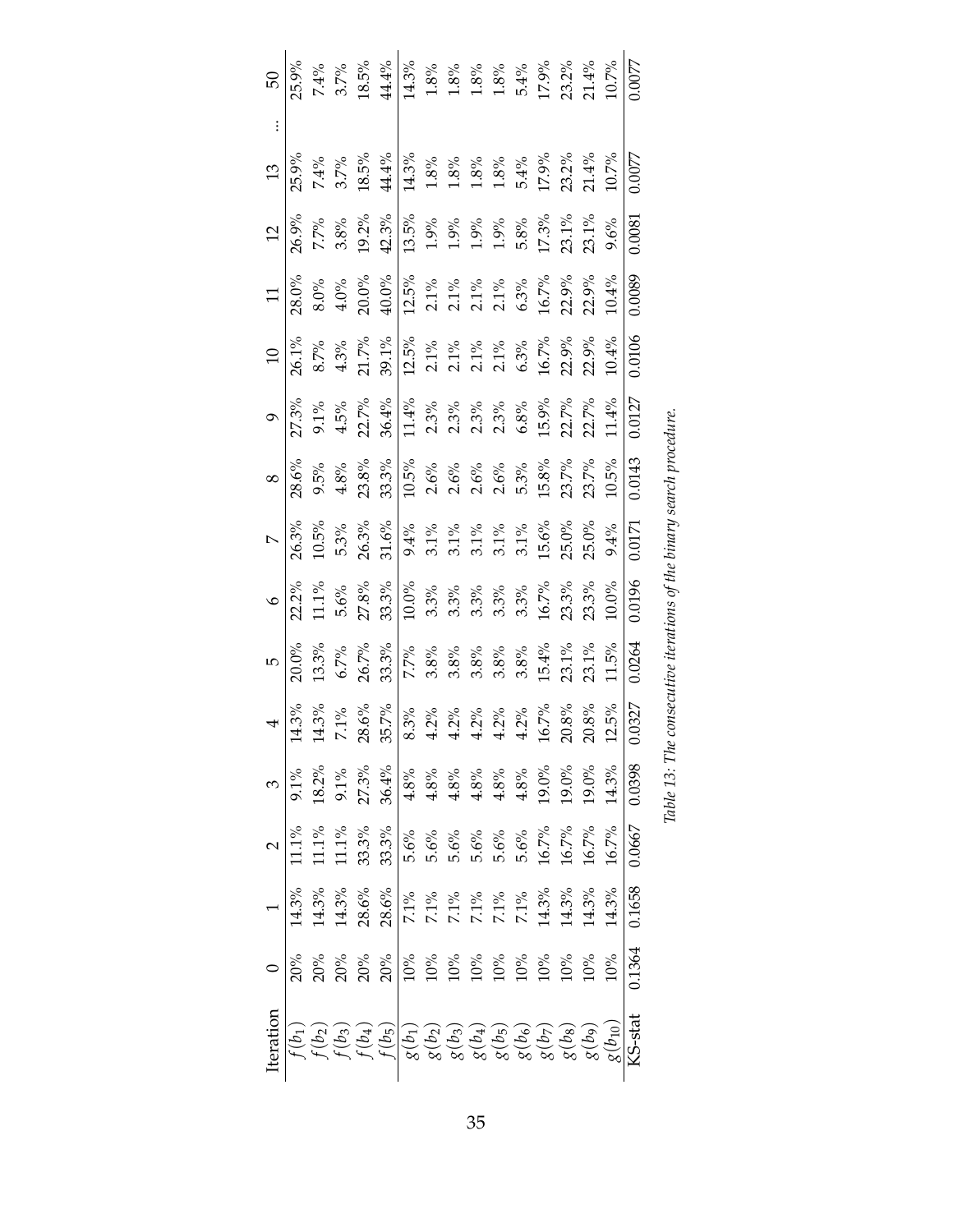<span id="page-37-0"></span>

|           | 23.7%    |         |                  | 8.5%<br>1.7%<br>16.9%<br>37.3% |       | 1.9%                                                                                                                                                                                                                                                                                                                                                                                                                                                                                                    | $15.6\%$ |                                                                                                                                                                                                                                                                                                      |                         | $2.6%$<br>$1.3%$<br>$1.3%$<br>$2.6%$<br>$2.6%$<br>$19.5%$<br>$27.3%$<br>$19.5%$ |         |  |                                             |       | $7.8\%$                 | 0.0066     |
|-----------|----------|---------|------------------|--------------------------------|-------|---------------------------------------------------------------------------------------------------------------------------------------------------------------------------------------------------------------------------------------------------------------------------------------------------------------------------------------------------------------------------------------------------------------------------------------------------------------------------------------------------------|----------|------------------------------------------------------------------------------------------------------------------------------------------------------------------------------------------------------------------------------------------------------------------------------------------------------|-------------------------|---------------------------------------------------------------------------------|---------|--|---------------------------------------------|-------|-------------------------|------------|
|           | 23.7%    |         |                  | $8.5\%$<br>1.7%<br>16.9%       | 37.3% | 11.9%                                                                                                                                                                                                                                                                                                                                                                                                                                                                                                   |          | $\begin{array}{l} 15.6\% \\ 2.6\% \\ 1.3\% \\ 1.3\% \\ 2.6\% \\ 2.6\% \\ 19.5\% \\ 19.5\% \\ 19.5\% \end{array}$                                                                                                                                                                                     |                         |                                                                                 |         |  |                                             |       | $7.8\%$                 | 0.0066     |
|           | 2.9%     | 5.7%    | 2.9%             | 22.9%                          |       | $\begin{array}{l} 28.6\% \\ 29.7\% \\ 11.7\% \\ 20.0\% \\ 3.6\% \\ 4.6\% \\ 5.7\% \\ 6.8\% \\ 7.8\% \\ 8.9\% \\ 13.6\% \\ 14.6\% \\ 15.8\% \\ 16.8\% \\ 17.6\% \\ \end{array}$                                                                                                                                                                                                                                                                                                                          |          |                                                                                                                                                                                                                                                                                                      |                         |                                                                                 |         |  |                                             |       | 7.8%                    | 0.0129     |
|           | $21.2\%$ | $5.1\%$ | $3.0\%$          |                                |       | $\begin{array}{l} 21.2\% \\ 30.3\% \\ 18.2\% \end{array}$                                                                                                                                                                                                                                                                                                                                                                                                                                               |          | $\begin{array}{l} \frac{13.0\%}{13.0\%} \\ 4.3\% \\ 2.2\% \\ 2.2\% \\ 2.3\% \\ 2.4\% \\ 2.3\% \\ 2.3\% \\ 2.3\% \\ 2.3\% \\ 2.3\% \\ 2.4\% \\ 2.5\% \\ 2.5\% \\ 2.5\% \\ 2.5\% \\ 2.5\% \\ 2.5\% \\ 2.5\% \\ 2.5\% \\ 2.5\% \\ 2.5\% \\ 2.5\% \\ 2.5\% \\ 2.5\% \\ 2.5\% \\ 2.5\% \\ 2.5\% \\ 2.5\%$ |                         |                                                                                 |         |  |                                             |       | $5\%$                   | 0.0151     |
|           | 19.4%    | $5.5\%$ | $3.2\%$          | $19.4\%$                       |       | $32.3\%$ $39.4\%$ $32.3\%$ $39.4\%$ $32.3\%$ $32.3\%$ $32.3\%$ $32.3\%$ $32.3\%$ $32.3\%$ $32.3\%$ $32.3\%$ $32.3\%$ $32.3\%$                                                                                                                                                                                                                                                                                                                                                                           |          |                                                                                                                                                                                                                                                                                                      |                         |                                                                                 |         |  |                                             |       | 5.7%                    | 0.0161     |
|           | 22.2%    |         |                  |                                |       | $\begin{array}{l} 3.7\% \\ 3.7\% \\ 3.7\% \\ 18.5\% \\ 21.2\% \\ 3.3\% \\ 4.9\% \\ 5.4\% \\ 6.4\% \\ 7.4\% \\ 8.5\% \\ 9.6\% \\ 1.2\% \\ 1.2\% \\ 1.2\% \\ 1.2\% \\ 1.2\% \\ 1.2\% \\ 1.2\% \\ 1.2\% \\ 1.2\% \\ 1.2\% \\ 1.2\% \\ 1.2\% \\ 1.2\% \\ 1.2\% \\ 1.2\% \\ 1.2\% \\ 1.2\% \\ 1.2\% \\ $                                                                                                                                                                                                     |          |                                                                                                                                                                                                                                                                                                      |                         |                                                                                 |         |  |                                             |       | $7.3\%$                 | 0.0171     |
|           | 21.7%    |         | $4.3%$<br>$4.3%$ | $17.4\%$                       |       | $34.8\%$ $\frac{17.4\%}{10.8\%}\%$ $2.7\%$ $2.7\%$ $2.7\%$ $2.8\%$ $2.8\%$ $2.8\%$ $2.9\%$ $2.9\%$ $2.9\%$ $2.9\%$ $2.9\%$ $2.9\%$ $2.9\%$ $2.9\%$                                                                                                                                                                                                                                                                                                                                                      |          |                                                                                                                                                                                                                                                                                                      |                         |                                                                                 |         |  |                                             |       | $3.1\%$                 | 0.0190     |
|           | $19.0\%$ | $4.8\%$ | $4.8\%$          | $19.0\%$                       |       | $33.3\%$<br>19.0%                                                                                                                                                                                                                                                                                                                                                                                                                                                                                       | $11.1\%$ | 5.6%<br>2.8%<br>2.8% % % 3.8%<br>5.6% 2.9% 2.2%                                                                                                                                                                                                                                                      |                         |                                                                                 |         |  |                                             |       | 3.3%                    | 0.0231     |
|           | 16.7%    | $5.6\%$ | $5.6\%$          | $22.2\%$<br>33.3%              |       | $16.7\%$                                                                                                                                                                                                                                                                                                                                                                                                                                                                                                |          | 9.4%<br>6.3%<br>6.3%<br>6.3%<br>6.3%                                                                                                                                                                                                                                                                 |                         |                                                                                 |         |  | $18.8\%$ $18.8\%$                           | 21.9% | 9.4%                    | 0.0271     |
|           | 13.3%    | $5.7\%$ | 5.7%             | $20.0\%$                       |       | 33.3%<br>20.0%                                                                                                                                                                                                                                                                                                                                                                                                                                                                                          |          | $7.4%$<br>$7.4%$<br>$3.7%$ $8.8%$<br>$3.7%$<br>$3.7%$<br>$3.8%$<br>$3.8%$<br>$3.2%$                                                                                                                                                                                                                  |                         |                                                                                 |         |  |                                             |       | $.4\%$                  | 0.0322     |
|           | $3.3\%$  | 8.3%    | 3.3%             | $16.7\%$                       | 33.3% | $25.0\%$                                                                                                                                                                                                                                                                                                                                                                                                                                                                                                | 7.7%     |                                                                                                                                                                                                                                                                                                      | $7.7\%$<br>3.8%<br>3.8% |                                                                                 | $3.8\%$ |  | $7.7\%$<br>$19.2\%$<br>$19.2\%$<br>$19.2\%$ |       | 7.7%                    | 5<br>0.036 |
|           | $3.3\%$  |         |                  |                                |       | $8.3%$<br>$8.3%$<br>$8.3%$<br>$8.3%$<br>$8.3%$<br>$8.3%$<br>$8.3%$<br>$8.3%$<br>$8.3%$<br>$8.3%$<br>$8.3%$<br>$8.3%$<br>$8.3%$<br>$8.3%$<br>$8.3%$<br>$8.3%$<br>$8.3%$                                                                                                                                                                                                                                                                                                                                  |          |                                                                                                                                                                                                                                                                                                      |                         |                                                                                 |         |  |                                             |       |                         | 0.0411     |
|           | $0.1\%$  | $9.1\%$ |                  |                                |       | $9.1\%$<br>$18.2\%$<br>$27.3\%$<br>$27.3\%$                                                                                                                                                                                                                                                                                                                                                                                                                                                             |          | $5.6\%$<br>$5.6\%$<br>$5.6\%$<br>$5.6\%$<br>$5.6\%$<br>$11.1\%$<br>$16.7\%$                                                                                                                                                                                                                          |                         |                                                                                 |         |  | $16.7\%$<br>16.7%                           |       | $11.1\%$                | 0.0550     |
|           | $12.5\%$ |         |                  |                                |       | $\begin{array}{c} 12.5\% \\ 12.5\% \\ 12.5\% \\ 25.0\% \\ 25.0\% \end{array}$                                                                                                                                                                                                                                                                                                                                                                                                                           |          |                                                                                                                                                                                                                                                                                                      |                         |                                                                                 |         |  |                                             |       |                         | 0.1250     |
|           | 16.7%    |         |                  |                                |       | $\begin{array}{l} 16.7\% \\ 16.7\% \\ 16.7\% \\ 16.7\% \\ 16.7\% \\ 16.7\% \end{array}$                                                                                                                                                                                                                                                                                                                                                                                                                 |          | $\begin{array}{l} 10.0\% \\ 10.0\% \\ 10.0\% \\ 10.0\% \\ 10.0\% \\ 10.0\% \\ 10.0\% \\ 10.0\% \\ 10.0\% \\ 10.0\% \\ 10.0\% \end{array}$                                                                                                                                                            |                         |                                                                                 |         |  |                                             |       | $0.0\%$                 |            |
| Iteration |          |         |                  |                                |       | $\begin{array}{l} f\left(b_{1}\right)\\ f\left(b_{2}\right)\\ f\left(b_{3}\right)\\ f\left(b_{4}\right)\\ f\left(b_{5}\right)\\ f\left(b_{6}\right)\\ g\left(b_{7}\right)\\ g\left(b_{8}\right)\\ g\left(b_{9}\right)\\ g\left(b_{9}\right)\\ g\left(b_{9}\right)\\ g\left(b_{9}\right)\\ g\left(b_{9}\right)\\ g\left(b_{9}\right)\\ g\left(b_{9}\right)\\ g\left(b_{9}\right)\\ g\left(b_{9}\right)\\ g\left(b_{9}\right)\\ g\left(b_{9}\right)\\ g\left(b_{9}\right)\\ g\left(b_{9}\right)\\ g\left$ |          |                                                                                                                                                                                                                                                                                                      |                         |                                                                                 |         |  |                                             |       | $g\left( b_{10}\right)$ |            |

| $-2.014$ $A + 3.014$<br>$\sim$ $\frac{1}{2}$ $\frac{1}{2}$ $\frac{1}{2}$ $\frac{1}{2}$<br>$\frac{1}{2}$<br>דמה דדה דומ מו<br>Ì<br>$T - 1.1 - 7$ |  |
|-------------------------------------------------------------------------------------------------------------------------------------------------|--|
|                                                                                                                                                 |  |
|                                                                                                                                                 |  |
|                                                                                                                                                 |  |
|                                                                                                                                                 |  |
|                                                                                                                                                 |  |
|                                                                                                                                                 |  |
|                                                                                                                                                 |  |
|                                                                                                                                                 |  |
|                                                                                                                                                 |  |
|                                                                                                                                                 |  |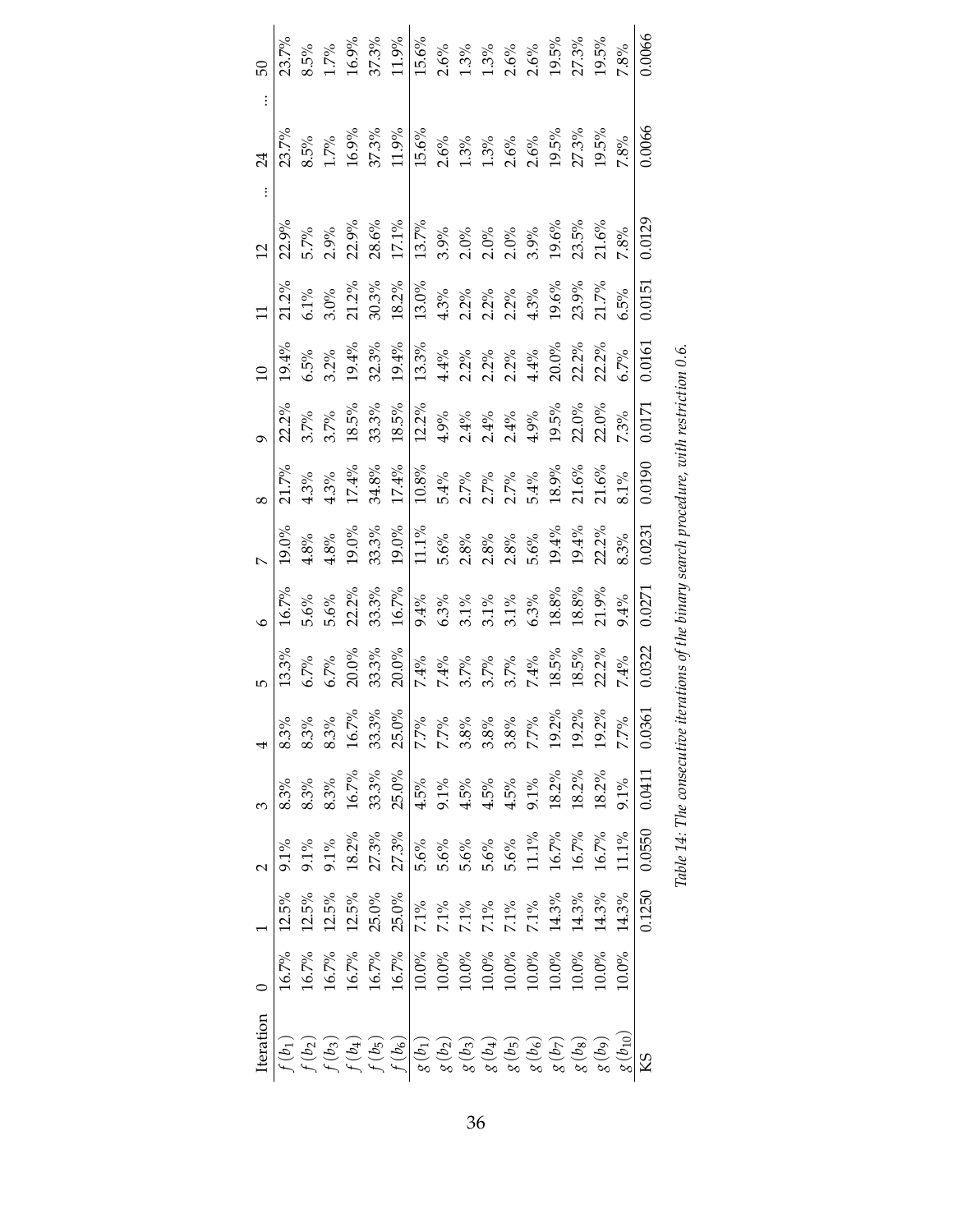# <span id="page-38-2"></span><span id="page-38-0"></span>**A.3 Figures**



*Figure 5: Smooth kernel histograms for the offers made by the East (red) and the West German participants (blue).*

<span id="page-38-1"></span>

*Figure 6: The histogram of the relative offers (grey bars) and smooth kernel histograms for the offers made first (blue) and all the higher-order offers (red).*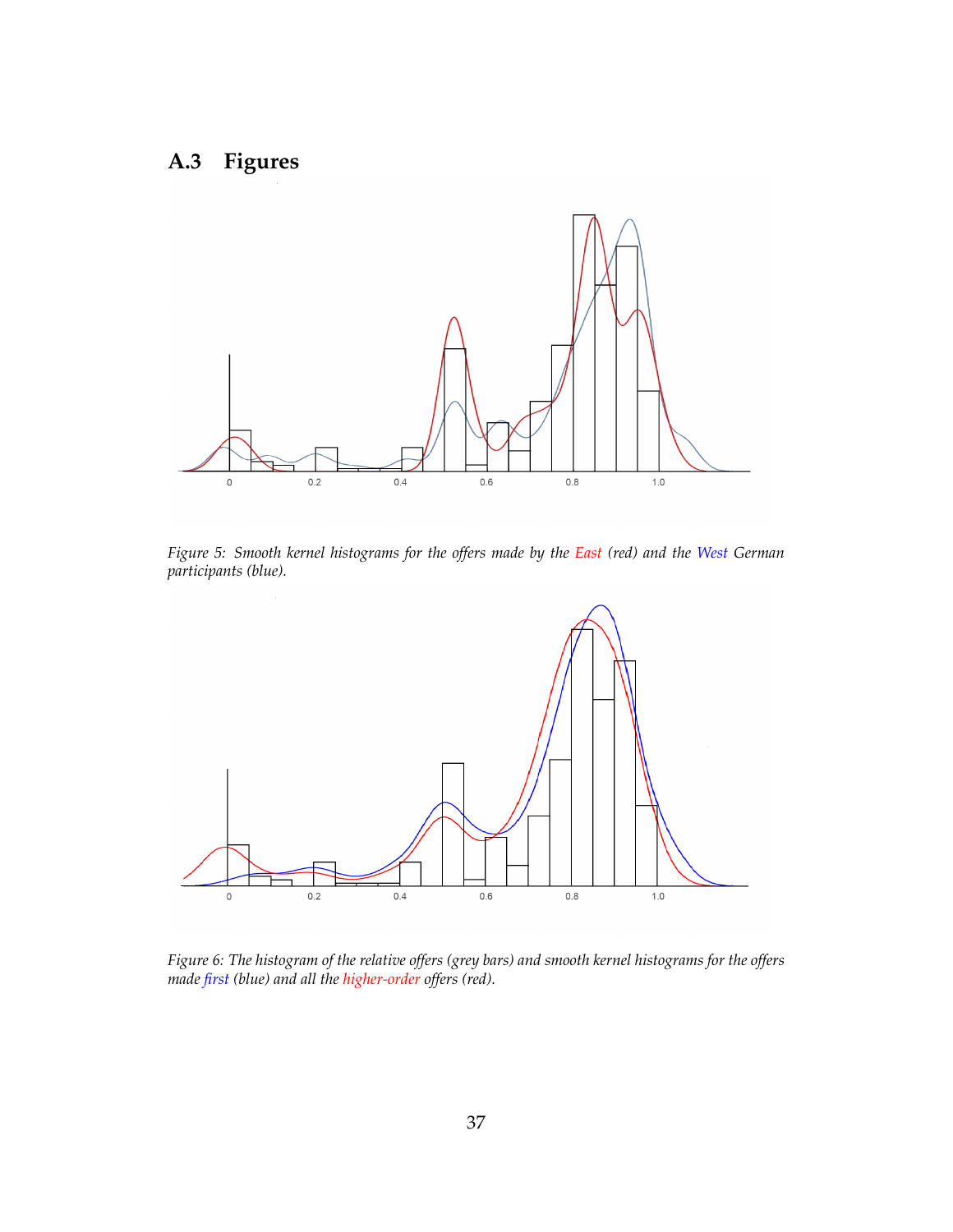#### **A.4 Notes**

#### <span id="page-39-0"></span>**A.4.1 Note: Non-parametric Decomposition**

As an alternative way to solve for *f* and *g*, we discretize the support of distributions in [\(2\)](#page-21-0) and we search for finite solution approximations using a non-parametric approach. In an iterative procedure with the initial state where both *f* and *g* are uniform, we gradually increase precision until the solution cannot be improved. The estimates of *f* and *g* are chosen to minimize the KS distance as a goodness-of-fit criterion, adapted to the discrete case:

<span id="page-39-1"></span>
$$
d_{KS}(\hat{H}, H) \equiv \sup_{\{b_k\}_{k=1,\dots,10}} |\hat{H}(b_k) - H(b_k)|,
$$
 (5)

where both  $\hat{H}$  and  $H$  are defined on a set of bins  $(b_1, b_2, ..., b_{10}) = (0.1, 0.2, ..., 1)$ . In the discrete problem, we look for  $\hat{f}$  and  $\hat{g}$  that minimize [\(5\)](#page-39-1), subject to  $\hat{f}(b_k) = 0$  for  $k = 6, 7, ...$ , 10, and  $\sum_k \hat{f}(b_k) = \sum_k \hat{g}(b_k) = 1$ . (Recall that  $\hat{f}$  and  $\hat{g}$ define  $\hat{H}$  according to [\(4\)](#page-23-2)).

We estimate discretized versions of *f* and *g* simultaneously at each iteration. As a starting point of recurrence, we consider uniform *f* and *g* that correspond to the maximal entropy in both *c* and *s* (See Table [13](#page-36-0) in the Appendix). That is, we assign equal mass to each of the 5 bins of *f* and 10 bins of *g* at the first iteration. The candidate solution can be represented as a vector of ones:  $v_1 = (1, 1, \ldots, 1)$ ; it corresponds to the distribution of probability mass across bins before normalization.  $v_1$  is the unique candidate solution at the first iteration, thus we set  $v_1^* = v_1$  At the second iteration, we consider all elements  $e_{2,k}$  of the set  $\{0,1\}^{15}$  and the respective  $v_{2,k} = v_1 + e_{2,k}.$  This gives  $2^{15}$   $=$  32768 candidate solutions  $(f, g)$  and we choose the one that minimizes the KS distance (after the appropriate normalization) –  $v_2^*$  $_2^*$ . Generally, in iteration *t*, we go through all possible constellations of adding one unit or not changing the mass in the bins of distributions defined by *v* ∗ *t*−1 selected at iteration *t* − 1. Among the pairs of *f* and *g*n we select the one that minimizes the KS distance and take it to iteration  $t + 1$ . The process is repeated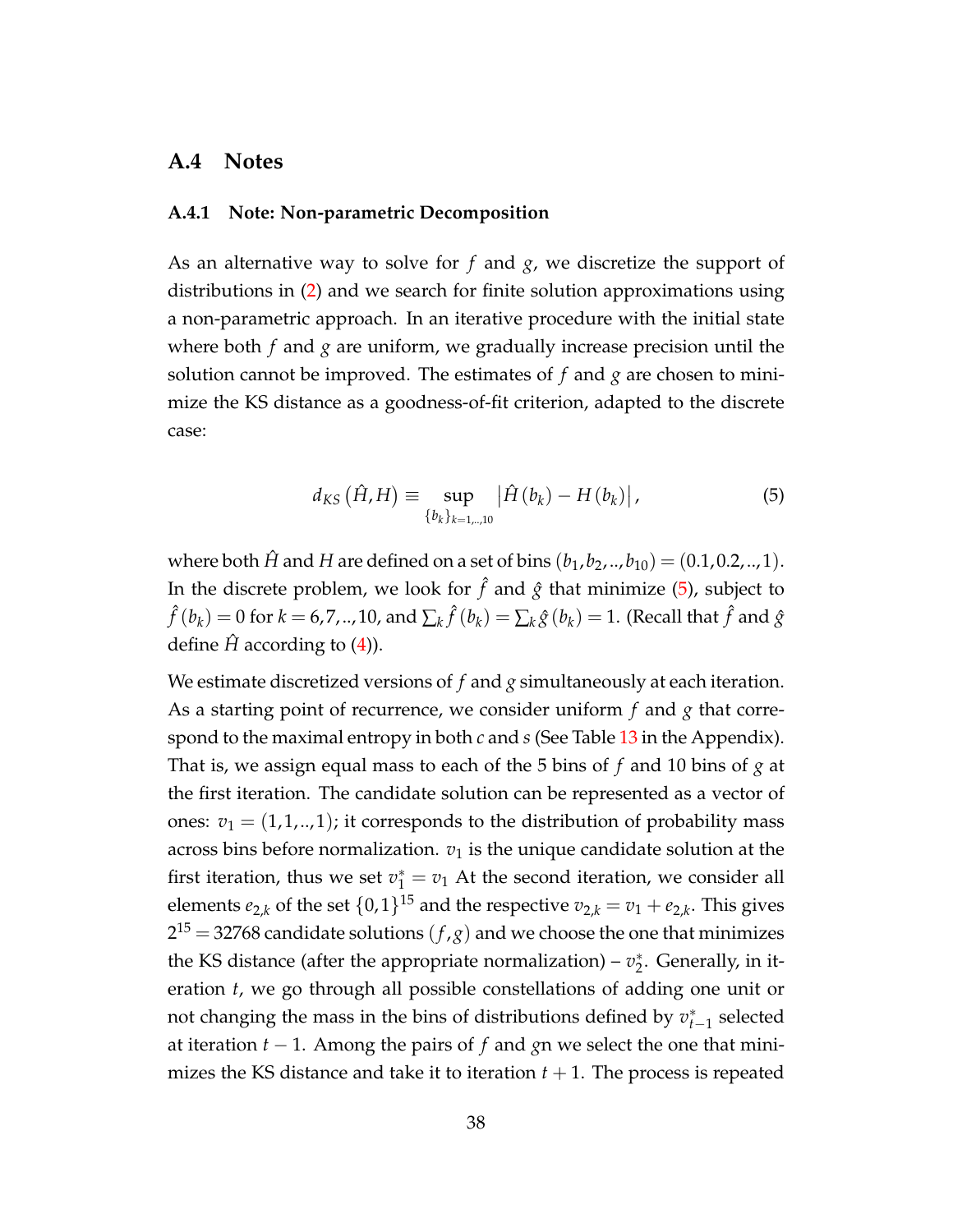until the result at a subsequent iteration stays unchanged. Note that as the depth of the binary search tree increases, the estimates become increasingly precise. The results of the non-parametric approach are presented in Table [11.](#page-35-1)

Define  $\hat{H}^*$  as in [\(4\)](#page-23-2) by plugging in  $\hat{f} = \hat{f}^*$  and  $\hat{g} = \hat{g}^*$  (Table [11\)](#page-35-1).  $\hat{H}^*$  is an extremely good fit for *H*: the Kolmogorov-Smirnov distance is  $7.7 \times 10^{-3}$ , meaning that the maximal divergence between  $\hat{H}$ <sup>∗</sup> and *H* across bins is less than 1 percentage point. The corresponding bootstrap test does not distinguish between *H* and  $\hat{H}^*$  at the conventional significance levels, <sup>[41](#page-40-1)</sup> implying that  $H$  and  $\hat{H}^*$  can be regarded as equivalent.

As a further robustness check, we relax the restriction on the support of *f* allowing six bins; similar results are obtained (see Table [14\)](#page-37-0).

#### <span id="page-40-0"></span>**A.4.2 Note: Parametric Decomposition with Beta Distributions.**

As a further robustness check, we look for estimates  $\hat{f}^{\beta}$  and  $\hat{g}^{\beta}$  within the class of the beta distributions. The beta class is chosen due to its support on [0, 1], small number of parameters and flexibility, as Beta distributions can have one or two modes.<sup>[42](#page-40-2)</sup> Since each of the distributions *f* and *g* is pinned down by two parameters, the problem to find the suitable  $\hat{H}$ .) in [\(3\)](#page-23-3) is now (only) four-dimensional. We estimate the parameters by random grid search. More precisely, we fix a grid size for each of four parameters and randomly choose the grid position. For every intersection of the grid (a combination of four parameter values), we compute the discretized versions of  $f$  and  $g$ , estimate the integral  $(4)$ , then we calculate the KS distance and reiterate to find the best-performing combination of parameters. By performing the procedure multiple times, we refine the search and narrow down the parameters ranges. A random grid search permits us to trace out local minima and find the global solution. We report the parametric estimates of distributions  $\hat{f}^{\beta}$  and  $\hat{g}^{\beta}$  Table [12.](#page-35-2) The parametric Beta estimates  $\hat{f}^{\beta}$ 

<span id="page-40-1"></span><sup>&</sup>lt;sup>41</sup>Bootstrap critical values corresponding to 358 observations are 0.049 for significance at 10%, 0.057 for significance at 5%, and 0.071 for significance at 1%.

<span id="page-40-2"></span><sup>&</sup>lt;sup>42</sup>Excluding the uniform distribution.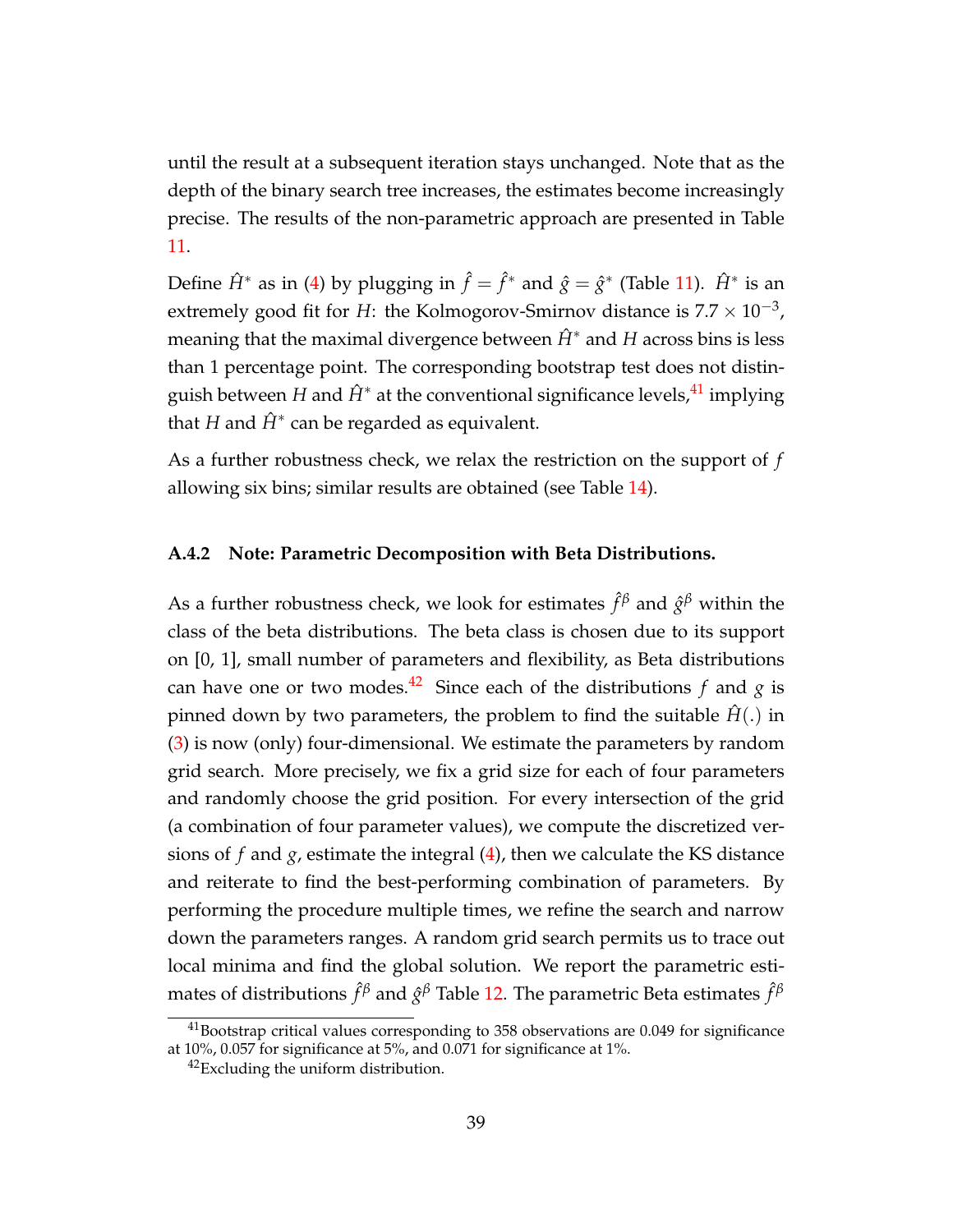and  $\hat{g}^\beta$  are dominated by both the parametric and the non-parametric solutions reported in the main text of the paper (Kolmogorov-Smirnov distance  $= 0.066$ ). The distributions have a shape similar to the non-parametric estimates  $\hat{f}^*$  and  $\hat{g}^*$ , with the exception of the lowest bin in the distribution of cost estimates *g*ˆ.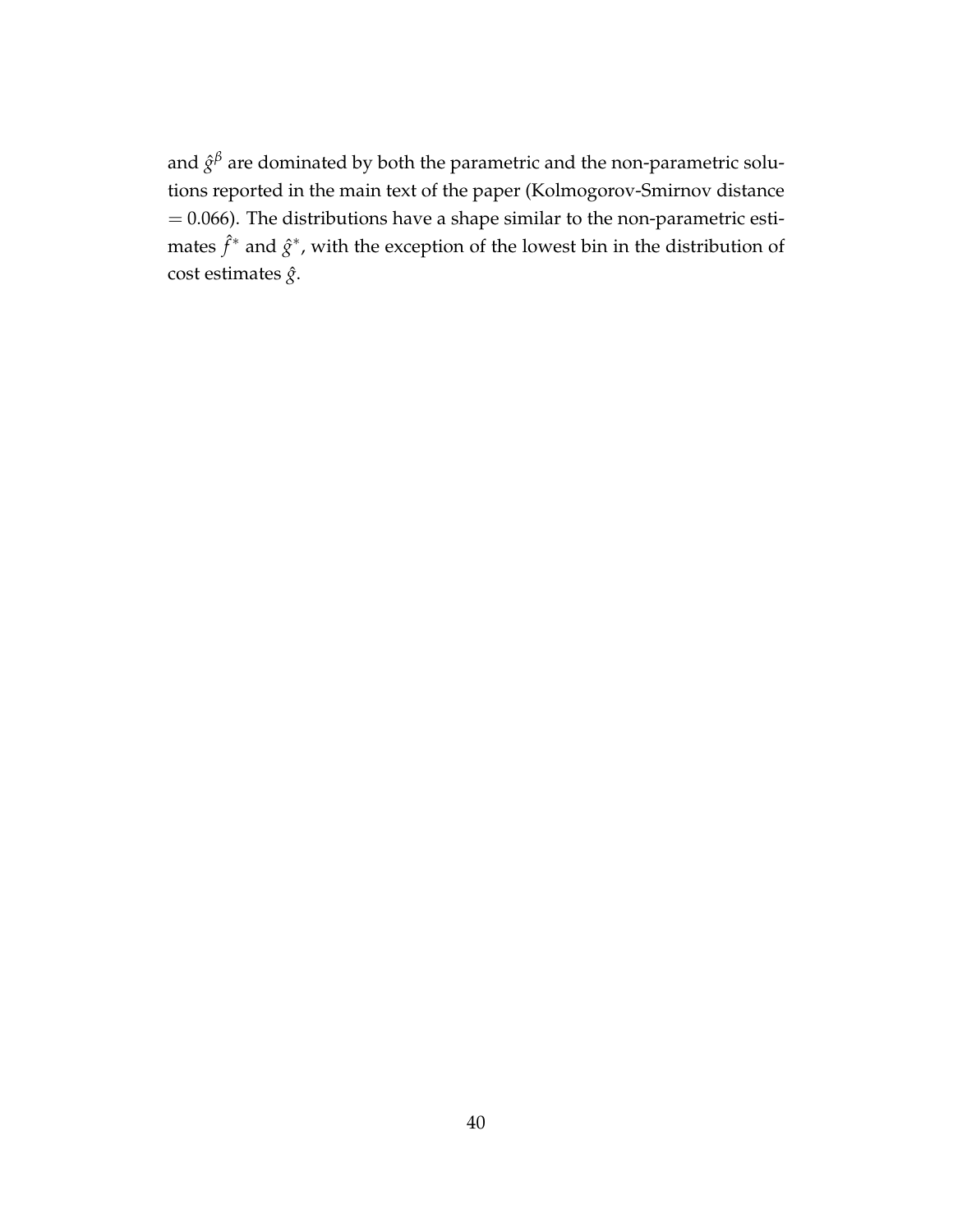### **References**

- <span id="page-42-7"></span>ALESINA, A. AND N. F. SCHUENDELN (2005): "Good bye Lenin (or not?): The effect of Communism on people's preferences," Tech. rep., National Bureau of Economic Research.
- <span id="page-42-5"></span>ALGER, I. AND J. W. WEIBULL (2013): "Homo moralis – preference evolution under incomplete information and assortative matching," *Econometrica*, 81, 2269–2302.
- <span id="page-42-2"></span>BEARDEN, J. (2001): "Ultimatum Bargaining Experiments: The State of the Art," Working paper, INSEAD – Decision Sciences.
- <span id="page-42-0"></span>BOEHM, C., H. B. BARCLAY, R. K. DENTAN, M.-C. DUPRE, J. D. HILL, S. KENT, B. M. KNAUFT, K. F. OTTERBEIN, AND S. RAYNER (1993): "Egalitarian behavior and reverse dominance hierarchy [and comments and reply]," *Current Anthropology*, 34, 227–254.
- <span id="page-42-4"></span>BOLTON, G. E. AND A. OCKENFELS (2014): "Does laboratory trading mirror behavior in real world markets? Fair bargaining and competitive bidding on eBay," *Journal of Economic Behavior & Organization*, 97, 143–154.
- <span id="page-42-8"></span>BROSIG-KOCH, J., C. HELBACH, A. OCKENFELS, AND J. WEIMANN (2011): "Still different after all these years: Solidarity behavior in East and West Germany," *Journal of Public Economics*, 95, 1373–1376.
- <span id="page-42-3"></span>CABRAL, L. AND A. HORTASCU (2010): "The dynamics of seller reputation: Evidence from eBay," *The Journal of Industrial Economics*, 58, 54–78.
- <span id="page-42-1"></span>CAMERER, C. (2003): *Behavioral game theory: Experiments in strategic interaction*, Princeton, NJ: Cambridge University Press.
- <span id="page-42-6"></span>CAMERON, L. A. (1999): "Raising the stakes in the ultimatum game: Experimental evidence from Indonesia," *Economic Inquiry*, 37, 47–59.
- <span id="page-42-9"></span>CARD, D., S. DELLAVIGNA, AND U. MALMENDIER (2011): "The Role of Theory in Field Experiments," *Journal of Economic Perspectives*, 25, 39–62.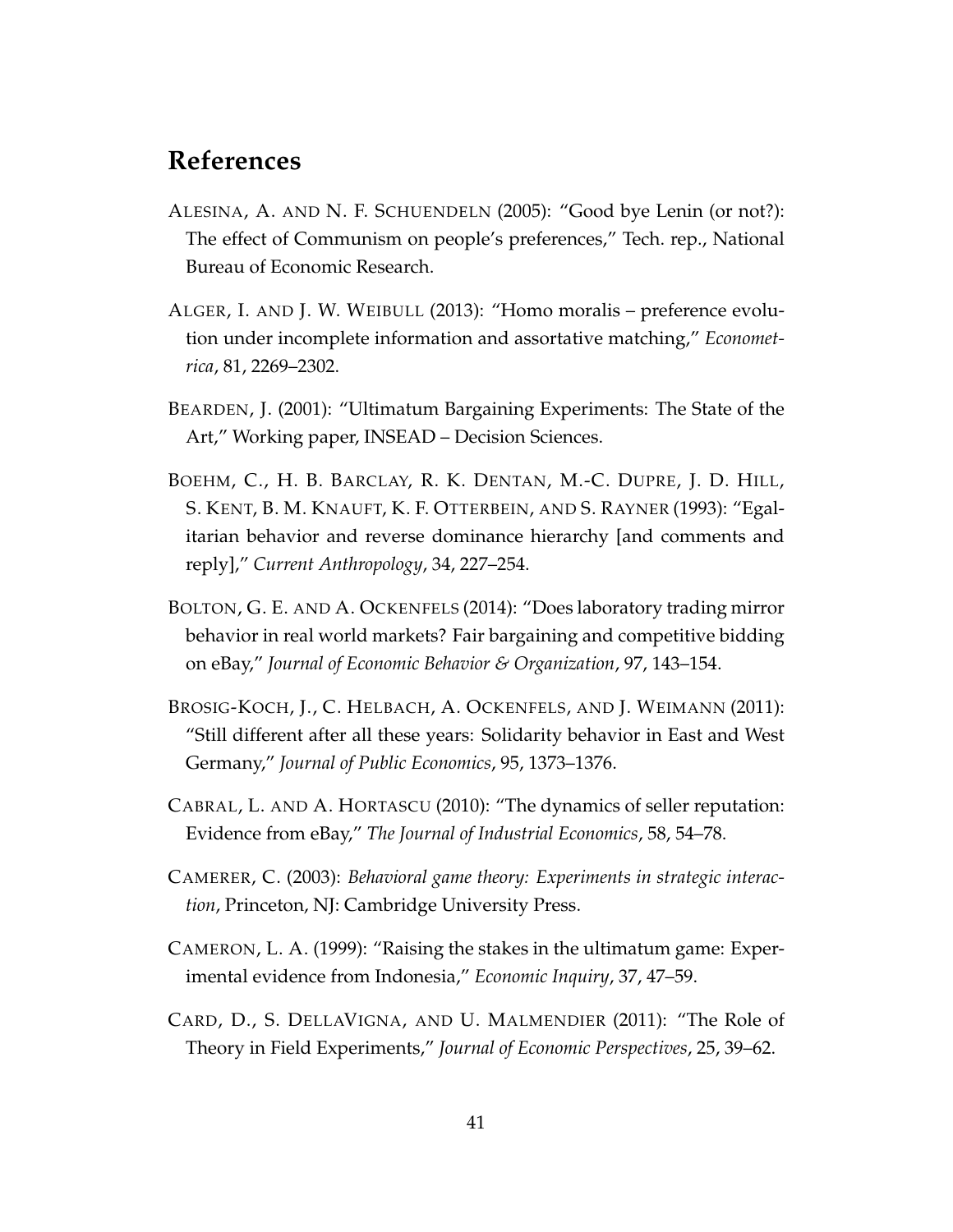- <span id="page-43-4"></span>CHARNESS, G. AND M. RABIN (2002): "Understanding Social Preferences with Simple Tests," *The Quarterly Journal of Economics*, 117, 817–869.
- <span id="page-43-0"></span>CHERRY, T. L., P. FRYKBLOM, AND J. F. SHOGREN (2002): "Hardnose the dictator," *American Economic Review*, 1218–1221.
- <span id="page-43-3"></span>DUFWENBERG, M. AND G. KIRCHSTEIGER (2004): "A theory of sequential reciprocity," *Games and Economic Behavior*, 47, 268 – 298.
- <span id="page-43-5"></span>ELY, J. C. AND T. HOSSAIN (2009): "Sniping and Squatting in Auction Markets," *American Economic Journal: Microeconomics*, 1, 68–94.
- <span id="page-43-2"></span>FALK, A. AND U. FISCHBACHER (2006): "A theory of reciprocity," *Games and Economic Behavior*, 54, 293 – 315.
- <span id="page-43-1"></span>FEHR, E. AND K. M. SCHMIDT (1999): "A Theory of Fairness, Competition, and Cooperation," *The Quarterly Journal of Economics*, 114, 817–868.
- <span id="page-43-10"></span>FEHR-DUDA, H., A. BRUHIN, T. EPPER, AND R. SCHUBERT (2010): "Rationality on the rise: Why relative risk aversion increases with stake size," *Journal of Risk and Uncertainty*, 40, 147–180.
- <span id="page-43-9"></span>FISCHBACHER, U., C. FONG, AND E. FEHR (2009): "Fairness, Error and the Power of Competition," *Journal of Economic Behaviour and Organization*, 72, 527–545.
- <span id="page-43-6"></span>FUKUYAMA, F. (1995): *Trust: The social virtues and the creation of prosperity*, Free Press New York.
- <span id="page-43-11"></span>GALIZZI, M. M. AND D. NAVARRO MARTINEZ (2015): "On the external validity of social-preference games: A systematic lab-field study," .
- <span id="page-43-7"></span>GIBBS, J., K. L. KRAEMER, AND J. DEDRICK (2003): "Environment and policy factors shaping global e-commerce diffusion: A cross-country comparison," *The information society*, 19, 5–18.
- <span id="page-43-8"></span>GIGERENZER, G. (2007): *Gut feelings: The intelligence of the unconscious*, Penguin.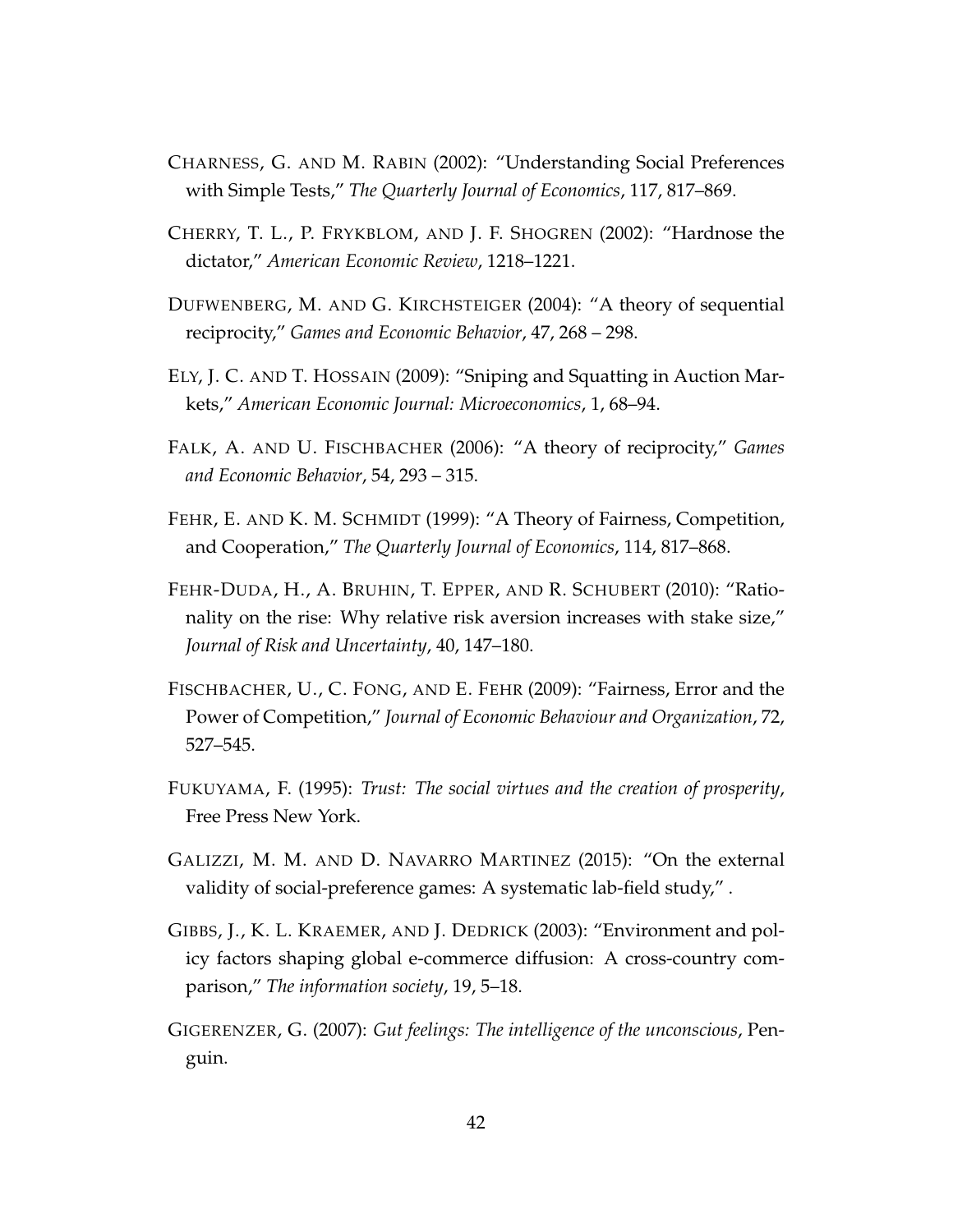- <span id="page-44-1"></span>GÜTH, W. AND M. KOCHER (2013): "More than Thirty Years of Ultimatum Bargaining Experiments: Motives, Variations, and a Survey of the Recent Literature," Working paper, Max Planck Instute of Economics and CESifo.
- <span id="page-44-9"></span>GÜTH, W., C. SCHMIDT, AND M. SUTTER (2007): "Bargaining outside the lab – a newspaper experiment of a three-person ultimatum game," *The Economic Journal*, 117, 449–469.
- <span id="page-44-7"></span>GÜTH, W., R. SCHMITTBERGER, AND B. SCHWARZE (1982): "An experimental analysis of ultimatum bargaining," *Journal of Economic Behaviour and Organization*, 3, 367–388.
- <span id="page-44-0"></span>HENRICH, J., R. MCELREATH, A. BARR, J. ENSMINGER, C. BARRETT, A. BOLYANATZ, J. C. CARDENAS, M. GURVEN, E. GWAKO, N. HENRICH, ET AL. (2006): "Costly punishment across human societies," *Science*, 312, 1767–1770.
- <span id="page-44-3"></span>HOFFMAN, E., K. MCCABE, AND V. SMITH (1996): "On expectations and the monetary stakes in ultimatum games," *International Journal of Game Theory*, 25, 289–301.
- <span id="page-44-6"></span>HOLT, C. AND S. LAURY (2002): "Risk Aversion and Incentive Effects," *American Economic Review*, 92, 1644–1655.
- <span id="page-44-4"></span>JOHN, K. AND S. L. THOMSEN (2013): "Environment and other-regarding preferences," Tech. rep., Discussion Paper 4, Niedersächsisches Institut für Wirtschaftsforschung, Hannover.
- <span id="page-44-5"></span>KALAI, E. AND M. SMORODINSKY (1975): "Other solutions to Nash's bargaining problem," *Econometrica: Journal of the Econometric Society*, 513–518.
- <span id="page-44-8"></span>LEVITT, S. D. AND J. A. LIST (2009): "Field experiments in economics: The past, the present, and the future," *European Economic Review*, 53, 1 – 18.
- <span id="page-44-2"></span>LIST, J. A. (2006): "The Behavioralist Meets the Market: Measuring Social Preferences and Reputation Effects in Actual Transactions," *Journal of Political Economy*, 114.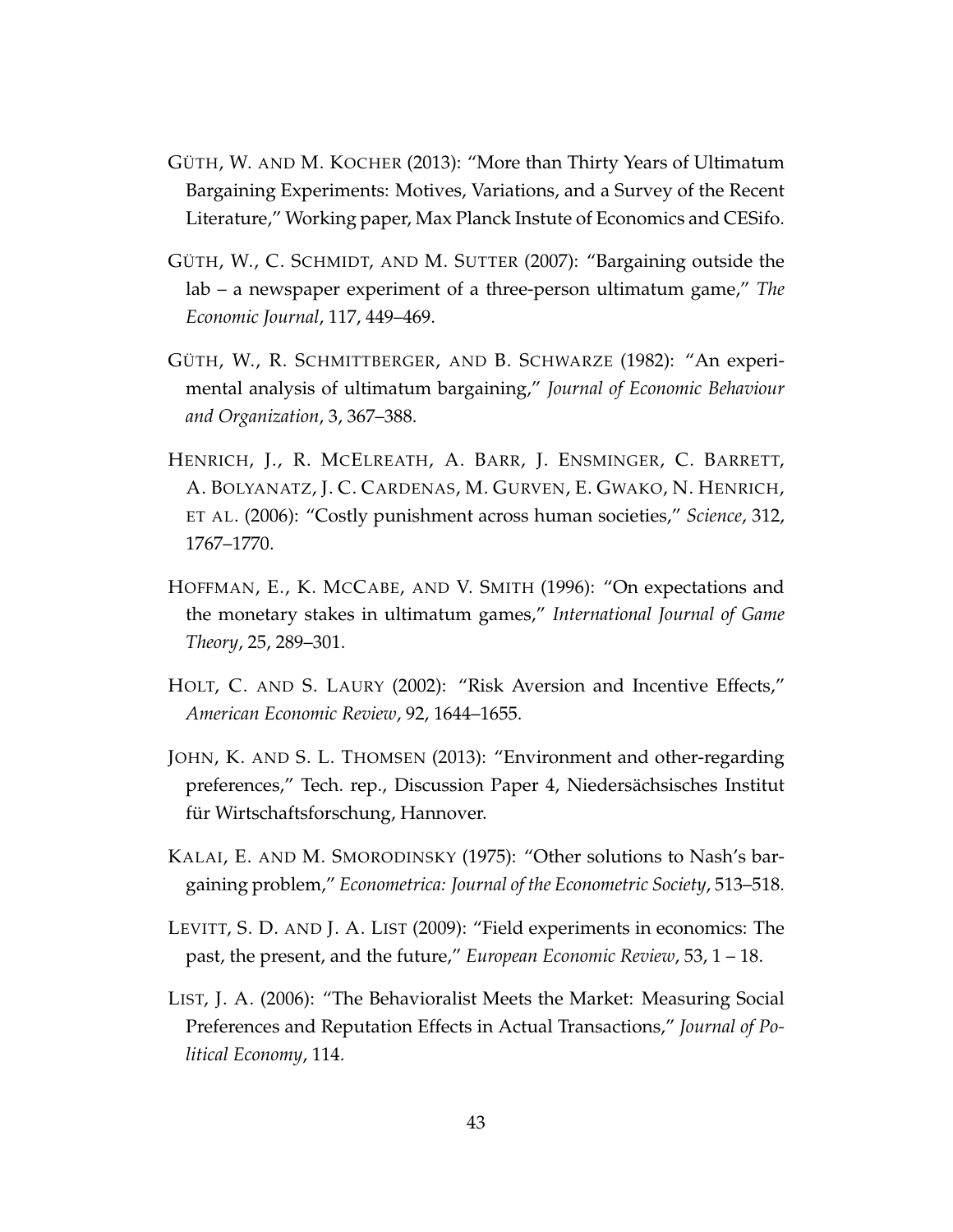<span id="page-45-10"></span>——— (2011): "Why Economists Should Conduct Field Experiments and 14 Tips for Pulling One Off," *Journal of Economic Perspectives*, 25, 3–16.

- <span id="page-45-6"></span>MUNIER, B. AND C. ZAHARIA (2002): "High stakes and acceptance behavior in ultimatum bargaining," *Theory and Decision*, 53, 187–207.
- <span id="page-45-8"></span>NEWELL, A., H. A. SIMON, ET AL. (1972): *Human problem solving*, vol. 104.
- <span id="page-45-5"></span>NOSKO, C. AND S. TADELIS (2015): "The limits of reputation in platform markets: An empirical analysis and field experiment," Tech. rep., National Bureau of Economic Research.
- <span id="page-45-2"></span>OCKENFELS, A. AND G. E. BOLTON (2000): "ERC: A Theory of Equity, Reciprocity, and Competition," *American Economic Review*, 90, 166–193.
- <span id="page-45-9"></span>OCKENFELS, A. AND J. WEIMANN (1999): "Types and patterns: an experimental East-West-German comparison of cooperation and solidarity," *Journal of Public Economics*, 71, 275–287.
- <span id="page-45-0"></span>OOSTERBEEK, H., R. SLOOF, AND G. VAN DE KUILEN (2004): "Cultural Differences in Ultimatum Game Experiments: Evidence from a Meta-Analysis," *Experimental Economics*, 7, 171–188.
- <span id="page-45-3"></span>RABIN, M. (1993): "Incorporating Fairness into Game Theory and Economics," *American Economic Review*, 83, 1281–1302.
- <span id="page-45-4"></span>RESNICK, P., R. ZECKHAUSER, J. SWANSON, AND K. LOCKWOOD (2006): "The value of reputation on eBay: A controlled experiment," *Experimental Economics*, 9, 79–101.
- <span id="page-45-1"></span>ROTH, A., V. PRASNIKAR, M. OKUNO-FUJIWARA, AND S. ZAMIR (1991): "Bargaining and Market Behaviour in Jerusalem, Ljubljana, Pittsburgh and Tokyo," *American Economic Review*, 81, 1068–1095.
- <span id="page-45-7"></span>ROTH, A. E. AND I. EREV (1995): "Learning in extensive-form games: Experimental data and simple dynamic models in the intermediate term," *Games and Economic Behavior*, 8, 164 – 212.